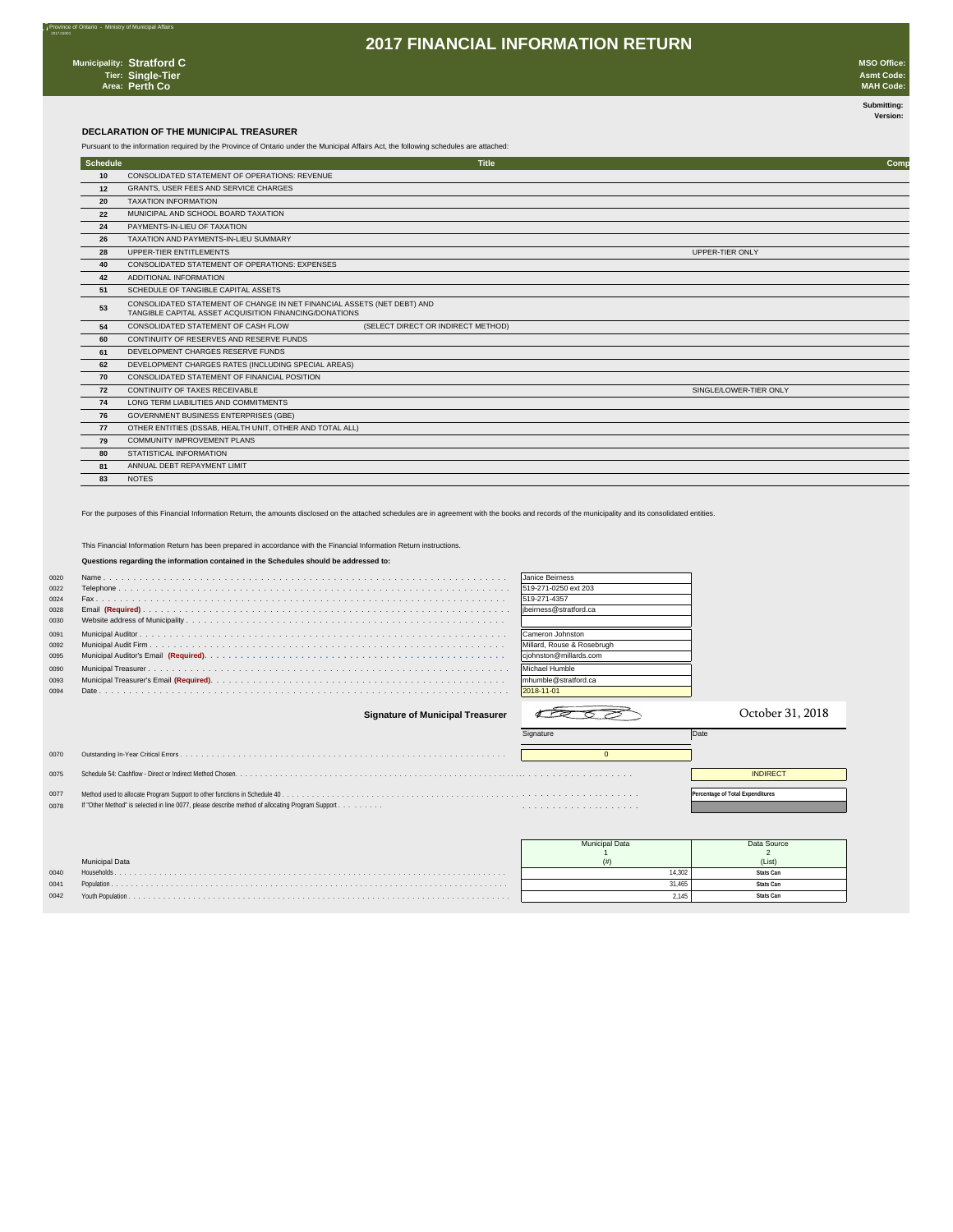| 2017.01001   | Province of Ontario - Ministry of Municipal Affairs         |                           |                                                      | 01.11.2018 10:20                     |
|--------------|-------------------------------------------------------------|---------------------------|------------------------------------------------------|--------------------------------------|
|              | FIR2017: Stratford C                                        |                           |                                                      | <b>Schedule 10</b>                   |
|              | Asmt Code: 3111                                             |                           | <b>CONSOLIDATED STATEMENT OF OPERATIONS: REVENUE</b> |                                      |
|              | <b>MAH Code: 65101</b>                                      |                           |                                                      | for the year ended December 31, 2017 |
|              |                                                             |                           |                                                      |                                      |
|              | <b>STATEMENT OF OPERATIONS: REVENUE</b>                     |                           |                                                      | Own Purposes Revenue                 |
|              |                                                             |                           |                                                      | $\mathbf{1}$                         |
|              | <b>Property Taxation</b>                                    |                           |                                                      | \$                                   |
| 0299         |                                                             |                           |                                                      | 55,125,026                           |
| 0499         |                                                             |                           |                                                      | 118,087                              |
| 9940         |                                                             |                           | Subtotal                                             | 55,243,113                           |
|              |                                                             |                           |                                                      |                                      |
| 0510         |                                                             |                           |                                                      |                                      |
|              |                                                             |                           |                                                      |                                      |
| 0620         |                                                             |                           |                                                      | $\Omega$                             |
| 0695         | Other                                                       |                           |                                                      |                                      |
| 0696<br>0697 |                                                             |                           |                                                      |                                      |
| 0698         | Other, $\ldots$ , $\ldots$ , $\ldots$ , $\ldots$ , $\ldots$ |                           |                                                      |                                      |
| 0699         |                                                             |                           | Subtotal                                             | $\overline{0}$                       |
|              | <b>Conditional Grants</b>                                   |                           |                                                      |                                      |
| 0810         |                                                             |                           |                                                      | 24, 267, 423                         |
| 0815         |                                                             |                           |                                                      | 2,871,204                            |
| 0820         |                                                             |                           |                                                      | $\overline{0}$                       |
| 0825         |                                                             |                           |                                                      | 1,244,393                            |
| 0830         |                                                             |                           |                                                      | 508,620                              |
| 0831         |                                                             |                           |                                                      | 268,430                              |
| 0899         |                                                             |                           | Subtotal                                             | 29,160,070                           |
| 1098         |                                                             |                           |                                                      | $\mathbf{0}$                         |
| 1099         |                                                             |                           |                                                      | 3,910,619                            |
| 1299         |                                                             |                           |                                                      | 21,201,163                           |
|              |                                                             |                           |                                                      |                                      |
| 1410         | Licences, permits, rents, etc.                              |                           |                                                      |                                      |
| 1420         |                                                             |                           |                                                      | 904,719                              |
| 1430         |                                                             |                           |                                                      | 6,999,880                            |
| 1431         |                                                             |                           |                                                      |                                      |
| 1432         |                                                             |                           |                                                      |                                      |
| 1498         |                                                             |                           |                                                      |                                      |
| 1499         |                                                             |                           | Subtotal                                             | 7,904,599                            |
|              | Fines and penalties                                         |                           |                                                      |                                      |
| 1605         |                                                             |                           |                                                      |                                      |
| 1610         |                                                             |                           |                                                      | 197,959                              |
| 1620         |                                                             |                           |                                                      | 404,342                              |
| 1698         | Other                                                       |                           |                                                      |                                      |
| 1699         |                                                             |                           | Subtotal                                             | 602,301                              |
|              | Other revenue                                               |                           |                                                      |                                      |
| 1805         |                                                             |                           |                                                      | 233,182                              |
| 1806         |                                                             |                           |                                                      | 377                                  |
| 1811         |                                                             |                           |                                                      | 111,139                              |
| 1812         |                                                             |                           |                                                      | 1,743,306                            |
| 1813         |                                                             |                           |                                                      | 237,475                              |
| 1814         | Other Deferred revenue earned                               | Transferred to operating  |                                                      | 121,346                              |
| 1830         |                                                             |                           |                                                      | 77,723                               |
| 1831         |                                                             |                           |                                                      | $\overline{0}$                       |
| 1840         |                                                             |                           |                                                      | 212,349                              |
| 1850<br>1865 |                                                             |                           |                                                      | 2,150,000                            |
| 1870         |                                                             |                           |                                                      |                                      |
| 1890         |                                                             | Land sales                |                                                      | 1,293,655                            |
| 1891         | Other                                                       | Sponsorships              |                                                      | 30,758                               |
| 1892         | Other                                                       | Recoverables from capital |                                                      | 2,417,125                            |
| 1893         | Other $\ldots$ $\ldots$ $\ldots$ $\ldots$ $\ldots$          | SEED CO revenue           |                                                      | 268,445                              |
| 1894         | Other                                                       | <b>BIA Revenue</b>        |                                                      | 44,504                               |
| 1895         | Other                                                       | PDHU Misc                 |                                                      | 125,936                              |
| 1896         | Other $\ldots$ $\ldots$ $\ldots$ $\ldots$ $\ldots$          |                           |                                                      |                                      |
| 1897         | Other                                                       |                           |                                                      |                                      |
| 1898         | Other $\ldots$ $\ldots$ $\ldots$ $\ldots$ $\ldots$ $\ldots$ |                           |                                                      |                                      |
| 1899         |                                                             |                           | Subtotal                                             | 9,067,320                            |
| 1880         |                                                             |                           |                                                      |                                      |
|              |                                                             |                           |                                                      |                                      |
| 1905         |                                                             |                           |                                                      | 1,240,290                            |
| 9910         |                                                             |                           | <b>TOTAL Revenues</b>                                | 128,329,475                          |
|              |                                                             |                           |                                                      |                                      |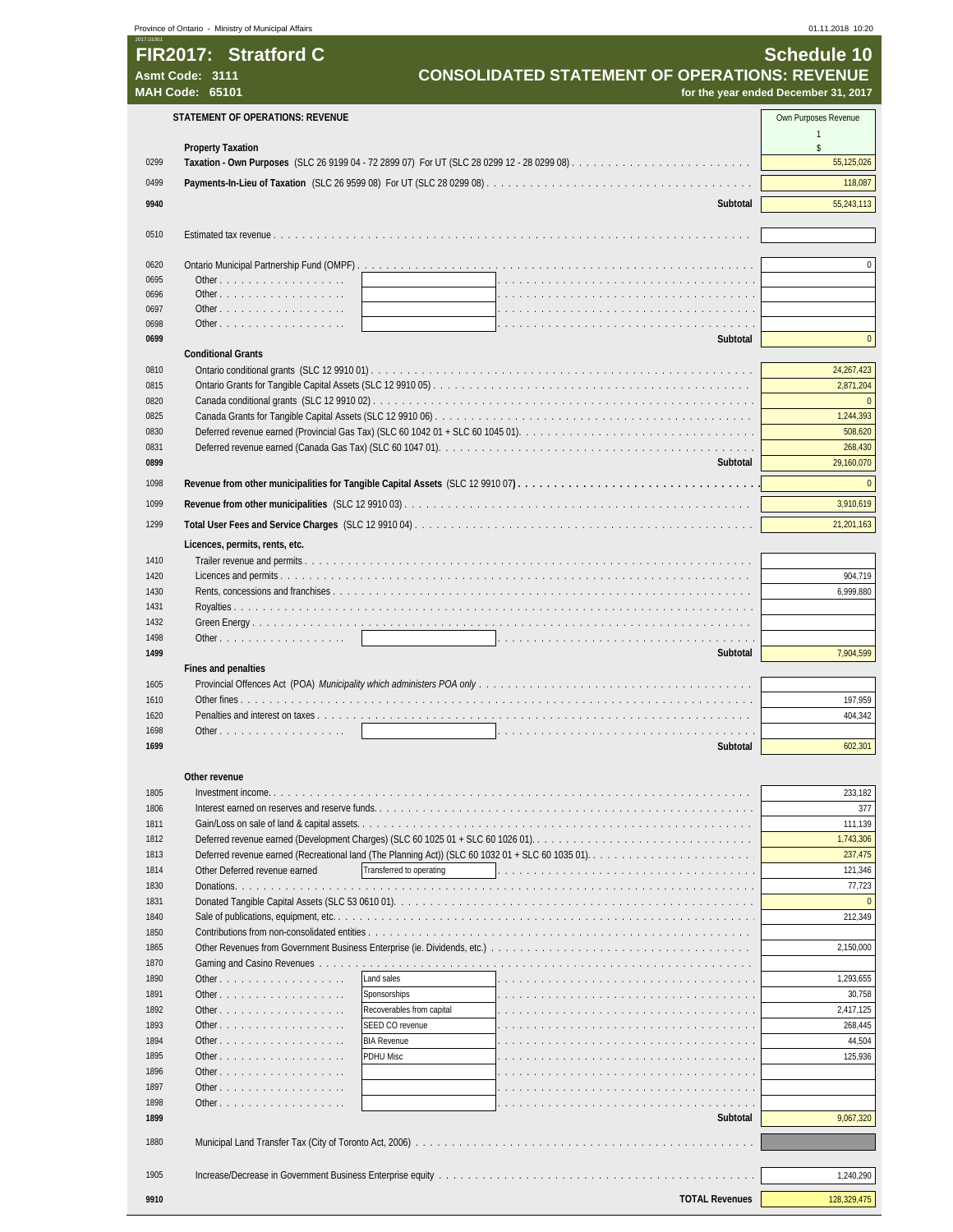## **FIR2017: Stratford C** Schedule 10 Asmt Code: 3111<br>**CONSOLIDATED STATEMENT OF OPERATIONS: REVENUE**<br>for the year ended December 31, 2017<br>for the year ended December 31, 2017

for the year ended December 31, 2017

**Continuity of Accumulated Surplus/(Deficit)** 1

| 2010 |  |
|------|--|
| 2020 |  |
| 2030 |  |
| 2040 |  |
| 2045 |  |
| 2099 |  |
|      |  |
| 2060 |  |
| 2061 |  |
| 2062 |  |
| 9950 |  |

|              | Continuity of Government Business Enterprise Equity |            |
|--------------|-----------------------------------------------------|------------|
| 6010         |                                                     | 40.424.725 |
| 6020<br>6060 |                                                     | .240.289   |
| 6090         |                                                     |            |

#### **Total of line 0899 includes:**

|      | Provincial Gas Tax Funding |  |  |  |  |  |
|------|----------------------------|--|--|--|--|--|
| 4018 |                            |  |  |  |  |  |
| 4019 |                            |  |  |  |  |  |
| 4020 |                            |  |  |  |  |  |
|      |                            |  |  |  |  |  |

### **Total of line 0899 includes:**

|      | Canada Gas Tax Funding                                                                                                                                                                                                         | $\hat{\mathbf{S}}$ |
|------|--------------------------------------------------------------------------------------------------------------------------------------------------------------------------------------------------------------------------------|--------------------|
| 4025 |                                                                                                                                                                                                                                |                    |
|      | <b>Transportation Services:</b>                                                                                                                                                                                                |                    |
| 4030 |                                                                                                                                                                                                                                | 167.606            |
| 4031 |                                                                                                                                                                                                                                |                    |
| 4032 |                                                                                                                                                                                                                                |                    |
| 4033 |                                                                                                                                                                                                                                |                    |
| 4040 |                                                                                                                                                                                                                                |                    |
| 4041 |                                                                                                                                                                                                                                |                    |
| 4045 |                                                                                                                                                                                                                                |                    |
| 4046 |                                                                                                                                                                                                                                |                    |
|      | <b>Fnvironmental Services:</b>                                                                                                                                                                                                 |                    |
| 4060 |                                                                                                                                                                                                                                |                    |
| 4061 |                                                                                                                                                                                                                                |                    |
| 4062 |                                                                                                                                                                                                                                |                    |
| 4063 |                                                                                                                                                                                                                                | 100,824            |
| 4064 |                                                                                                                                                                                                                                |                    |
| 4065 |                                                                                                                                                                                                                                |                    |
| 4066 |                                                                                                                                                                                                                                |                    |
| 4067 |                                                                                                                                                                                                                                |                    |
| 4068 |                                                                                                                                                                                                                                |                    |
| 4069 |                                                                                                                                                                                                                                |                    |
|      |                                                                                                                                                                                                                                |                    |
| 4075 |                                                                                                                                                                                                                                |                    |
| 4076 |                                                                                                                                                                                                                                |                    |
| 4080 | Commercial and industrial experience is a consequence of the consequence of the consequence of the consequence of the consequence of the consequence of the consequence of the consequence of the consequence of the consequen |                    |
| 4099 | Canada Gas Tax                                                                                                                                                                                                                 | 268,430            |
|      |                                                                                                                                                                                                                                |                    |

 $\mathbb{R}$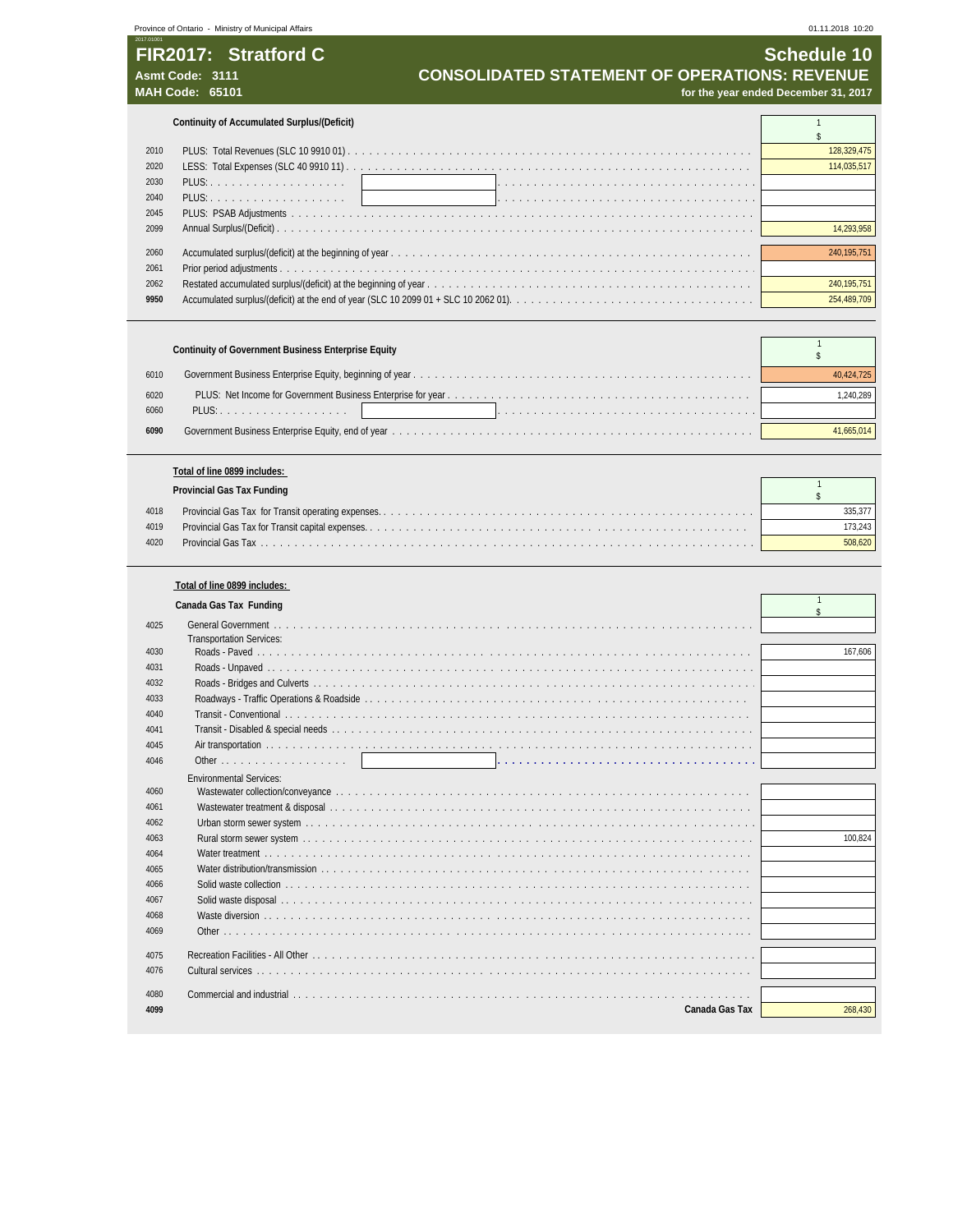## 2017.01001 **FIR2017: Stratford C Schedule 12**

|              | <b>GRANTS, USER FEES AND SERVICE CHARGES</b><br>Asmt Code: 3111<br>for the year ended December 31, 2017                                                                                                                                             |                               |                              |                      |                                  |                                             |                                            |                                                   |
|--------------|-----------------------------------------------------------------------------------------------------------------------------------------------------------------------------------------------------------------------------------------------------|-------------------------------|------------------------------|----------------------|----------------------------------|---------------------------------------------|--------------------------------------------|---------------------------------------------------|
|              | <b>MAH Code: 65101</b>                                                                                                                                                                                                                              |                               |                              |                      |                                  |                                             |                                            |                                                   |
|              |                                                                                                                                                                                                                                                     | Ontario Conditional<br>Grants | Canada Conditional<br>Grants | Other Municipalities | User Fees and Service<br>Charges | Ontario Grants - Tangible<br>Capital Assets | Canada Grants - Tangible<br>Capital Assets | Other Municipalities -<br>Tangible Capital Assets |
|              |                                                                                                                                                                                                                                                     | $\mathbf{1}$                  | $\overline{2}$               | 3                    | $\overline{4}$                   | 5                                           | 6                                          | $\overline{7}$                                    |
| 0299         |                                                                                                                                                                                                                                                     | \$                            | \$                           | \$<br>12,688         | \$<br>494,340                    | \$                                          | \$                                         | \$                                                |
|              | <b>Protection services</b>                                                                                                                                                                                                                          |                               |                              |                      |                                  |                                             |                                            |                                                   |
| 0410         |                                                                                                                                                                                                                                                     |                               |                              |                      | 137,366                          |                                             |                                            |                                                   |
| 0420<br>0421 |                                                                                                                                                                                                                                                     | 510,961                       |                              |                      | 65,596                           |                                             |                                            |                                                   |
| 0422         |                                                                                                                                                                                                                                                     |                               |                              |                      |                                  |                                             |                                            |                                                   |
| 0430         |                                                                                                                                                                                                                                                     |                               |                              |                      |                                  |                                             |                                            |                                                   |
| 0440         |                                                                                                                                                                                                                                                     |                               |                              |                      |                                  |                                             |                                            |                                                   |
| 0445<br>0450 |                                                                                                                                                                                                                                                     |                               |                              |                      |                                  |                                             |                                            |                                                   |
| 0460         |                                                                                                                                                                                                                                                     |                               |                              | 150,000              |                                  |                                             |                                            |                                                   |
| 0498         | Other<br>.                                                                                                                                                                                                                                          |                               |                              |                      |                                  | $\mathbf{0}$                                |                                            |                                                   |
| 0499         | Subtotal<br><b>Transportation services</b>                                                                                                                                                                                                          | 510,961                       | $\pmb{0}$                    | 150,000              | 202,962                          |                                             | $\pmb{0}$                                  |                                                   |
| 0611         |                                                                                                                                                                                                                                                     |                               |                              |                      | 207,060                          | 2,349,656                                   | 59,158                                     |                                                   |
| 0612         |                                                                                                                                                                                                                                                     |                               |                              |                      |                                  |                                             |                                            |                                                   |
| 0613<br>0614 |                                                                                                                                                                                                                                                     |                               |                              |                      |                                  |                                             | 70,249                                     |                                                   |
| 0621         | Winter Control - Except sidewalks, Parking Lots                                                                                                                                                                                                     |                               |                              |                      |                                  |                                             |                                            |                                                   |
| 0622         | Winter Control - Sidewalks, Parking Lots Only.                                                                                                                                                                                                      |                               |                              |                      |                                  |                                             |                                            |                                                   |
| 0631<br>0632 |                                                                                                                                                                                                                                                     |                               |                              |                      | 212,218<br>47,279                |                                             |                                            |                                                   |
| 0640         |                                                                                                                                                                                                                                                     |                               |                              |                      | 869,421                          |                                             |                                            |                                                   |
| 0650         |                                                                                                                                                                                                                                                     |                               |                              |                      |                                  |                                             |                                            |                                                   |
| 0660<br>0698 | Other<br>and a series of the company                                                                                                                                                                                                                |                               |                              |                      | 2,173                            |                                             |                                            |                                                   |
| 0699         | Subtotal<br><b>Environmental services</b>                                                                                                                                                                                                           | $\mathbf{0}$                  | $\mathbf{0}$                 | $\mathbf{0}$         | 1,338,151                        | 2,349,656                                   | 129,407                                    |                                                   |
| 0811         |                                                                                                                                                                                                                                                     |                               |                              |                      | 6,250,049                        | 521,380                                     | 774,338                                    |                                                   |
| 0812         |                                                                                                                                                                                                                                                     |                               |                              |                      |                                  |                                             |                                            |                                                   |
| 0821<br>0822 |                                                                                                                                                                                                                                                     |                               |                              |                      | 34,021                           |                                             |                                            |                                                   |
| 0831         |                                                                                                                                                                                                                                                     |                               |                              |                      |                                  | 168                                         |                                            |                                                   |
| 0832         |                                                                                                                                                                                                                                                     |                               |                              |                      | 4,207,855                        |                                             | 87,000                                     |                                                   |
| 0840<br>0850 | Solid waste disposal                                                                                                                                                                                                                                |                               |                              |                      | 2,577,492                        |                                             |                                            |                                                   |
| 0860         |                                                                                                                                                                                                                                                     | 330,380                       |                              |                      |                                  |                                             |                                            |                                                   |
| 0898         | Other<br>.                                                                                                                                                                                                                                          |                               |                              | $\mathbf{0}$         |                                  |                                             |                                            |                                                   |
| 0899         | Subtotal<br><b>Health services</b>                                                                                                                                                                                                                  | 330,380                       | $\pmb{0}$                    |                      | 13,069,417                       | 521,548                                     | 861,338                                    |                                                   |
| 1010         |                                                                                                                                                                                                                                                     | 3,149,221                     |                              |                      |                                  |                                             |                                            |                                                   |
| 1020         |                                                                                                                                                                                                                                                     |                               |                              |                      |                                  |                                             |                                            |                                                   |
| 1030<br>1035 |                                                                                                                                                                                                                                                     |                               |                              |                      |                                  |                                             |                                            |                                                   |
| 1040         |                                                                                                                                                                                                                                                     |                               |                              |                      | 61,647                           |                                             |                                            |                                                   |
| 1098<br>1099 | Other<br>and a series of the contract of<br>Subtotal                                                                                                                                                                                                | 3,149,221                     | $\overline{0}$               | $\mathbf{0}$         | 61,647                           | $\mathbf{0}$                                | $\overline{0}$                             |                                                   |
|              | Social and family services                                                                                                                                                                                                                          |                               |                              |                      |                                  |                                             |                                            |                                                   |
| 1210         |                                                                                                                                                                                                                                                     | 7,893,463                     |                              | 791,328              |                                  |                                             |                                            |                                                   |
| 1220<br>1230 |                                                                                                                                                                                                                                                     | 2,969,617<br>5,322,153        |                              | 405,828              | 1,718,348<br>1,167,351           |                                             |                                            |                                                   |
| 1298         | Other<br>and a series and a series                                                                                                                                                                                                                  |                               |                              |                      |                                  |                                             |                                            |                                                   |
| 1299         | Subtotal                                                                                                                                                                                                                                            | 16,185,233                    | $\Omega$                     | 1,197,156            | 2,885,699                        | $\Omega$                                    | $\Omega$                                   |                                                   |
|              | Social Housing                                                                                                                                                                                                                                      |                               |                              |                      |                                  |                                             |                                            |                                                   |
| 1410         |                                                                                                                                                                                                                                                     | 3,524,514                     |                              | 2,513,592            | 2,390,390                        |                                             |                                            |                                                   |
| 1420<br>1430 |                                                                                                                                                                                                                                                     |                               |                              |                      |                                  |                                             |                                            |                                                   |
| 1497         | Other<br>.                                                                                                                                                                                                                                          |                               |                              |                      |                                  |                                             |                                            |                                                   |
| 1498         | Other<br>.                                                                                                                                                                                                                                          |                               |                              |                      |                                  |                                             |                                            |                                                   |
| 1499         | Subtotal                                                                                                                                                                                                                                            | 3,524,514                     | $\pmb{0}$                    | 2,513,592            | 2,390,390                        | $\bf 0$                                     | $\mathbf{0}$                               |                                                   |
| 1610         | Recreation and cultural services                                                                                                                                                                                                                    |                               |                              |                      | 126,050                          |                                             | 109,023                                    |                                                   |
| 1620         | Recreation programs                                                                                                                                                                                                                                 | 42,700                        |                              |                      | 216,233                          |                                             |                                            |                                                   |
| 1631         | Recreation facilities - Golf Course, Marina, Ski Hill                                                                                                                                                                                               |                               |                              |                      |                                  |                                             |                                            |                                                   |
| 1634<br>1640 |                                                                                                                                                                                                                                                     | 64,489                        |                              | 37,183               | 149,035<br>264,416               |                                             |                                            |                                                   |
| 1645         |                                                                                                                                                                                                                                                     |                               |                              |                      |                                  |                                             |                                            |                                                   |
| 1650         |                                                                                                                                                                                                                                                     |                               |                              |                      |                                  |                                             |                                            |                                                   |
| 1698<br>1699 | Other<br>and the contract of the contract of the contract of the contract of the contract of the contract of the contract of the contract of the contract of the contract of the contract of the contract of the contract of the contra<br>Subtotal | 107,189                       | $\mathbf{0}$                 | 37,183               | 755,734                          | $\mathbf{0}$                                | 109,023                                    | $\bf{0}$                                          |
|              | Planning and development                                                                                                                                                                                                                            |                               |                              |                      |                                  |                                             |                                            |                                                   |
| 1810         |                                                                                                                                                                                                                                                     |                               |                              |                      |                                  |                                             |                                            |                                                   |
| 1820<br>1830 |                                                                                                                                                                                                                                                     | 423,925                       |                              |                      | 2,823                            |                                             | 144,625                                    |                                                   |
| 1840         |                                                                                                                                                                                                                                                     |                               |                              |                      |                                  |                                             |                                            |                                                   |
| 1850         |                                                                                                                                                                                                                                                     |                               |                              |                      |                                  |                                             |                                            |                                                   |
| 1898<br>1899 | <b>Business Improvement Area</b><br>Other<br>.<br>Subtotal                                                                                                                                                                                          | 36,000<br>459,925             | $\mathbf{0}$                 | $\mathbf{0}$         | 2,823                            | $\mathbf{0}$                                | 144,625                                    | $\mathbf{0}$                                      |
| 1910         | Other                                                                                                                                                                                                                                               |                               |                              |                      |                                  |                                             |                                            |                                                   |
| 9910         | and a series of a series of a<br><b>TOTAL</b>                                                                                                                                                                                                       | 24, 267, 423                  | $\overline{0}$               | 3,910,619            | 21,201,163                       | 2,871,204                                   | 1,244,393                                  | $\overline{0}$                                    |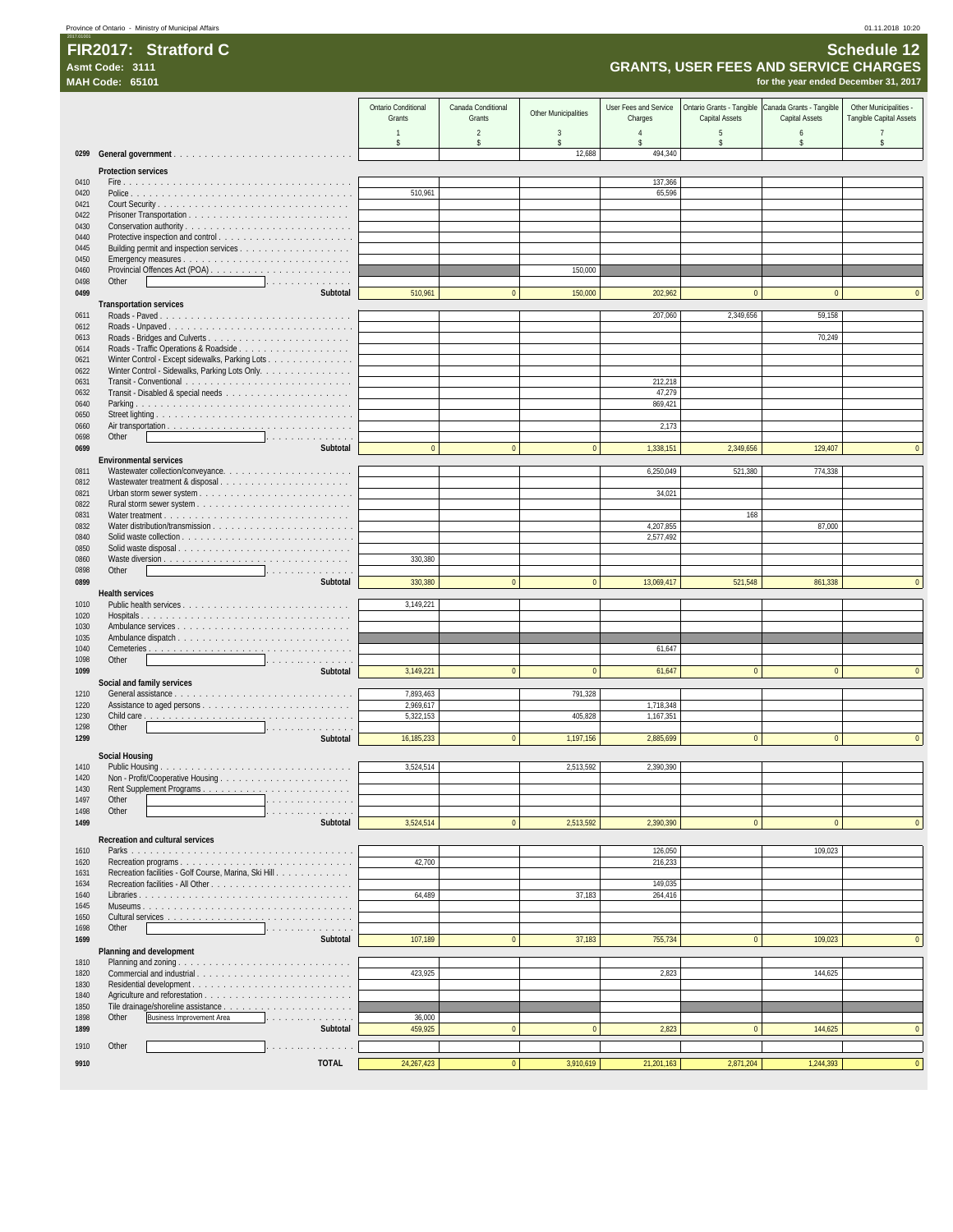#### **General Information**

|      | 1. Optional Property Classes in Effect |        |  |  |  |
|------|----------------------------------------|--------|--|--|--|
|      |                                        | Y or N |  |  |  |
| 0202 |                                        |        |  |  |  |
| 0205 |                                        |        |  |  |  |
| 0210 |                                        |        |  |  |  |
| 0215 |                                        |        |  |  |  |
| 0220 |                                        |        |  |  |  |
| 0225 | Other                                  |        |  |  |  |

|      | 2. Capping Parameters and Results | Exit capping<br>immediately | Decrease -<br>Percentage<br>Retained | Tax Adjustment -<br>Increasers | Net Class Impact Annualized Tax Limit | CVA Tax Limit | <b>CVA Threshold</b><br>Value for Protected Value for Clawed<br>Properties | <b>CVA Threshold</b><br><b>Back Properties</b> | Exclude<br>Properties<br>Previously at<br>CVA Tax | Exclude<br>to Clawed Back | Exclude<br>Properties that Properties that go<br>go from Capped   from Clawed Back<br>to Capped |
|------|-----------------------------------|-----------------------------|--------------------------------------|--------------------------------|---------------------------------------|---------------|----------------------------------------------------------------------------|------------------------------------------------|---------------------------------------------------|---------------------------|-------------------------------------------------------------------------------------------------|
|      |                                   |                             |                                      |                                |                                       |               |                                                                            |                                                |                                                   | 10                        | 11                                                                                              |
|      |                                   | Y or N                      | $\Omega$<br>70                       |                                | $\alpha$<br>70                        |               |                                                                            |                                                | Y or N                                            | Y or N                    | Y or N                                                                                          |
| 0320 | M Multi-Residential.              | $\mathbf{v}$                |                                      |                                |                                       |               |                                                                            |                                                |                                                   |                           |                                                                                                 |
| 0330 |                                   |                             |                                      |                                |                                       |               |                                                                            |                                                |                                                   |                           |                                                                                                 |
| 0340 | Industrial                        | $\mathbf{v}$                |                                      |                                |                                       |               |                                                                            |                                                |                                                   |                           |                                                                                                 |

|      |                                   |                               |                        |              | Low Band                  | Middle Band  |                           |
|------|-----------------------------------|-------------------------------|------------------------|--------------|---------------------------|--------------|---------------------------|
|      |                                   | Grad, Tax Rates<br>in Effect? | Number of Tax<br>Bands | CVA Boundary | % of Highest Band<br>Rate | CVA Boundary | % of Highest Band<br>Rate |
|      | 3. Graduated Taxation (Tax Bands) |                               |                        |              |                           |              |                           |
|      |                                   | Y or N                        |                        |              | %                         |              | %                         |
| 0610 |                                   |                               |                        |              |                           |              |                           |
| 0611 |                                   |                               |                        |              |                           |              |                           |
| 0612 |                                   |                               |                        |              |                           |              |                           |
| 0613 |                                   |                               |                        |              |                           |              |                           |
| 0620 |                                   |                               |                        |              |                           |              |                           |
| 0621 |                                   |                               |                        |              |                           |              |                           |

|      | 4. Phase-In Program in Effect (Most recent Phase-In only) | Phase-In<br>Program in<br>Fffect? | Year Current Phase-<br>In Initiated | Term of Current<br>Phase-In<br>4 |
|------|-----------------------------------------------------------|-----------------------------------|-------------------------------------|----------------------------------|
|      |                                                           | Y or N                            | Year                                | $#$ of Yrs                       |
| 0805 |                                                           | Ν                                 |                                     |                                  |
| 0810 |                                                           | N                                 |                                     |                                  |
| 0815 |                                                           | N                                 |                                     |                                  |
| 0820 |                                                           | N                                 |                                     |                                  |
| 0840 |                                                           | N                                 |                                     |                                  |
| 0850 |                                                           | Ν                                 |                                     |                                  |
| 0855 |                                                           | Ν                                 |                                     |                                  |
| 0860 |                                                           | Ν                                 |                                     |                                  |
|      |                                                           |                                   |                                     |                                  |

### **5. Rebates for Eligible Charities** 2

1010 Rebate Percentage for Eligible Charities (SLC 72 2099 xx) . . . . . . . . . . . . . . . 40.0%

|      |                                                          |                | <b>INTERIM Billing Installments</b> |               | <b>FINAL Billing Installments</b> |                |               |  |
|------|----------------------------------------------------------|----------------|-------------------------------------|---------------|-----------------------------------|----------------|---------------|--|
|      | 6. Property Tax Due Dates for Current Year               | Installments   | First Due Date                      | Last Due Date | Installments                      | First Due Date | Last Due Date |  |
|      | To be completed by Single/Lower-tier Municipalities Only |                |                                     |               |                                   |                |               |  |
|      |                                                          | 工              | YYYYMMDD                            | YYYYMMDD      |                                   | YYYYMMDD       | YYYYMMDD      |  |
| 1210 |                                                          |                | 20170217                            | 20170407      |                                   | 20170811       | 20171013      |  |
| 1220 |                                                          | $\mathfrak{p}$ | 20170217                            | 20170407      |                                   | 20170811       | 20171013      |  |
| 1230 |                                                          | $\mathfrak{D}$ | 20170217                            | 20170407      |                                   | 20170811       | 20171013      |  |
| 1240 |                                                          | $\mathfrak{D}$ | 20170217                            | 20170407      |                                   | 20170811       | 20171013      |  |
| 1250 |                                                          | $\mathfrak{D}$ | 20170217                            | 20170407      |                                   | 20170811       | 20171013      |  |
| 1260 |                                                          | $\mathfrak{D}$ | 20170217                            | 20170407      |                                   | 20170811       | 20171013      |  |
| 1270 |                                                          | $\mathfrak{D}$ | 20170217                            | 20170407      |                                   | 20170811       | 20171013      |  |
| 1298 | Other                                                    |                |                                     |               |                                   |                |               |  |

%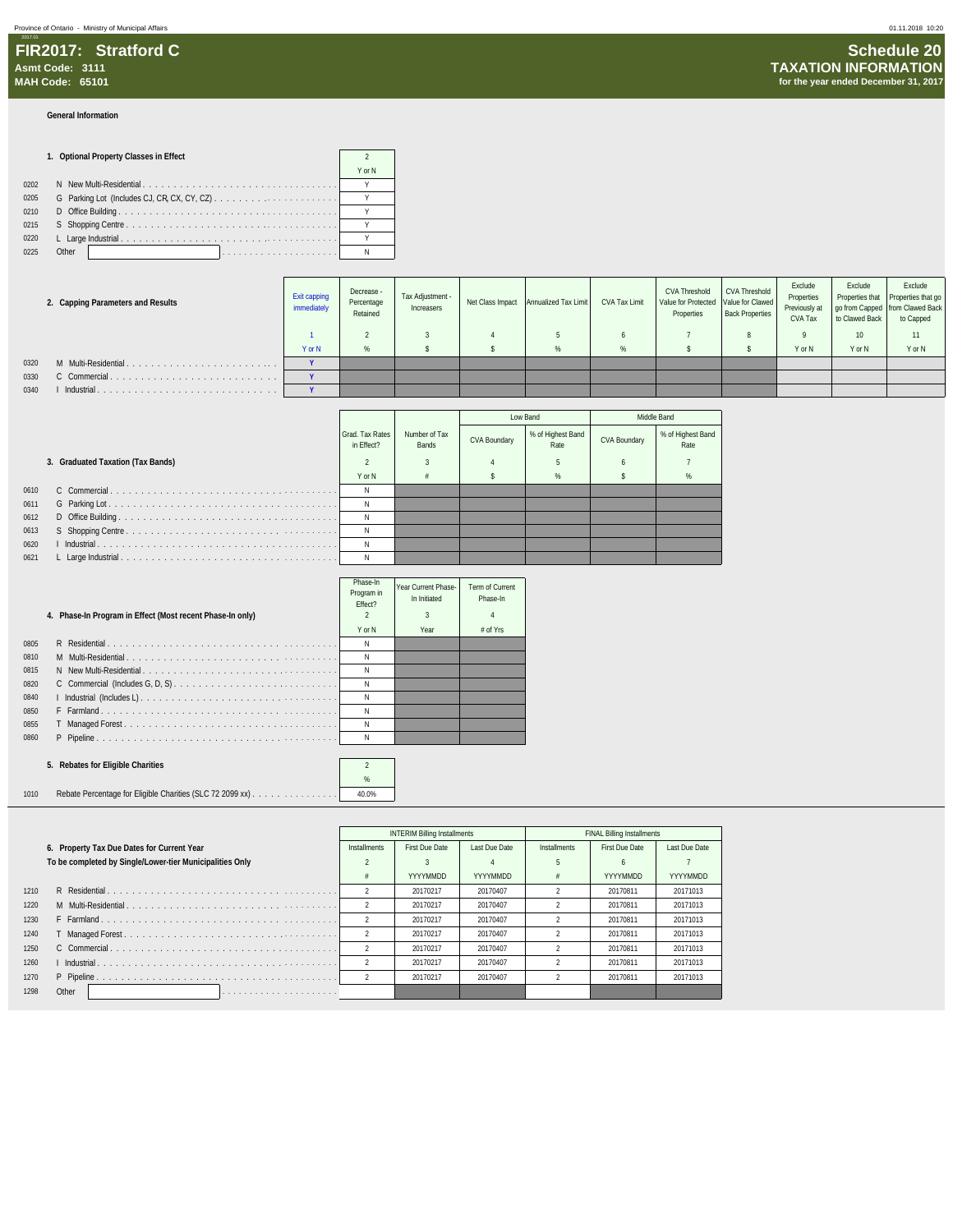**FIR2017: Stratford CAsmt Code: 3111MAH Code: 65101**

## **Schedule 22 MUNICIPAL and SCHOOL BOARD TAXATION for the year ended December 31, 2017**

**1. GENERAL PURPOSE LEVY INFORMATION**

|      |              |                |                        |                           |           |               |                    | Phase-In Taxable   |                        |              |                  |                                                                                                    | <b>LT/ST Taxes</b>     | UT Taxes     | <b>Education Taxes</b> | <b>TOTAL</b>       |
|------|--------------|----------------|------------------------|---------------------------|-----------|---------------|--------------------|--------------------|------------------------|--------------|------------------|----------------------------------------------------------------------------------------------------|------------------------|--------------|------------------------|--------------------|
|      |              |                |                        |                           |           |               |                    | Assessment         |                        |              |                  |                                                                                                    |                        |              |                        |                    |
| 9299 |              |                |                        |                           |           |               |                    | 3,683,390,784      |                        |              |                  | والمتعاط والمتحال والمتحال والمتحال والمتحال والمتحال والمتحال والمتحال والمتحال والمتحال والمتحال | 54,743,785             | $\Omega$     | 13,037,297             | 67,781,082         |
|      |              |                |                        |                           |           |               |                    |                    |                        |              |                  |                                                                                                    |                        |              |                        |                    |
|      |              |                | Property               | <b>Tax Rate</b>           |           | Percent of    | <b>CVA</b>         | Phase-In           |                        |              | <b>Tax Rates</b> |                                                                                                    | <b>Municipal Taxes</b> |              | Education              |                    |
|      | <b>RTC</b>   | Tax            |                        |                           |           |               |                    |                    |                        |              |                  |                                                                                                    |                        |              |                        |                    |
|      | <b>RTQ</b>   | Band           | Class                  | Description               | Tax Ratio | Full Rate     | Assessment         | Taxable Assessment | LT/ST                  | UT           | <b>EDUC</b>      | <b>TOTAL</b>                                                                                       | LT/ST                  | UT           | Taxes                  | <b>TOTAL</b>       |
|      |              |                |                        |                           |           |               |                    |                    |                        |              |                  |                                                                                                    |                        |              |                        |                    |
|      |              | $\overline{2}$ | $\overline{3}$         | $\mathfrak{a}$            | $5 -$     | 6             |                    | 16                 | $\mathbf{R}$           | $\mathsf{Q}$ | 10 <sup>°</sup>  | 11                                                                                                 | 12                     | 13           | 14                     | 15                 |
|      | LIST         | LIST           |                        |                           |           | $\frac{0}{6}$ | $\hat{\mathbf{x}}$ | $\hat{\mathbf{S}}$ | 0. XXXXXX <sup>%</sup> | 0.xxxxxx%    | 0.xxxxxx%        | 0.xxxxxx%                                                                                          | $\mathbf{s}$           | $\mathbf{s}$ | $\hat{\mathbf{S}}$     | $\mathbf{\hat{s}}$ |
| 2001 | $\Omega$     | Stratford C    |                        |                           |           |               |                    |                    |                        |              |                  |                                                                                                    |                        |              |                        |                    |
| 0010 | <b>RT</b>    | $\overline{0}$ | <b>Residential</b>     | <b>Full Occupied</b>      | 1.000000  | 100%          | 3.174.345.793      | 2,925,077,998      | 1.223654%              |              | 0.179000%        | 1.402654%                                                                                          | 35.792.834             | $\Omega$     | 5,235,890              | 41,028,724         |
| 0012 | <b>RH</b>    | $\overline{0}$ | Residential            | Full Occupied, Shared PIL | 1.000000  | 100%          | 277,400            | 265,925            | 1.223654%              |              | 0.179000%        | 1.402654%                                                                                          | 3,254                  |              | 476                    | 3,730              |
| 0027 | <b>RD</b>    | $\overline{0}$ | Residential            | <b>Education Only</b>     | 1.000000  | 100%          | 2.142.000          | 2,142,000          | 0.000000%              |              | 0.179000%        | 0.179000%                                                                                          |                        |              | 3.834                  | 3,834              |
| 0050 | MT           | $\overline{0}$ | Multi-Residential      | <b>Full Occupied</b>      | 2.089039  | 100%          | 190,125,800        | 159,873,125        | 2.480569%              |              | 0.179000%        | 2.659569%                                                                                          | 3,965,763              |              | 286,173                | 4,251,936          |
| 0080 | NT           | $\overline{0}$ | New Multi-Residential  | <b>Full Occupied</b>      | 1.000000  | 100%          | 9.446.600          | 8,492,900          | 1.223654%              |              | 0.179000%        | 1.402654%                                                                                          | 103.924                |              | 15.202                 | 119,126            |
| 0110 | <b>FT</b>    | $\overline{0}$ | Farmland               | <b>Full Occupied</b>      | 0.250000  | 100%          | 20,945,100         | 13,933,275         | 0.305913%              |              | 0.044750%        | 0.350663%                                                                                          | 42,624                 |              | 6,235                  | 48,859             |
| 0210 | <b>CT</b>    | $\mathbf 0$    | Commercial             | <b>Full Occupied</b>      | 1.975937  | 100%          | 293,482,913        | 266,066,889        | 2.417863%              |              | 1.390000%        | 3.807863%                                                                                          | 6,433,133              |              | 3,698,330              | 10,131,463         |
| 0215 | CH           | $\mathbf{0}$   | Commercial             | Full Occupied, Shared PIL | 1.975937  | 100%          | 2.089.600          | 2.063.200          | 2.417863%              |              | 1.390000%        | 3.807863%                                                                                          | 49.885                 |              | 28.678                 | 78,563             |
| 0240 | CU           | $\overline{0}$ | Commercial             | <b>Excess Land</b>        | 1.975937  | 70%           | 1.598.403          | 1.486.351          | 1.692504%              |              | 0.973000%        | 2.665504%                                                                                          | 25.157                 |              | 14.462                 | 39,619             |
| 0270 | CX           | $\overline{0}$ | <b>Commercial</b>      | Vacant Land               | 1.975937  | 70%           | 4,315,100          | 3,827,675          | 1.692504%              |              | 0.973000%        | 2.665504%                                                                                          | 64,784                 |              | 37,243                 | 102,027            |
| 0275 | CJ           | $\mathbf 0$    | Commercial             | Vacant Land, Shared PIL   | 1.975937  | 70%           | 80,500             | 78,850             | 1.692504%              |              | 0.973000%        | 2.665504%                                                                                          | 1,335                  |              | 767                    | 2,102              |
| 0320 | DT           | $\overline{0}$ | <b>Office Building</b> | <b>Full Occupied</b>      | 1.975937  | 100%          | 2.942.400          | 2,213,048          | 2.417863%              |              | 1.390000%        | 3.807863%                                                                                          | 53.508                 |              | 30,761                 | 84,269             |
| 0340 | <b>ST</b>    | $\overline{0}$ | <b>Shopping Centre</b> | <b>Full Occupied</b>      | 1.975937  | 100%          | 46.121.900         | 39.375.200         | 2.417863%              |              | 1.390000%        | 3.807863%                                                                                          | 952.038                |              | 547.315                | 1,499,353          |
| 0510 | $\mathsf{I}$ | $\overline{0}$ | Industrial             | <b>Full Occupied</b>      | 2.799943  | 100%          | 59,197,400         | 53,557,273         | 3.375437%              |              | 1.390000%        | 4.765437%                                                                                          | 1,807,792              |              | 744,446                | 2,552,238          |
| 0515 | <b>IH</b>    | $\overline{0}$ | Industrial             | Full Occupied, Shared PIL | 2.799943  | 100%          | 393,500            | 340,700            | 3.375437%              |              | 1.390000%        | 4.765437%                                                                                          | 11,500                 |              | 4,736                  | 16,236             |
| 0540 | $\mathbb{U}$ | $\Omega$       | Industrial             | <b>Excess Land</b>        | 2.799943  | 65%           | 2.202.200          | 1,920,725          | 2.194034%              |              | 0.903500%        | 3.097534%                                                                                          | 42.141                 |              | 17.354                 | 59,495             |
| 0570 | IX           | $\mathbf{0}$   | Industrial             | Vacant Land               | 2.799943  | 65%           | 4.971.000          | 3.931.500          | 2.194034%              |              | 0.903500%        | 3.097534%                                                                                          | 86.258                 |              | 35.521                 | 121,779            |
| 0575 | IJ           | $\overline{0}$ | Industrial             | Vacant Land, Shared PIL   | 2.799943  | 65%           | 651,000            | 574,350            | 2.194034%              |              | 0.903500%        | 3.097534%                                                                                          | 12,601                 |              | 5,189                  | 17,790             |
| 0610 | LT           | $\overline{0}$ | arge Industrial        | <b>Full Occupied</b>      | 2.799943  | 100%          | 29,362,200         | 27,935,175         | 3.375437%              |              | 1.390000%        | 4.765437%                                                                                          | 942,934                |              | 388,299                | 1,331,233          |
| 0620 | LU           | $\overline{0}$ | Large Industrial       | <b>Excess Land</b>        | 2.799943  | 65%           | 411.400            | 388.975            | 2.194034%              |              | 0.903500%        | 3.097534%                                                                                          | 8.534                  |              | 3.514                  | 12,048             |
| 0710 | PT           | $\mathbf{0}$   | Pipeline               | <b>Full Occupied</b>      | 1.509000  | 100%          | 8.904.000          | 8.379.750          | 1.846494%              |              | 1.140000%        | 2.986494%                                                                                          | 154.732                |              | 95.529                 | 250,261            |
| 2140 | JT           | $\overline{0}$ | ndustrial, NConstr.    | <b>Full Occupied</b>      | 2.799943  | 100%          | 5,396,600          | 5,110,400          | 3.375437%              |              | 1.140000%        | 4.515437%                                                                                          | 172,498                |              | 58,259                 | 230,757            |
| 2145 | JU           | $\overline{0}$ | ndustrial, NConstr.    | <b>Excess Land</b>        | 2.799943  | 65%           | 183.800            | 148,700            | 2.194034%              |              | 0.741000%        | 2.935034%                                                                                          | 3,263                  |              | 1.102                  | 4,365              |
| 2235 | KT           | $\overline{0}$ | Large Ind., NConstr    | <b>Full Occupied</b>      | 2.799943  | 100%          | 33,669,700         | 25,271,050         | 3.375437%              |              | 1.140000%        | 4.515437%                                                                                          | 853,008                |              | 288,090                | 1,141,098          |
| 2240 | KU           | $\overline{0}$ | Large Ind., NConstr    | <b>Excess Land</b>        | 2.799943  | 65%           | 72.300             | 52,200             | 2.194034%              |              | 0.741000%        | 2.935034%                                                                                          | 1.145                  |              | 387                    | 1,532              |
| 2440 | <b>XT</b>    | $\overline{0}$ | Commercial, NConstr    | <b>Full Occupied</b>      | 1.975937  | 100%          | 135.230.500        | 125.518.600        | 2.417863%              |              | 1.140000%        | 3.557863%                                                                                          | 3.034.868              |              | 1.430.912              | 4,465,780          |
| 2445 | XU           | $\overline{0}$ | Commercial, NConstr    | <b>Excess Land</b>        | 1.975937  | 70%           | 815,900            | 750,725            | 1.692504%              |              | 0.798000%        | 2.490504%                                                                                          | 12,706                 |              | 5.991                  | 18,697             |
| 2835 | ZT           | $\overline{0}$ | Shopp. Centre, NConstr | <b>Full Occupied</b>      | 1.975937  | 100%          | 5.545.500          | 4,614,225          | 2.417863%              |              | 1.140000%        | 3.557863%                                                                                          | 111.566                |              | 52.602                 | 164,168            |
|      |              |                |                        |                           |           |               |                    |                    |                        |              |                  |                                                                                                    |                        |              |                        |                    |
| 9201 |              |                |                        | Subtotal                  |           |               | 4,034,920,509      | 3,683,390,784      |                        |              |                  |                                                                                                    | 54,743,785             | $\Omega$     | 13,037,297             | 67,781,082         |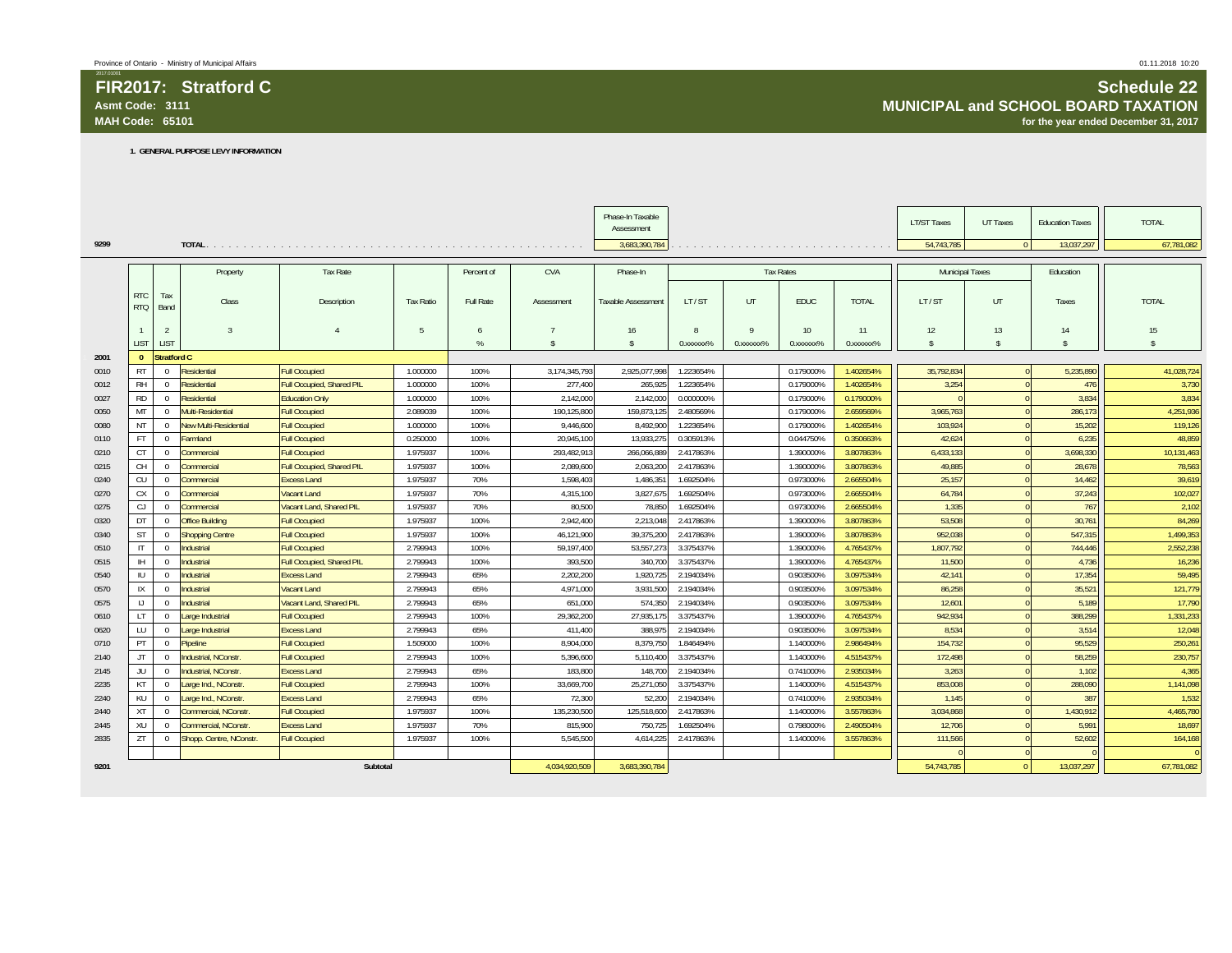### **FIR2017: Stratford CAsmt Code: 3111**

**MAH Code: 65101**

2017.01

**for the year ended December 31, 2017**

|      |                                 | <b>Municipal Taxes</b> |              | Education  |                |
|------|---------------------------------|------------------------|--------------|------------|----------------|
|      |                                 | LT/ST                  | UT           | Taxes      | <b>TOTAL</b>   |
|      | 4. ADJUSTMENTS TO TAXATION      | 12                     | 13           | 14         | 15             |
|      |                                 | ¢                      | ¢            |            | $\mathcal{S}$  |
| 7010 |                                 | 39.371                 |              | $-39.371$  |                |
|      | 5. SUPPLEMENTARY TAXES          |                        |              |            |                |
| 9799 |                                 | 1,082,764              |              | 263,720    | 1,346,484      |
|      | 6. AMOUNT LEVIED BY TAX RATE    |                        |              |            |                |
| 9910 | <b>TOTAL Levied by Tax Rate</b> | 55,865,920             | $\mathbf{0}$ | 13,261,646 | 69,127,566     |
|      | 7. AMOUNTS ADDED TO TAX BILL    |                        |              |            |                |
| 8005 |                                 | 7.827                  |              |            | 7,827          |
| 8010 |                                 |                        |              |            |                |
| 8015 |                                 |                        |              |            | $\Omega$       |
| 8020 |                                 |                        |              |            | $\Omega$       |
| 8025 |                                 |                        |              |            | $\Omega$       |
| 8030 |                                 |                        |              |            | $\Omega$       |
| 8035 |                                 |                        |              |            | $\Omega$       |
| 8040 |                                 | 213,183                |              |            | 213,183        |
| 8097 | Capping Adjustments<br>Other    | 494                    |              | 224        | 718            |
| 9890 | Subtotal                        | 221,504                | $\Omega$     | 224        | 221,728        |
|      | 8. OTHER TAXATION AMOUNTS       |                        |              |            |                |
|      |                                 |                        |              |            |                |
| 8045 |                                 |                        |              |            | $\mathbf{0}$   |
| 8050 |                                 |                        |              |            | $\Omega$       |
| 8098 | Other                           |                        |              |            | $\overline{0}$ |
| 9892 | Subtotal                        | $\cap$                 | $\Omega$     | $\Omega$   | $\Omega$       |
|      | 9. TOTAL AMOUNT LEVIED          |                        |              |            |                |
| 9990 | <b>TOTAL Levies</b>             | 56.087.424             | $\mathbf{0}$ | 13,261,870 | 69.349.294     |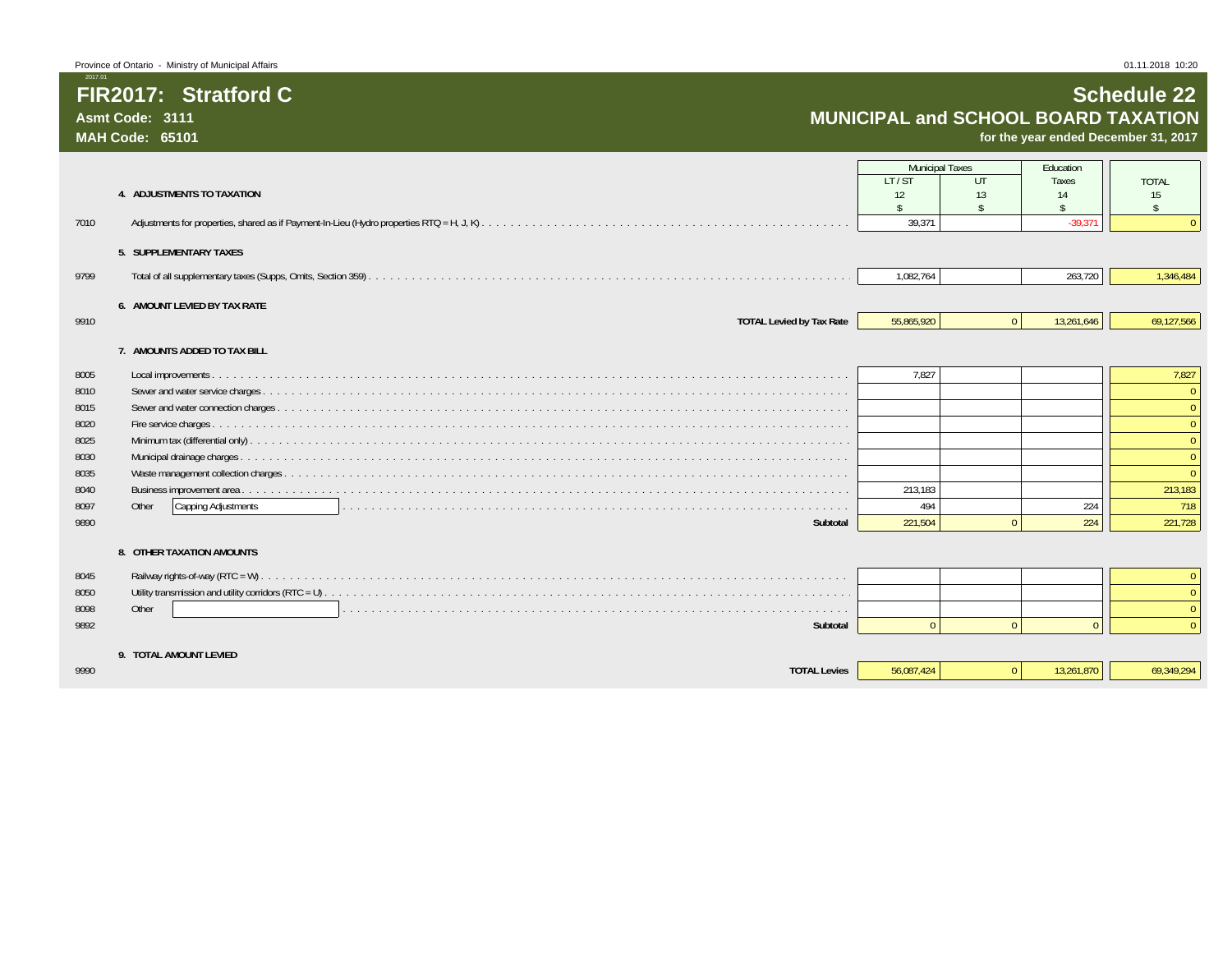### **FIR2017: Stratford CAsmt Code: 3111MAH Code: 65101**

**for the year ended December 31, 2017**

**1. GENERAL PURPOSE PAYMENTS-IN-LIEU**

|      |                |                     |              |                                |                  |            |               | PIL Phased-In<br>Assessment |           |                                                                                                                 |                  |                          | LT/ST PILS     | UT PILS            | <b>Education PILS</b> | <b>TOTAL</b>                 |
|------|----------------|---------------------|--------------|--------------------------------|------------------|------------|---------------|-----------------------------|-----------|-----------------------------------------------------------------------------------------------------------------|------------------|--------------------------|----------------|--------------------|-----------------------|------------------------------|
| 9299 |                |                     |              |                                |                  |            |               | 13,285,150                  |           | the contract of the contract of the contract of the contract of the contract of the contract of the contract of |                  |                          | 320,077        | $\Omega$           | 132,764               | 452,841                      |
|      |                |                     |              |                                |                  |            |               |                             |           |                                                                                                                 |                  |                          |                |                    |                       |                              |
|      |                |                     | Property     | Tax Rate                       |                  | Percent of | PIL CVA       | PIL Phased-In               |           |                                                                                                                 | <b>Tax Rates</b> |                          | Municipal PILS |                    | Education             |                              |
|      | KIU<br>DTO     | <b>I</b> dX<br>Rond | Class        | Description                    | <b>Tax Ratio</b> | Full Rate  | Assessment    | Assessment                  | LT/ST     | UT                                                                                                              | <b>EDUC</b>      | <b>TOTAL</b>             | LT/ST          | UT.                | PILS                  | <b>TOTAL</b>                 |
|      | $\overline{1}$ | 2                   | $\mathbf{3}$ |                                | -5               | 6          |               | 16                          | 8         | $\mathbf{q}$                                                                                                    | 10 <sup>°</sup>  | 11                       | 12             | 13                 | 14                    | 15                           |
|      | <b>LIST</b>    | LIST                |              |                                |                  | %          | <sup>\$</sup> | s.                          | 0.xxxxxx% | 0.xxxxxx%                                                                                                       | 0.xxxxxx%        | 0. XXXXXX <sup>9</sup> % | $\mathcal{S}$  | $\mathbf{\hat{S}}$ | $\mathbf{\hat{s}}$    | $\mathbf{\hat{S}}$           |
| 2001 | $\mathbf{0}$   | Stratford C         |              |                                |                  |            |               |                             |           |                                                                                                                 |                  |                          |                |                    |                       |                              |
| 1210 | CF             | $\overline{0}$      | Commercial   | PIL: Full Occupied             | 1.975937         | 100%       | 8,028,000     | 7,426,950                   | 2.417863% |                                                                                                                 | 1.390000%        | 3.807863%                | 179,573        | $\Omega$           | 103,235               | 282,808                      |
| 1220 | CG             | $\overline{0}$      | Commercial   | PIL: 'General' Only (No Educ.) | 1.975937         | 100%       | 4,208,000     | 3,698,000                   | 2.417863% |                                                                                                                 | 0.000000%        | 2.417863%                | 89,413         |                    |                       | 89,413                       |
| 1280 | CY             | $\mathbf{0}$        | Commercial   | PIL: Vacant Land               | 1.975937         | 70%        | 145,000       | 119,500                     | 1.692504% |                                                                                                                 | 0.973000%        | 2.665504%                | 2,023          |                    | 1,163                 | 3,186                        |
| 5010 | <b>HF</b>      | $\Omega$            | Landfill     | PIL: Full Occupied             | 1.965003         | 100%       | 2,223,100     | 2,040,700                   | 2.404484% |                                                                                                                 | 1.390000%        | 3.794484%                | 49,068         |                    | 28,366                | 77,434                       |
|      |                |                     |              |                                |                  |            |               |                             |           |                                                                                                                 |                  |                          |                |                    |                       | $\overline{0}$               |
|      |                |                     |              |                                |                  |            |               |                             |           |                                                                                                                 |                  |                          |                |                    |                       | $\overline{0}$               |
|      |                |                     |              |                                |                  |            |               |                             |           |                                                                                                                 |                  |                          |                |                    |                       | $\overline{0}$               |
|      |                |                     |              |                                |                  |            |               |                             |           |                                                                                                                 |                  |                          |                |                    |                       | $\Omega$                     |
|      |                |                     |              |                                |                  |            |               |                             |           |                                                                                                                 |                  |                          |                |                    |                       |                              |
|      |                |                     |              |                                |                  |            |               |                             |           |                                                                                                                 |                  |                          |                |                    |                       |                              |
|      |                |                     |              |                                |                  |            |               |                             |           |                                                                                                                 |                  |                          |                |                    |                       | $\Omega$                     |
|      |                |                     |              |                                |                  |            |               |                             |           |                                                                                                                 |                  |                          |                |                    |                       | $\mathbf{0}$<br>$\Omega$     |
|      |                |                     |              |                                |                  |            |               |                             |           |                                                                                                                 |                  |                          |                |                    |                       |                              |
|      |                |                     |              |                                |                  |            |               |                             |           |                                                                                                                 |                  |                          |                |                    |                       | $\mathbf{0}$<br>$\mathbf{0}$ |
|      |                |                     |              |                                |                  |            |               |                             |           |                                                                                                                 |                  |                          |                |                    |                       | $\overline{0}$               |
|      |                |                     |              |                                |                  |            |               |                             |           |                                                                                                                 |                  |                          |                |                    |                       | $\Omega$                     |
|      |                |                     |              |                                |                  |            |               |                             |           |                                                                                                                 |                  |                          |                |                    |                       |                              |
|      |                |                     |              |                                |                  |            |               |                             |           |                                                                                                                 |                  |                          |                |                    |                       | $\Omega$                     |
|      |                |                     |              |                                |                  |            |               |                             |           |                                                                                                                 |                  |                          |                |                    |                       | $\Omega$                     |
| 9201 |                |                     |              | Subtotal                       |                  |            | 14,604,100    | 13,285,150                  |           |                                                                                                                 |                  |                          | 320,077        |                    | 132,764               | 452,841                      |
|      |                |                     |              |                                |                  |            |               |                             |           |                                                                                                                 |                  |                          |                |                    |                       |                              |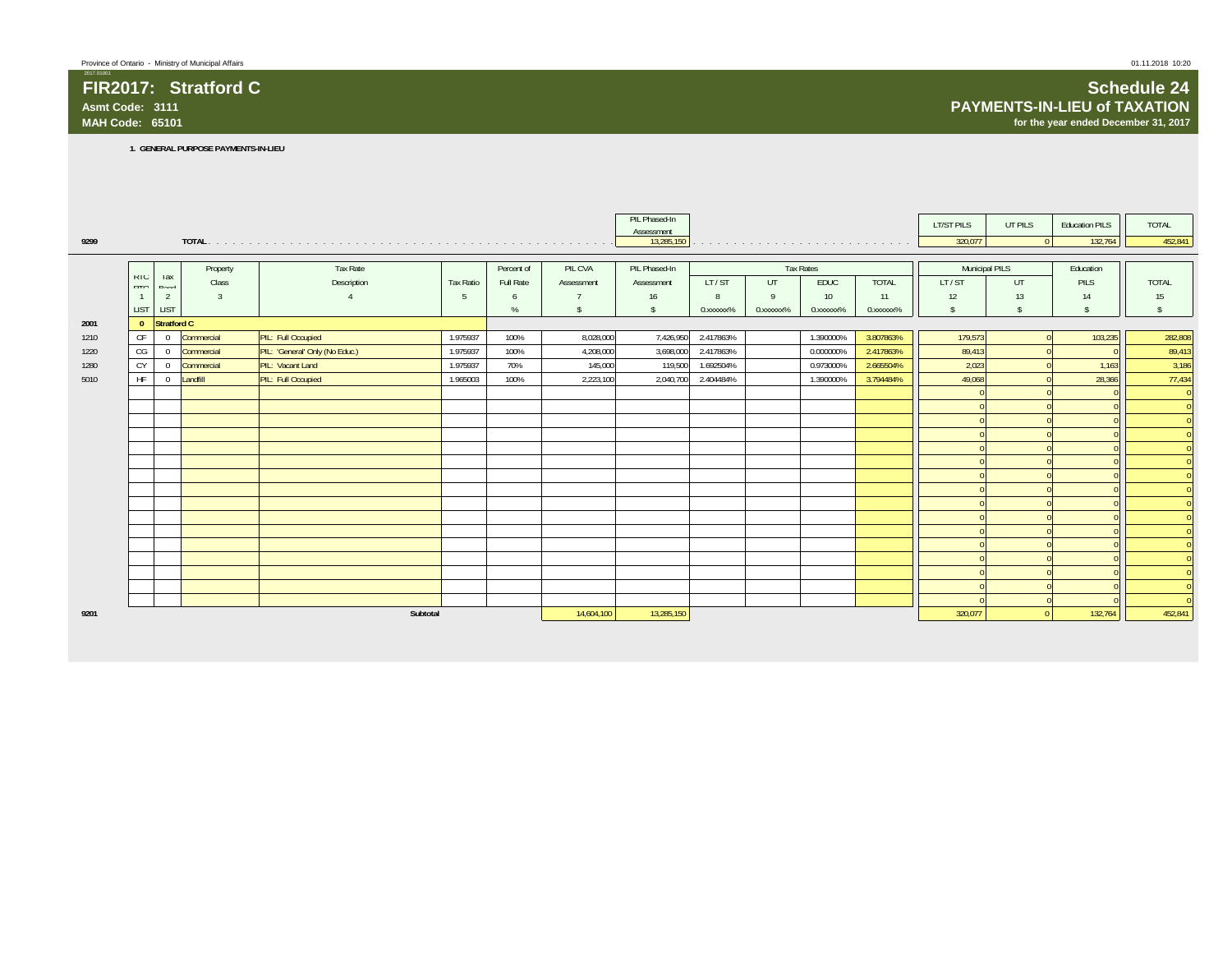**FIR2017: Stratford C**

**Asmt Code: 3111MAH Code: 65101**

2017.01

### **Schedule 24 PAYMENTS-IN-LIEU of TAXATION**

**for the year ended December 31, 2017**

|      |                                        | <b>Municipal PILS</b> |                    | Fducation          |                    |
|------|----------------------------------------|-----------------------|--------------------|--------------------|--------------------|
|      | 4. SUPPLEMENTARY PAYMENTS-IN-LIEU      | LT/ST<br>12           | UT<br>13           | PILS<br>14         | <b>TOTAL</b><br>15 |
|      |                                        | $\mathbf{\hat{S}}$    | $\mathbf{\hat{S}}$ | $\hat{\mathbf{S}}$ | $\mathbb{S}$       |
| 9799 |                                        |                       |                    |                    |                    |
|      | 5. PAYMENTS-IN-LIEU LEVIED BY TAX RATE |                       |                    |                    |                    |
| 9910 | <b>TOTAL PILS Levied by Tax Rate</b>   | 320.077               | $\Omega$           | 132,764            | 452,841            |
|      | 6. AMOUNTS ADDED TO PAYMENTS-IN-LIEU   |                       |                    |                    |                    |
| 8005 |                                        |                       |                    |                    |                    |
| 8010 |                                        |                       |                    |                    |                    |
| 8015 |                                        |                       |                    |                    |                    |
| 8020 |                                        |                       |                    |                    |                    |
| 8030 |                                        |                       |                    |                    |                    |
| 8035 |                                        |                       |                    |                    |                    |
| 8040 |                                        |                       |                    |                    |                    |
| 8097 | Other                                  |                       |                    |                    |                    |
| 9890 | Subtotal                               | $\Omega$              | $\Omega$           | $\Omega$           | $\Omega$           |
|      | 7. OTHER PAYMENTS-IN-LIEU AMOUNTS      |                       |                    |                    |                    |
| 8045 |                                        | 3.839                 |                    | 4.745              | 8,584              |
| 8046 |                                        |                       |                    |                    | $\Omega$           |
| 8050 |                                        | 2.054                 |                    |                    | 2,054              |
| 8051 |                                        |                       |                    |                    | $\Omega$           |
| 8055 |                                        | 39.825                |                    |                    | 39,825             |
| 8060 |                                        |                       |                    |                    |                    |
| 8098 | Other                                  |                       |                    |                    |                    |
| 9892 | Subtotal                               | 45.718                | $\Omega$           | 4.745              | 50,463             |
|      | 8. TOTAL PAYMENTS-IN-LIEU LEVIED       |                       |                    |                    |                    |
| 9990 | <b>TOTAL PILS Levied</b>               | 365.795               | $\overline{0}$     | 137,509            | 503,304            |
|      |                                        |                       |                    |                    |                    |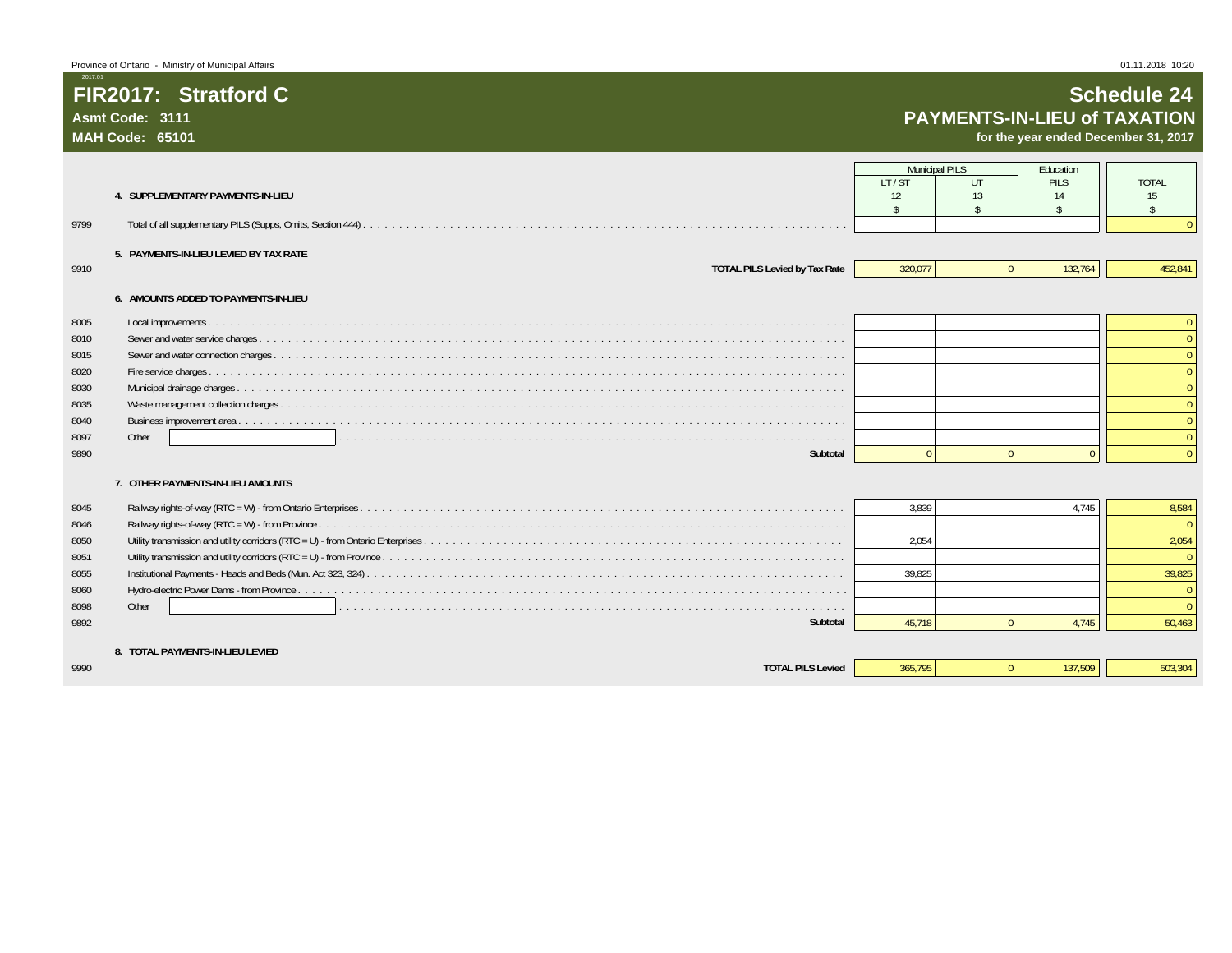|              | Asmt Code: 3111<br>MAH Code: 65101                  |                            |                                  |                                     |                                  |                          |                                |                                  |                          |                                                       |                            |                                                             | TAXATION and PAYMENTS-IN-LIEU SUMMARY<br>for the year ended December 31, 2017 |                    |                              |
|--------------|-----------------------------------------------------|----------------------------|----------------------------------|-------------------------------------|----------------------------------|--------------------------|--------------------------------|----------------------------------|--------------------------|-------------------------------------------------------|----------------------------|-------------------------------------------------------------|-------------------------------------------------------------------------------|--------------------|------------------------------|
|              | 1. Municipal and School Board Taxation              |                            |                                  |                                     |                                  |                          |                                |                                  | <b>TOTAL</b>             | ENG - Public                                          | FRE - Public               | ENG - Separate                                              | FRE - Separate                                                                | Other              |                              |
|              |                                                     |                            |                                  |                                     |                                  |                          |                                |                                  | 100.000%                 | 77.700%                                               | 0.159%                     | 21.893%                                                     | 0.248%                                                                        | 0.000%             |                              |
|              |                                                     | Taxable Asmt.              | Taxable Asmt.                    | Phase-In                            | Phase-In                         |                          | <b>Municipal Taxes</b>         |                                  |                          |                                                       |                            | Distribution of Education Taxes in column 6 by School Board |                                                                               |                    |                              |
|              |                                                     | (CVA)                      | (Wtd & Disc CVA)                 | Taxable Asmt.                       | Taxable Asmt.                    | <b>TOTAL Taxes</b>       | LT/ST                          | UT                               | <b>Education Taxes</b>   | ENG - Public                                          | FRE - Public               | ENG - Separate                                              | FRE - Separate                                                                | Other              |                              |
|              | Property Class Group                                | 16                         | $\mathcal{P}$                    | (CVA)<br>18                         | (Wtd & Disc CVA)<br>17           | $\mathcal{R}$            | $\overline{4}$                 | $5\phantom{.0}$                  | 6                        |                                                       | 8                          | $\mathsf{Q}$                                                | 10                                                                            | 11                 |                              |
|              | 0010 Residential                                    | 3,176,765,193              | 3,176,765,193                    | $\hat{\mathbf{S}}$<br>2,927,485,923 | 2,927,485,923                    | 41,036,288               | 35,796,088                     | $\mathbf{0}$                     | 5,240,200                | 4,481,282                                             | 3,691                      | 749,922                                                     | 5,305                                                                         | $\hat{\mathbf{x}}$ | $\mathbf 0$                  |
| 0050         | Multi-residential                                   | 199,572,400                | 406,626,811                      | 168,366,025                         | 342,474,093                      | 4,371,062                | 4,069,687                      | $\mathbf 0$                      | 301,375                  | 284,976                                               | 379                        | 15,837                                                      | 183                                                                           |                    | $\mathbf 0$                  |
| 0110<br>0140 | Farmland<br>Managed Forests                         | 20,945,100<br>$\Omega$     | 5,236,275<br>$\overline{0}$      | 13,933,275<br>$\overline{0}$        | 3,483,319<br>$\Omega$            | 48,859<br>$\Omega$       | 42,624<br>$\Omega$             | $\overline{0}$<br>$\overline{0}$ | 6,235<br>$\overline{0}$  | 5,761<br>$\Omega$                                     | $\overline{0}$<br>$\Omega$ | 474<br>$\overline{0}$                                       | $^{\circ}$<br>$\overline{0}$                                                  |                    | $\,0\,$<br>$\mathbf 0$       |
| 9110         | Subtotal                                            | 3,397,282,693              | 3,588,628,279                    | 3,109,785,223                       | 3,273,443,335                    | 45,456,209               | 39,908,399                     | $\overline{0}$                   | 5,547,810                | 4,772,019                                             | 4,070                      | 766,233                                                     | 5,488                                                                         |                    | $\mathbf{0}$                 |
|              | 0210 Commercial                                     | 301,566,516                | 592,323,305                      | 273,522,965                         | 537, 267, 352                    | 10,353,774               | 6,574,294                      | $\overline{0}$                   | 3,779,480                | 2,936,656                                             | 6,009                      | 827,442                                                     | 9,373                                                                         |                    | $\mathbf{0}$                 |
| 0215         | Commercial New Construction.                        | 136,046,400                | 268,335,465                      | 126,269,325                         | 249,055,216                      | 4,484,477                | 3,047,574                      | $\overline{0}$                   | 1,436,903                | 1,116,474                                             | 2,285                      | 314,581                                                     | 3,564                                                                         |                    | $\mathbf 0$                  |
| 0310<br>0320 | Parking Lot.<br>Office Building                     | - 0<br>2,942,400           | - 0<br>5,813,997                 | $\overline{0}$<br>2,213,048         | $\Omega$<br>4,372,843            | - 0<br>84,269            | $\Omega$<br>53,508             | $\overline{0}$<br>$\Omega$       | $\Omega$<br>30,761       | $\overline{0}$<br>23,901                              | - 0<br>49                  | $\overline{0}$<br>6,735                                     | $\Omega$<br>76                                                                |                    | $\mathbf{0}$<br>$\Omega$     |
| 0325         | Office Building New Constructio                     |                            | $\Omega$                         | $\Omega$                            | $\Omega$                         |                          | $\Omega$                       | $\Omega$                         | $\Omega$                 | - 0                                                   | $\Omega$                   | $\Omega$                                                    | $\Omega$                                                                      |                    | $\Omega$                     |
| 0340<br>0345 | Shopping Centre<br>Shopping Centre New Construc     | 46.121.900<br>5,545,500    | 91.133.969<br>10,957,559         | 39,375,200<br>4,614,225             | 77.802.915<br>9,117,418          | 1.499.353<br>164,168     | 952.038<br>111.566             | $\mathbf{0}$<br>$\Omega$         | 547.315<br>52,602        | 425.264<br>40,872                                     | 870<br>84                  | 119.824<br>11,516                                           | 1.357<br>130                                                                  |                    | $\mathbf{0}$<br>$\mathbf{0}$ |
| 9120         | Subtotal                                            | 492,222,716                | 968,564,295                      | 445,994,763                         | 877,615,743                      | 16,586,041               | 10,738,980                     | $\overline{0}$                   | 5,847,061                | 4,543,166                                             | 9,297                      | 1,280,097                                                   | 14,501                                                                        |                    | $\mathbf 0$                  |
|              | 0510 Industrial.                                    | 67,415,100                 | 181.090.877                      | 60.324.548                          | 162.607.381                      | 2,767,538                | 1.960.292                      | $\overline{0}$                   | 807,246                  | 627.230                                               | 1,284                      | 176,730                                                     | 2.002                                                                         |                    | $\overline{0}$               |
| 0515         | Industrial New Construction. .                      | 5.580.400                  | 15.444.682                       | 5.259.100                           | 14.579.457                       | 235,122                  | 175.761                        | $\mathbf{0}$                     | 59.361                   | 46,123                                                | 94                         | 12,996                                                      | 147                                                                           |                    | $\mathbf{0}$                 |
| 0610<br>0615 | Large Industrial<br>Large Industrial New Constructi | 29,773,600<br>33,742,000   | 82,961,219<br>94,404,824         | 28,324,150<br>25,323,250            | 78,924,818<br>70,852,502         | 1,343,281<br>1,142,630   | 951,468<br>854,153             | $\mathbf{0}$<br>$\theta$         | 391,813<br>288,477       | 304,439<br>224,147                                    | 623<br>459                 | 85,780<br>63,156                                            | 972<br>715                                                                    |                    | $\mathbf 0$<br>$\pmb{0}$     |
| 9130         | Subtotal                                            | 136,511,100                | 373,901,602                      | 119,231,048                         | 326,964,157                      | 5,488,571                | 3,941,674                      | $\mathbf 0$                      | 1,546,897                | 1,201,939                                             | 2,460                      | 338,662                                                     | 3,836                                                                         |                    | $\mathbf 0$                  |
|              |                                                     |                            | $\Omega$                         | $\Omega$                            | $\Omega$                         |                          | $\Omega$                       | $\mathbf 0$                      | $\Omega$                 | $\Omega$                                              | $\Omega$                   | $\Omega$                                                    | $\Omega$                                                                      |                    | $\mathbf 0$                  |
| 0710<br>0810 | Pipelines<br>Other Property Classes                 | 8,904,000<br>$\Omega$      | 13,436,136<br>$\Omega$           | 8,379,750<br>$\overline{0}$         | 12,645,043<br>$\Omega$           | 250,261                  | 154,732                        | $\mathbf{0}$<br>$\mathbf{0}$     | 95,529                   | 74,226                                                | 152                        | 20,914                                                      | 237                                                                           |                    | $\mathbf 0$                  |
|              | 9160 Adj. for shared PIL properties                 |                            |                                  |                                     |                                  | $\Omega$                 | 39,371                         | $\mathbf 0$                      | 39.371                   | $-30.591$                                             | $-63$                      | $-8,619$                                                    | $-98$                                                                         |                    | $\bf 0$                      |
|              | 9170 Supplementary Taxes                            |                            |                                  |                                     |                                  | 1,346,484                | 1,082,764                      | $\bullet$                        | 263,720                  | 230,784                                               | 199                        | 32,427                                                      | 310                                                                           |                    | $\,0\,$                      |
| 9180         | <b>Total Levied by Rate</b>                         |                            |                                  |                                     |                                  | 69,127,566               | 55,865,920                     | $\overline{0}$                   | 13,261,646               | 10,791,543                                            | 16,114                     | 2,429,714                                                   | 24,274                                                                        |                    | $\pmb{0}$                    |
| 9190<br>9192 | Amts Added to Tax Bill.<br>Other Taxation Amounts   |                            |                                  |                                     |                                  | 221,728                  | 221,504                        | $\mathbf 0$<br>$\overline{0}$    | 224<br>$\overline{0}$    | 176                                                   | $\Omega$                   | 48                                                          | $\Omega$                                                                      |                    | $\,0\,$                      |
| 9199         | <b>TOTAL before Adj.</b>                            | 4,034,920,509              | 4.944.530.312                    | 3,683,390,784                       | 4,490,668,278                    | 69.349.294               | 56.087.424                     | $\Omega$                         | 13,261,870               | 10,791,719                                            | 16,114                     | 2,429,762                                                   | 24,274                                                                        |                    | $\overline{\mathbf{0}}$      |
|              | 2. Payments-In-Lieu of Taxation                     |                            |                                  |                                     |                                  |                          |                                |                                  |                          |                                                       |                            |                                                             |                                                                               |                    |                              |
|              |                                                     | PIL Asmt.                  | PIL Asmt.                        | Phase-In                            | Phase-In                         |                          | Municipal PILS                 |                                  |                          |                                                       |                            |                                                             |                                                                               |                    |                              |
|              |                                                     | (CVA)                      | (Wtd & Disc CVA)                 | PIL Asmt.<br>(CVA)                  | PIL Asmt.<br>(Wtd & Disc CVA)    | <b>Total PILS Levied</b> | LT/ST                          | UT                               | <b>Education PILS</b>    |                                                       |                            |                                                             |                                                                               |                    |                              |
|              | Property Class Group                                | 16<br>$\mathbf{\hat{S}}$   |                                  | 18<br>$\mathbf{s}$                  | 17<br>$\mathbf{\hat{s}}$         | $\hat{\mathbf{r}}$       | $\overline{A}$                 | 5<br>$\hat{\mathbf{r}}$          | 6                        |                                                       |                            |                                                             |                                                                               |                    |                              |
|              | 1010 Residential.                                   | $\Omega$                   | \$.<br>$\Omega$                  | $\Omega$                            | $\Omega$                         | $\Omega$                 | $\hat{\mathbf{S}}$<br>$\Omega$ | $\Omega$                         | Ŝ.                       |                                                       |                            |                                                             |                                                                               |                    |                              |
| 1050         | Multi-residential                                   | $\Omega$                   | $\overline{0}$                   | $\overline{0}$                      | $\Omega$                         | $\mathbf{0}$             | $\mathbf{0}$                   | $\overline{0}$                   |                          |                                                       |                            |                                                             |                                                                               |                    |                              |
| 1110<br>1140 | Farmland<br>Managed Forests                         | $\Omega$<br>$\Omega$       | $\overline{0}$<br>$\overline{0}$ | $\overline{0}$<br>$\overline{0}$    | $\mathbf{0}$<br>$\mathbf{0}$     | $\Omega$<br>$\Omega$     | $\Omega$<br>$\mathbf{0}$       | $\overline{0}$<br>$\mathbf{0}$   | $\Omega$<br>$\Omega$     |                                                       |                            |                                                             |                                                                               |                    |                              |
| 9210         | Subtotal                                            | $\Omega$                   | $\overline{0}$                   | $\overline{0}$                      | $\mathbf{0}$                     | $\Omega$                 | $\Omega$                       | $\overline{0}$                   | $\Omega$                 |                                                       |                            |                                                             |                                                                               |                    |                              |
|              | 1210 Commercial.                                    | 12,381,000                 | 24,378,123                       | 11,244,450                          | 22,147,487                       | 375,407                  | 271,009                        | $\overline{0}$                   | 104,398                  |                                                       |                            |                                                             |                                                                               |                    |                              |
| 1215<br>1310 | Commercial New Construction                         | $\overline{0}$<br>$\Omega$ | $\mathbf{0}$<br>$\mathbf{0}$     | $\mathbf{0}$<br>$\overline{0}$      | $\mathbf{0}$<br>$\mathbf{0}$     | $\mathbf{0}$<br>$\Omega$ | $\overline{0}$<br>$\Omega$     | $\mathbf{0}$<br>$\Omega$         | $\mathbf{0}$<br>$\Omega$ |                                                       |                            |                                                             |                                                                               |                    |                              |
| 1320         | Parking Lot.<br>Office Building                     | $\Omega$                   | $\mathbf{0}$                     | $\mathbf{0}$                        | $\overline{0}$                   | $\Omega$                 | $\Omega$                       | $\mathbf{0}$                     | $\Omega$                 |                                                       |                            |                                                             |                                                                               |                    |                              |
| 1325         | Office Building New Constructio                     | $\Omega$                   | $\overline{0}$                   | $\overline{0}$                      | $\mathbf 0$                      | $\overline{0}$           | $\mathbf{0}$                   | $\mathbf{0}$                     | $\Omega$                 |                                                       |                            |                                                             |                                                                               |                    |                              |
| 1340<br>1345 | Shopping Centre<br>Shopping Centre New Construc     | $\Omega$<br>$\Omega$       | $\overline{0}$<br>$\mathbf{0}$   | $\overline{0}$<br>$\overline{0}$    | $\overline{0}$<br>$\overline{0}$ | $\Omega$<br>$\Omega$     | $\mathbf{0}$<br>$\Omega$       | $\mathbf 0$<br>$\mathbf{0}$      | $\Omega$                 | Part 3 contains Distribution of PILS by School Boards |                            |                                                             |                                                                               |                    |                              |
| 9220         | Subtotal                                            | 12,381,000                 | 24,378,123                       | 11,244,450                          | 22,147,487                       | 375,407                  | 271,009                        | $\bullet$                        | 104,398                  |                                                       |                            |                                                             |                                                                               |                    |                              |
|              | 1510 Industrial.<br>.                               | $\Omega$                   | $\overline{0}$                   | $\overline{0}$                      | $\mathbf{0}$                     | $\Omega$                 | $\Omega$                       | $\overline{0}$                   | $\Omega$                 |                                                       |                            |                                                             |                                                                               |                    |                              |
| 1515<br>1610 | Industrial New Construction. .<br>Large Industrial  | $\Omega$<br>$\overline{0}$ | $\overline{0}$<br>$\overline{0}$ | $\overline{0}$<br>$\overline{0}$    | $\mathbf 0$<br>$\overline{0}$    | $\Omega$<br>$\Omega$     | $\Omega$<br>$\Omega$           | $\Omega$<br>$\Omega$             | $\Omega$<br>$\Omega$     |                                                       |                            |                                                             |                                                                               |                    |                              |
| 1615         | Large Industrial New Constructi                     | $\Omega$                   | $\Omega$                         | $\overline{0}$                      | $\overline{0}$                   | $\Omega$                 | $\Omega$                       | $\Omega$                         | $\Omega$                 |                                                       |                            |                                                             |                                                                               |                    |                              |
| 9230         | Subtotal                                            | $\Omega$                   | $\Omega$                         | $\overline{0}$                      | $\mathbf{0}$                     | $\Omega$                 | $\mathbf{0}$                   | $\mathbf{0}$                     | $\mathbf{0}$             |                                                       |                            |                                                             |                                                                               |                    |                              |
|              | 1705 Landfill.                                      | 2,223,100                  | 4,368,398                        | 2,040,700                           | 4,009,982                        | 77,434                   | 49,068                         | $\overline{0}$                   | 28,366                   |                                                       |                            |                                                             |                                                                               |                    |                              |
|              | 1718 Pipelines<br>1810 Other Property Classes       | - 0<br>$\mathbf{0}$        | $\Omega$<br>$\overline{0}$       | $\Omega$<br>$\overline{0}$          | $\overline{0}$<br>$\mathbf{0}$   | $\Omega$<br>$\Omega$     | $\Omega$<br>$\mathbf{0}$       | $\Omega$<br>$\Omega$             | $\Omega$<br>$\Omega$     |                                                       |                            |                                                             |                                                                               |                    |                              |
|              | 9270 Supplementary PILS                             |                            |                                  |                                     |                                  | $\mathbf{0}$             | $\mathbf{0}$                   | $\overline{0}$                   | $\mathbf{0}$             |                                                       |                            |                                                             |                                                                               |                    |                              |
| 9280         | <b>Total Levied by Rate</b>                         |                            |                                  |                                     |                                  | 452,841                  | 320,077                        | $\Omega$                         | 132,764                  |                                                       |                            |                                                             |                                                                               |                    |                              |
| 9290         | Amts Added to PILs<br>9292 Other PIL Amounts        |                            |                                  |                                     |                                  | 50,463                   | $\Omega$<br>45,718             | $\mathbf{0}$<br>$\Omega$         | $\Omega$<br>4,745        |                                                       |                            |                                                             |                                                                               |                    |                              |
| 9299         | <b>TOTAL before Adi.</b>                            | 14,604,100                 | 28,746,521                       | 13,285,150                          | 26, 157, 469                     | 503.304                  | 365,795                        | $\overline{0}$                   | 137.509                  |                                                       |                            |                                                             |                                                                               |                    |                              |

## **Schedule 26**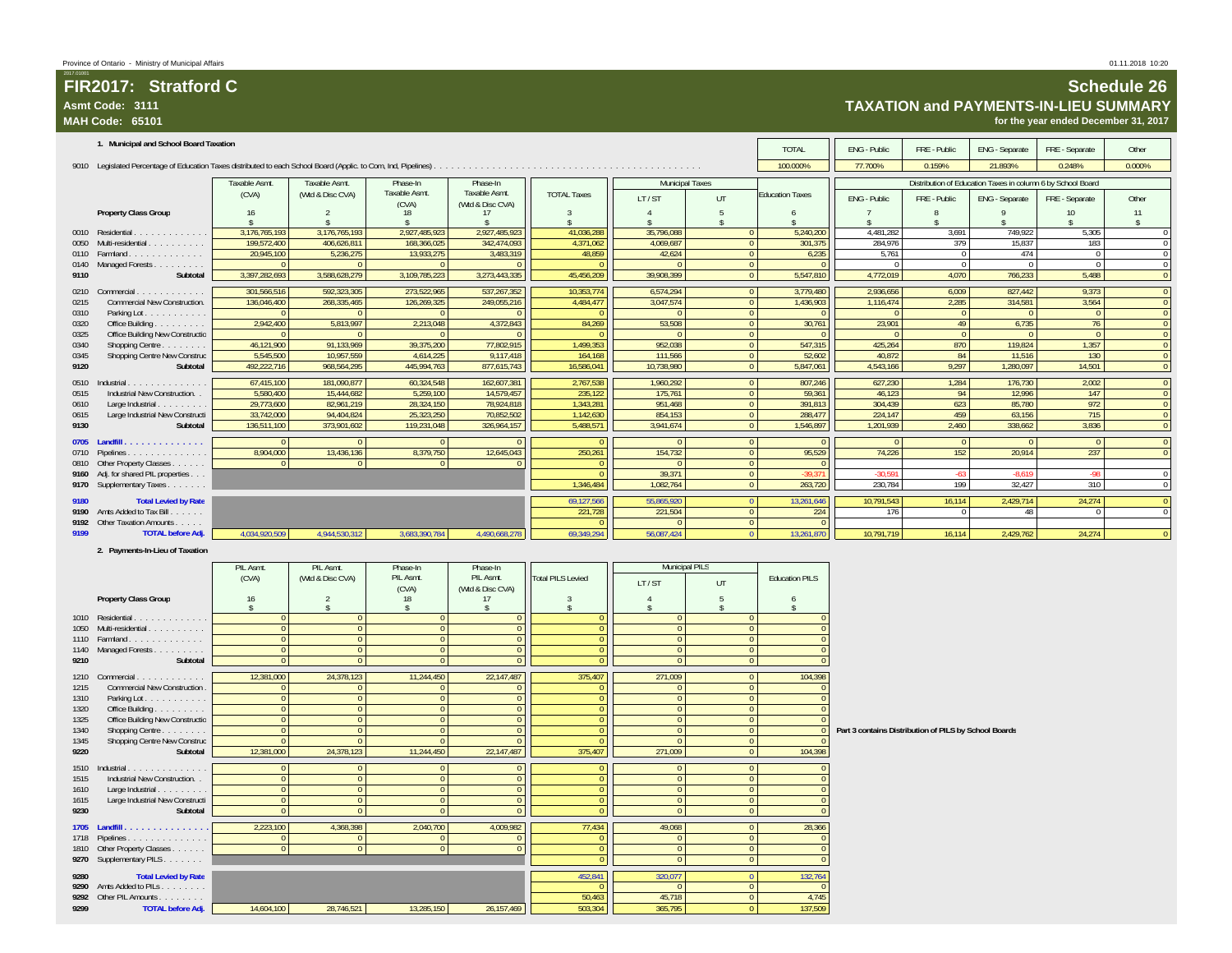### **FIR2017: Stratford CAsmt Code: 3111MAH Code: 65101**

**for the year ended December 31, 2017**

### **3. Payments-In-Lieu of Taxation: Distribution of Entitlements**

|      |                                                       |         | <b>PILS Levied</b> |           | <b>TOTAL PILS</b>  | Adjustment     | <b>TOTAL PIL</b> |         | Distrib. of PIL Entitlement in Col. 7 |           |                     | Distribution of Education PILS in column 10 by School Board |                       |                      |       |
|------|-------------------------------------------------------|---------|--------------------|-----------|--------------------|----------------|------------------|---------|---------------------------------------|-----------|---------------------|-------------------------------------------------------------|-----------------------|----------------------|-------|
|      | Source of PILS                                        | LT/ST   | UT                 | Education | Levied             | to PILS Levied | Entitlement      | LT/ST   | UT                                    | Education | English -<br>Public | French - Public                                             | English -<br>Separate | French -<br>Separate | Other |
|      |                                                       |         |                    |           | $\overline{2}$     |                |                  |         | 9                                     | 10        | 11                  | 12                                                          | 13                    | 14                   | 15    |
|      |                                                       |         |                    |           | $\mathbf{\hat{S}}$ |                |                  |         | $\mathcal{L}$                         |           |                     |                                                             |                       |                      |       |
|      | 5010 Canada                                           | 31,916  |                    | 18,348    | 50,264             |                | 50,264           | 50,264  |                                       |           |                     |                                                             |                       |                      |       |
| 5020 | Canada Enterprises                                    |         |                    |           | $\Omega$           |                |                  |         |                                       |           |                     |                                                             |                       |                      |       |
|      | Ontario                                               |         |                    |           |                    |                |                  |         |                                       |           |                     |                                                             |                       |                      |       |
|      | Municipal Tax Assist. Act                             |         |                    |           |                    |                |                  |         |                                       |           |                     |                                                             |                       |                      |       |
| 5210 | Prev. Exempt Properties.<br>and a series and a series |         |                    |           |                    |                |                  |         |                                       |           |                     |                                                             |                       |                      |       |
| 5220 | Other Mun. Tax Asst. Act.                             | 23,483  |                    |           | 23,483             | $-23,483$      |                  |         |                                       |           |                     |                                                             |                       |                      |       |
| 5230 | Inst. Payments - Heads and Beds                       | 39,825  |                    |           | 39,825             |                | 39,825           | 39.825  |                                       |           |                     |                                                             |                       |                      |       |
| 5232 | Railway Rights-of-way                                 |         |                    |           |                    |                |                  |         |                                       |           |                     |                                                             |                       |                      |       |
| 5234 | Utility Corridors/Transmission                        |         |                    |           |                    |                |                  |         |                                       |           |                     |                                                             |                       |                      |       |
| 5236 | Hydro-Electric Power Dams                             |         |                    |           |                    |                |                  |         |                                       |           |                     |                                                             |                       |                      |       |
| 5240 | Other<br>1.1111                                       |         |                    |           | $\Omega$           |                |                  |         |                                       |           |                     |                                                             |                       |                      |       |
|      | <b>Ontario Enterprises</b>                            |         |                    |           |                    |                |                  |         |                                       |           |                     |                                                             |                       |                      |       |
| 5410 | Ontario Mortgage and Housing Corporation.             |         |                    |           |                    |                |                  |         |                                       |           |                     |                                                             |                       |                      |       |
| 5430 | Liquor Control Board of Ont.                          | 22,105  |                    |           | 22,105             |                | 22,105           | 22,105  |                                       |           |                     |                                                             |                       |                      |       |
| 5432 | Railway Rights-of-way                                 | 3,839   |                    | 4,745     | 8.584              |                | 8,584            | 3.839   |                                       | 4.745     | 3.687               |                                                             | 1.039                 | 12                   |       |
| 5434 | Utility Corridors/Transmission                        | 2,054   |                    |           | 2.054              |                | 2,054            | 2.054   |                                       |           |                     |                                                             |                       |                      |       |
| 5437 | Ontario Lottery and Gaming Corp.                      |         |                    |           |                    |                |                  |         |                                       |           |                     |                                                             |                       |                      |       |
| 5460 | Other<br>and a state                                  |         |                    |           | $\Omega$           |                |                  |         |                                       |           |                     |                                                             |                       |                      |       |
| 5610 | Municipal Enterprises                                 |         |                    |           |                    |                |                  |         |                                       |           |                     |                                                             |                       |                      |       |
| 5910 | Other Muns and Enterprises                            | 242,573 |                    | 114.416   | 356.989            | $-356.989$     |                  |         |                                       |           |                     |                                                             |                       |                      |       |
| 5950 | Amounts Added to PIL.                                 |         |                    |           |                    |                |                  |         |                                       |           |                     |                                                             |                       |                      |       |
| 9599 | <b>TOTAL</b>                                          | 365,795 |                    | 137,509   | 503,304            | $-380.472$     | 122,832          | 118,087 |                                       | 4.745     | 3.687               |                                                             | 1,039                 | 12 <sup>°</sup>      |       |

**Schedule 26**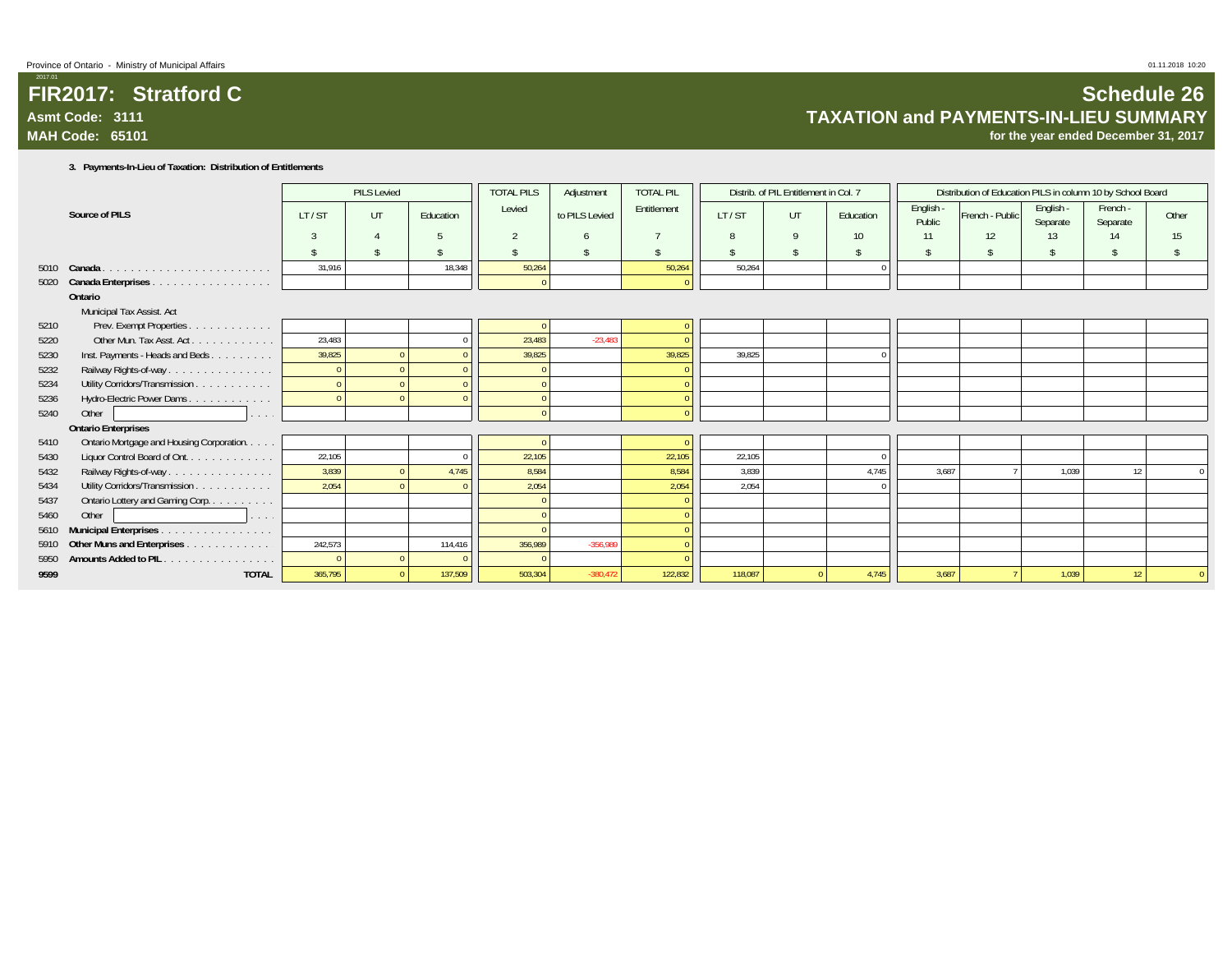**Asmt Code: 3111**

**MAH Code: 65101**

## **CONSOLIDATED STATEMENT OF OPERATIONS: EXPENSES for the year ended December 31, 2017**

|              |                                                 | Salaries, Wages and      | Interest on        |                     | Contracted        | Rents and Financial | External           |                    | <b>Total Expenses</b>     | Inter-Functional | Allocation of      | <b>Total Expenses</b> |
|--------------|-------------------------------------------------|--------------------------|--------------------|---------------------|-------------------|---------------------|--------------------|--------------------|---------------------------|------------------|--------------------|-----------------------|
|              |                                                 | <b>Employee Benefits</b> | Long Term Debt     | <b>Materials</b>    | Services          | Expenses            | Transfers          | Amortization       | <b>Before Adjustments</b> | Adjustments      | Program Support *  | After Adjustments     |
|              |                                                 |                          |                    |                     |                   |                     |                    |                    |                           |                  |                    |                       |
|              |                                                 |                          | $\overline{2}$     | $\overline{3}$      | $\overline{4}$    | $\overline{5}$      | 6                  | 16                 | -7                        | 12               | 13                 | 11                    |
|              | General government                              | $\hat{\mathbf{x}}$       | $\hat{\mathbf{S}}$ | $\ddot{\mathbf{r}}$ | $\ddot{\bm{x}}$   | $\hat{\mathbf{S}}$  | $\hat{\mathbf{x}}$ | $\hat{\mathbf{S}}$ | $\hat{\mathbf{x}}$        | \$               | $\hat{\mathbf{S}}$ | $\hat{\mathbf{S}}$    |
| 0240         |                                                 | 665,938                  |                    | 150,912             | 117,700           | 50                  |                    |                    | 934,600                   |                  | 18,029             | 952,629               |
| 0250         |                                                 | 1,937,561                | 290,682            | 145,082             | 1.195.896         | 21,246              | 399,287            | 518,267            | 4.508.021                 | $-269,489$       | 58.456             | 4,296,988             |
| 0260         |                                                 | 999,314                  |                    | 179,866             | 692,447           |                     |                    |                    | 1,871,627                 | $-382,751$       | 1,488,87           | $\overline{0}$        |
| 0299         | Subtotal                                        | 3.602.813                | 290.682            | 475.860             | 2.006.043         | 21,296              | 399.287            | 518.267            | 7,314,248                 | $-652.240$       | 1.412.39           | 5,249,617             |
|              |                                                 |                          |                    |                     |                   |                     |                    |                    |                           |                  |                    |                       |
|              | <b>Protection services</b>                      |                          |                    |                     |                   |                     |                    |                    |                           |                  |                    |                       |
| 0410         |                                                 | 6,808,818                |                    | 132,770             | 154,240           | 30                  |                    | 255,299            | 7,351,157                 | 3,750            | 136,956            | 7,491,863             |
| 0420         |                                                 | 9,902,017                | 11,417             | 477.445             | 688,842           | 98,117              |                    | 235,837            | 11,413,675                | 3,750            | 215,479            | 11,632,904            |
| 0421         |                                                 |                          |                    |                     |                   |                     |                    |                    |                           |                  |                    | $\mathbb O$           |
| 0422<br>0430 | Conservation authority                          |                          |                    |                     |                   |                     |                    |                    |                           |                  |                    | $\Omega$              |
| 0440         | Protective inspection and control               | 239,065                  |                    | 9,439               | 9,039             | 769                 |                    |                    | 258,312                   | $-49,735$        | 4,024              | 212,601               |
| 0445         | Building permit and inspection services         | 467.482                  |                    | 7.256               | 65.032            | 1.576               |                    |                    | 541.346                   |                  | 10.443             | 551.789               |
| 0450         |                                                 |                          |                    |                     | 15,131            |                     |                    |                    | 15,131                    |                  | 292                | 15,423                |
| 0460         | Provincial Offences Act (POA)                   |                          |                    |                     |                   |                     |                    |                    |                           |                  |                    | $\,$ 0                |
| 0498         | Other                                           |                          |                    |                     |                   |                     |                    |                    |                           |                  |                    | $\overline{0}$        |
| 0499         | Subtotal                                        | 17,417,382               | 11,417             | 626,910             | 932,284           | 100,492             |                    | 491,136            | 19,579,621                | $-42,23!$        | 367,194            | 19,904,580            |
|              |                                                 |                          |                    |                     |                   |                     |                    |                    |                           |                  |                    |                       |
|              | <b>Transportation services</b>                  | 3,067,015                | 71,672             | 1.164.304           | 315,808           | 182                 |                    | 1.783.095          | 6,402,076                 | $-604,708$       | 76,055             | 5,873,423             |
| 0611<br>0612 |                                                 |                          |                    |                     |                   |                     |                    |                    |                           |                  |                    |                       |
| 0613         |                                                 | 3,699                    |                    | 171                 | 222               |                     |                    | 91,870             | 95,962                    | 2,041            | 118                | 98,121                |
| 0614         | Roads - Traffic Operations & Roadside           | 77,315                   |                    | 83,186              | 84,208            |                     |                    | 369,106            | 613,815                   | 10.909           | 4,931              | 629,655               |
| 0621         | Winter Control - Except sidewalks, Parking Lots | 247,524                  |                    | 224,589             | 177,007           |                     |                    |                    | 649,120                   | 205,917          | 16,494             | 871,531               |
| 0622         | Winter Control - Sidewalks, Parking Lots Only   | 125,594                  |                    | 1.059               | 47.281            |                     |                    |                    | 173.934                   | 83.909           | 4.974              | 262.817               |
| 0631         |                                                 | 2,212,857                | 1,039              | 592,130             | 231,100           |                     |                    | 426,846            | 3,463,972                 |                  | 58,568             | 3,522,540             |
| 0632         | Transit - Disabled & special needs.             | 417,519                  |                    | 23,899              | 6,898             |                     |                    |                    | 448,316                   |                  | 8,648              | 456,964               |
| 0640         |                                                 | 116.023                  |                    | 31,299              | 182.677           | 33.328              |                    | 46.159             | 409.486                   | 56.675           | 7,459              | 473,620               |
| 0650         |                                                 |                          |                    | 310,928             | 233,917           |                     |                    | 100,152            | 644,997                   |                  | 11,153             | 656,150               |
| 0660         |                                                 |                          |                    | 198,695             | 141,248           |                     |                    | 96,184             | 436,127                   |                  | 6,558              | 442,685               |
| 0698<br>0699 | Other<br>Subtotal                               | 6,267,546                | 72,711             | 2,630,260           | 1,420,366         | 33,510              |                    | 2,913,412          | 13,337,805                | $-245,25$        | 194,958            | 13,287,506            |
|              |                                                 |                          |                    |                     |                   |                     |                    |                    |                           |                  |                    |                       |
|              | <b>Environmental services</b>                   |                          |                    |                     |                   |                     |                    |                    |                           |                  |                    |                       |
| 0811         | Wastewater collection/conveyance.               | 293,801                  | 732,661            | 1.889.396           | 68,298            | $-5,397$            |                    | 464,471            | 3,443,230                 | 32,114           | 43,948             | 3,519,292             |
| 0812         | Wastewater treatment & disposal.                | 1,217                    |                    | 498,599             | 893,996           |                     |                    | 163,474            | 1,557,286                 |                  | 26,887             | 1,584,173             |
| 0821         |                                                 | 77.595                   | 272,701            | 59.954              | 51,714            |                     |                    | 876.860            | 1.338.824                 | 20,944           | 4,055              | 1.363.823             |
| 0822         |                                                 |                          |                    |                     |                   |                     |                    |                    |                           |                  |                    | $\Omega$              |
| 0831         |                                                 | 464,423                  | 392                | 536,272             | 812,192           |                     |                    |                    | 1,813,279                 | 673,624          | 47.966             | 2,534,869             |
| 0832         |                                                 | 753,903<br>861           |                    | 169,101<br>263      | 90,572<br>277,996 |                     |                    | 505,800            | 1,519,376<br>279,120      | 250              | 19,552<br>5,389    | 1,538,928<br>284,759  |
| 0840<br>0850 |                                                 | 604,156                  |                    | 264.696             | 221.462           | 432,036             |                    | 112,487            | 1,634,837                 | 35.334           | 30,049             | 1,700,220             |
| 0860         |                                                 | 29,158                   |                    | 8,247               | 712,831           |                     |                    |                    | 750,236                   | 14,552           | 14,753             | 779,541               |
| 0898         | Other                                           |                          |                    |                     |                   |                     |                    |                    |                           |                  |                    |                       |
| 0899         | Subtotal                                        | 2,225,114                | 1,005,754          | 3,426,528           | 3,129,061         | 426,639             |                    | 2,123,092          | 12,336,188                | 776,818          | 192,599            | 13,305,605            |
|              |                                                 |                          |                    |                     |                   |                     |                    |                    |                           |                  |                    |                       |
|              | <b>Health services</b>                          |                          |                    |                     |                   |                     |                    |                    |                           |                  |                    |                       |
| 1010         |                                                 | 3,550,499                |                    | 171,501             | 165,247           | 98,974              |                    | 63,760             | 4,049,981                 |                  | 76,897             | 4,126,878             |
| 1020         |                                                 |                          |                    |                     |                   |                     | 250.000            |                    | 250.000                   |                  |                    | 250,000               |
| 1030         |                                                 |                          |                    |                     |                   |                     | 2,658,684          |                    | 2,658,684                 |                  |                    | 2,658,684             |
| 1035         |                                                 | 449.670                  | 5.483              | 61.148              | 62,517            | 4.008               |                    | 62.665             | 645,491                   |                  | 11.137             | 656.628               |
| 1040<br>1098 | Other                                           |                          |                    |                     |                   |                     |                    |                    |                           |                  |                    |                       |
| 1099         | Subtotal                                        | 4,000,169                | 5,483              | 232,649             | 227,764           | 102,982             | 2,908,684          | 126,425            | 7,604,156                 |                  | 88,034             | 7,692,190             |
|              |                                                 |                          |                    |                     |                   |                     |                    |                    |                           |                  |                    |                       |
|              | Social and family services                      |                          |                    |                     |                   |                     |                    |                    |                           |                  |                    |                       |
| 1210         |                                                 | 2,126,001                | 687                | 69,667              | 489,080           | 218,874             | 6,524,927          |                    | 9,429,236                 | 91,441           | 57,777             | 9,578,454             |
| 1220         |                                                 | 4.003.781                |                    | 223.024             | 643.707           |                     | 177.162            | 264.133            | 5.311.807                 |                  | 93.955             | 5.405.762             |
| 1230         | Child care                                      | 2,034,633                |                    | 108,639             | 509,172           | 370.320             | 4,255,951          | 6,448              | 7,285,163                 | 21,087           | 58,718             | 7,364,968             |
| 1298         | Other                                           |                          |                    |                     |                   |                     |                    |                    |                           |                  |                    |                       |
| 1299         | Subtotal                                        | 8,164,415                | 687                | 401.330             | 1.641.959         | 589.194             | 10.958.040         | 270.581            | 22,026,206                | 112,528          | 210.450            | 22.349.184            |

**Schedule 40**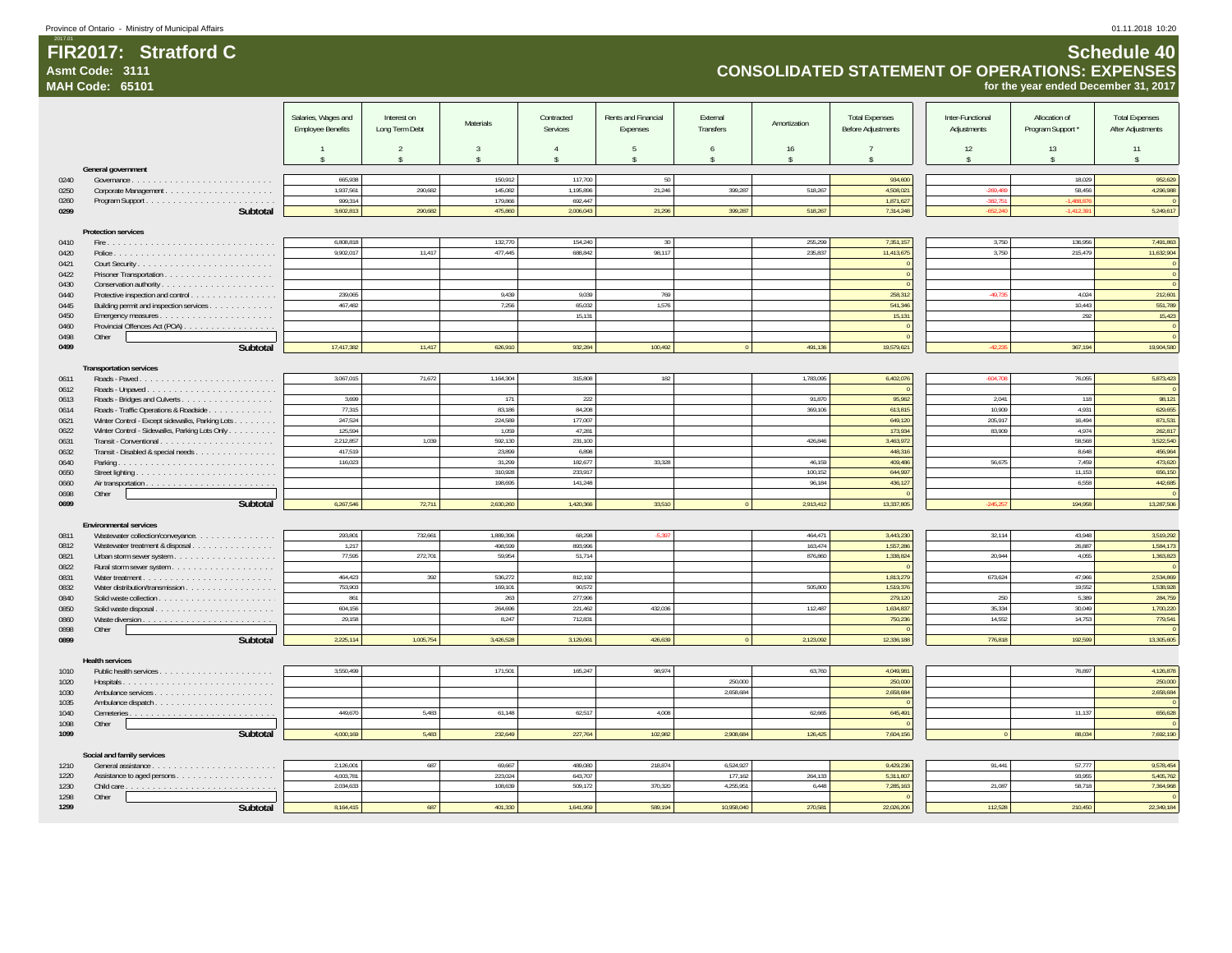| Province of Ontario - Ministry of Municipal Affairs | 01.11.2018 10:20   |
|-----------------------------------------------------|--------------------|
| 2017.01                                             |                    |
| FIR2017: Stratford C                                | <b>Schedule 40</b> |

**Asmt Code: 3111**

**MAH Code: 65101**

### **Schedule 40 CONSOLIDATED STATEMENT OF OPERATIONS: EXPENSES for the year ended December 31, 2017**

|              |                                         | Salaries, Wages and<br><b>Employee Benefits</b> | Interest on<br>Long Term Debt | Materials  | Contracted<br>Services | Rents and Financial<br>Expenses | External<br>Transfers | Amortization | <b>Total Expenses</b><br><b>Before Adjustments</b> | Inter-Functional<br>Adjustments | Allocation of<br>Program Support* | <b>Total Expenses</b><br>After Adjustments |
|--------------|-----------------------------------------|-------------------------------------------------|-------------------------------|------------|------------------------|---------------------------------|-----------------------|--------------|----------------------------------------------------|---------------------------------|-----------------------------------|--------------------------------------------|
|              |                                         |                                                 |                               |            |                        | -5                              |                       | 16           |                                                    | 12                              | 13                                | 11                                         |
|              | <b>Social Housing</b>                   |                                                 |                               |            |                        |                                 |                       |              |                                                    |                                 |                                   |                                            |
| 1410         |                                         | 1.044.794                                       | 392                           | 2.453.244  | 3.677.988              | 624,575                         | 5.958.382             | 327,967      | 14,087,342                                         | 50.386                          | 137.878                           | 14,275,606                                 |
| 1420         | Non-Profit/Cooperative Housing          |                                                 |                               |            |                        |                                 |                       |              |                                                    |                                 |                                   | $\Omega$                                   |
| 1430         |                                         |                                                 |                               |            |                        |                                 |                       |              |                                                    |                                 |                                   |                                            |
| 1497         | Other                                   |                                                 |                               |            |                        |                                 |                       |              |                                                    |                                 |                                   |                                            |
| 1498         | Other                                   |                                                 |                               |            |                        |                                 |                       |              |                                                    |                                 |                                   |                                            |
| 1499         | Subtotal                                | 1,044,794                                       | 392                           | 2,453,244  | 3,677,988              | 624,575                         | 5,958,382             | 327,967      | 14,087,342                                         | 50,386                          | 137,878                           | 14,275,606                                 |
|              | Recreation and cultural services        |                                                 |                               |            |                        |                                 |                       |              |                                                    |                                 |                                   |                                            |
| 1610         |                                         | 888,195                                         |                               | 71,845     | 517,488                |                                 |                       | 178,688      | 1,656,216                                          |                                 | 28,502                            | 1,684,718                                  |
| 1620         |                                         | 462,369                                         |                               | 18,597     | 224,277                | 7,105                           |                       |              | 712,348                                            |                                 | 13,742                            | 726,090                                    |
| 1631         | Rec. Fac. - Golf Crs, Marina, Ski Hill. | 1,853,794                                       | 699,445                       | 1,051,999  | 844,182                |                                 |                       | 1,065,897    | 5,514,592                                          |                                 | 72,554                            | $\Omega$<br>5,587,146                      |
| 1634<br>1640 |                                         | 2,018,134                                       |                               | 317,926    | 302,209                | $-725$<br>906                   |                       | 255,347      | 2,894,522                                          |                                 | 50,911                            | 2,945,433                                  |
| 1645         |                                         |                                                 |                               |            |                        |                                 |                       |              |                                                    |                                 |                                   |                                            |
| 1650         |                                         | 26.490                                          |                               | 2.694      | 171,643                |                                 | 769,022               |              | 969,849                                            |                                 | 3.874                             | 973,723                                    |
| 1698         | Other                                   |                                                 |                               |            |                        |                                 |                       |              |                                                    |                                 |                                   |                                            |
| 1699         | Subtotal                                | 5.248.982                                       | 699.445                       | 1,463,061  | 2,059,799              | 7,286                           | 769,022               | 1.499.932    | 11,747,527                                         |                                 | 169.583                           | 11,917,110                                 |
|              |                                         |                                                 |                               |            |                        |                                 |                       |              |                                                    |                                 |                                   |                                            |
|              | Planning and development                |                                                 |                               |            |                        |                                 |                       |              |                                                    |                                 |                                   |                                            |
| 1810         |                                         | 352,251                                         | 195                           | 9,245      | 10,301                 | 155                             |                       |              | 372,147                                            |                                 | 7,175                             | 379,322                                    |
| 1820         |                                         | 36.724                                          | 231,276                       | 14.916     | 49.188                 |                                 | 3.024.452             | 2,525        | 3,359,081                                          |                                 | 1.945                             | 3,361,026                                  |
| 1830         |                                         |                                                 |                               |            |                        |                                 |                       |              |                                                    |                                 |                                   |                                            |
| 1840         |                                         | 297,153                                         |                               | 60,075     | 250,323                |                                 |                       |              | 607,551                                            |                                 | 11,721                            | 619,272                                    |
| 1850         | Tile drainage/shoreline assistance      |                                                 |                               |            |                        |                                 |                       |              |                                                    |                                 |                                   |                                            |
| 1898         | BIA<br>Other                            |                                                 |                               | 57,823     | 229,199                |                                 |                       |              | 287,022                                            |                                 | 5,537                             | 292,559                                    |
| 1899         | Subtotal                                | 686,128                                         | 231,471                       | 142,059    | 539,011                | 155                             | 3,024,452             | 2,525        | 4,625,801                                          |                                 | 26,378                            | 4,652,179                                  |
| 1910         | SEED Co<br>Other                        | 405.973                                         |                               | 119,915    | 698,575                | 87,944                          | 64,216                |              | 1,376,623                                          |                                 | 25,317                            | 1,401,940                                  |
|              |                                         |                                                 |                               |            |                        |                                 |                       |              |                                                    |                                 |                                   |                                            |
| 9910         | <b>TOTAL</b>                            | 49,063,316                                      | 2,318,042                     | 11,971,816 | 16.332.850             | 1,994,073                       | 24,082,083            | 8,273,337    | 114,035,517                                        |                                 |                                   | 114,035,517                                |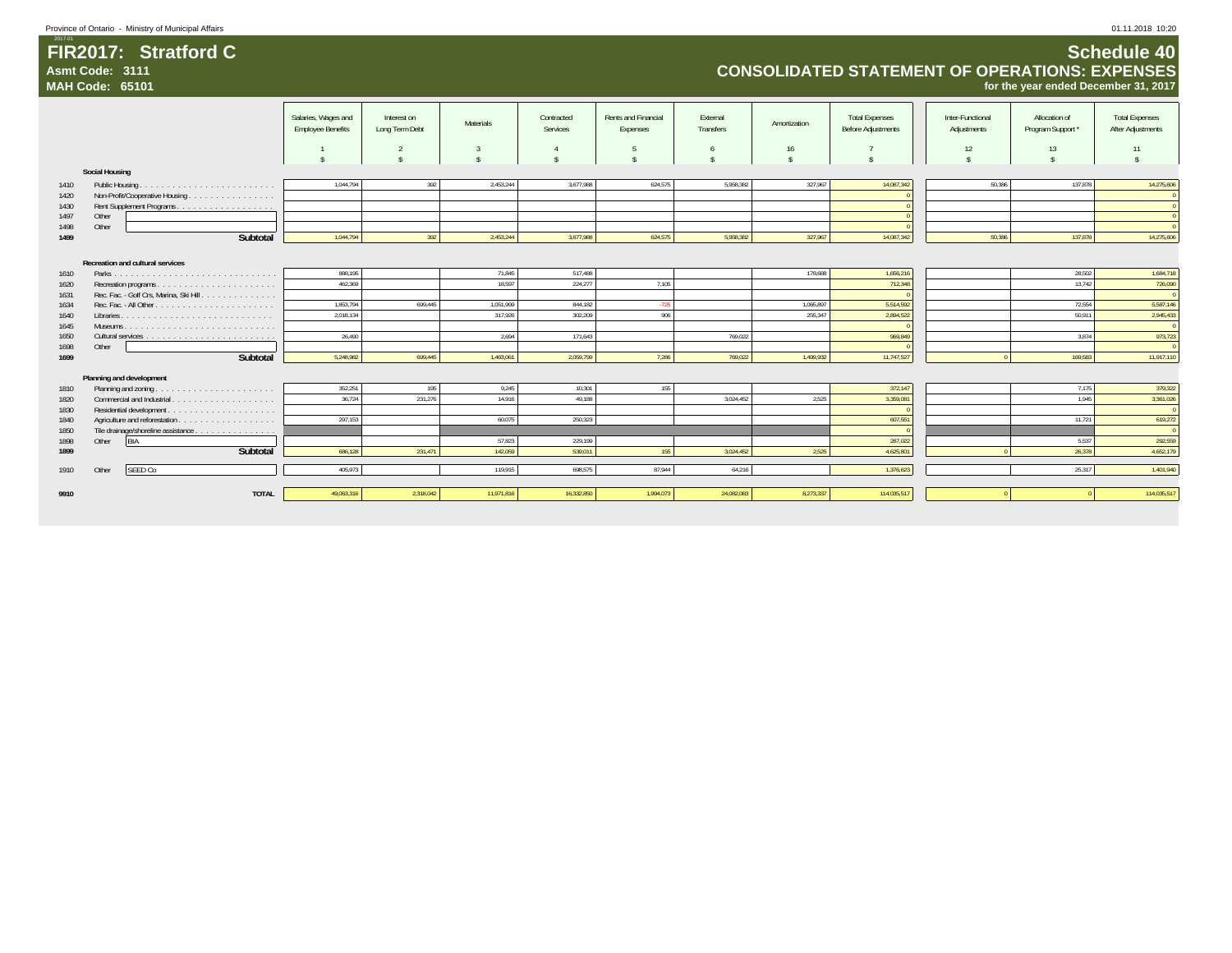### 2017.01 **FIR2017: Stratford C**<br>Asmt Code: 3111 **Stratford C**<br>ADDITIONAL INFORMATION **Asmt Code: 3111 ADDITIONAL INFORMATION**

for the year ended December 31, 2017

|      | Total of column 1 includes:                                                       |            | \$         |
|------|-----------------------------------------------------------------------------------|------------|------------|
| 5010 |                                                                                   |            | 38,794,469 |
| 5020 |                                                                                   |            | 10,268,847 |
| 5099 |                                                                                   | 49,063,316 |            |
| 5050 |                                                                                   |            | 156.710    |
| 5098 |                                                                                   |            | 49,220,026 |
|      | Total of column 3 includes:                                                       |            |            |
| 5110 |                                                                                   |            |            |
|      | Total of column 4 includes:                                                       |            |            |
| 5210 |                                                                                   |            | 399,287    |
|      |                                                                                   |            |            |
|      |                                                                                   |            |            |
|      | Total of column 5 includes:                                                       |            |            |
| 5610 |                                                                                   |            |            |
|      | Total of column 6 includes:                                                       |            |            |
| 5810 |                                                                                   |            | 578,778    |
| 5820 |                                                                                   |            |            |
|      | Contributions to UNCONSOLIDATED joint local boards                                |            |            |
| 5840 |                                                                                   |            |            |
| 5850 |                                                                                   |            |            |
| 5860 |                                                                                   |            |            |
| 5870 |                                                                                   |            |            |
| 5880 |                                                                                   |            |            |
| 5890 |                                                                                   |            |            |
| 5895 | Other                                                                             |            |            |
| 5896 | Other                                                                             |            |            |
| 5897 | Other                                                                             |            |            |
| 5898 | Other                                                                             |            |            |
|      | Total of column 11 includes:                                                      |            |            |
|      | Payments for long term commitments and liabilities financed from the consolidated |            |            |
| 6010 |                                                                                   |            |            |
|      |                                                                                   |            |            |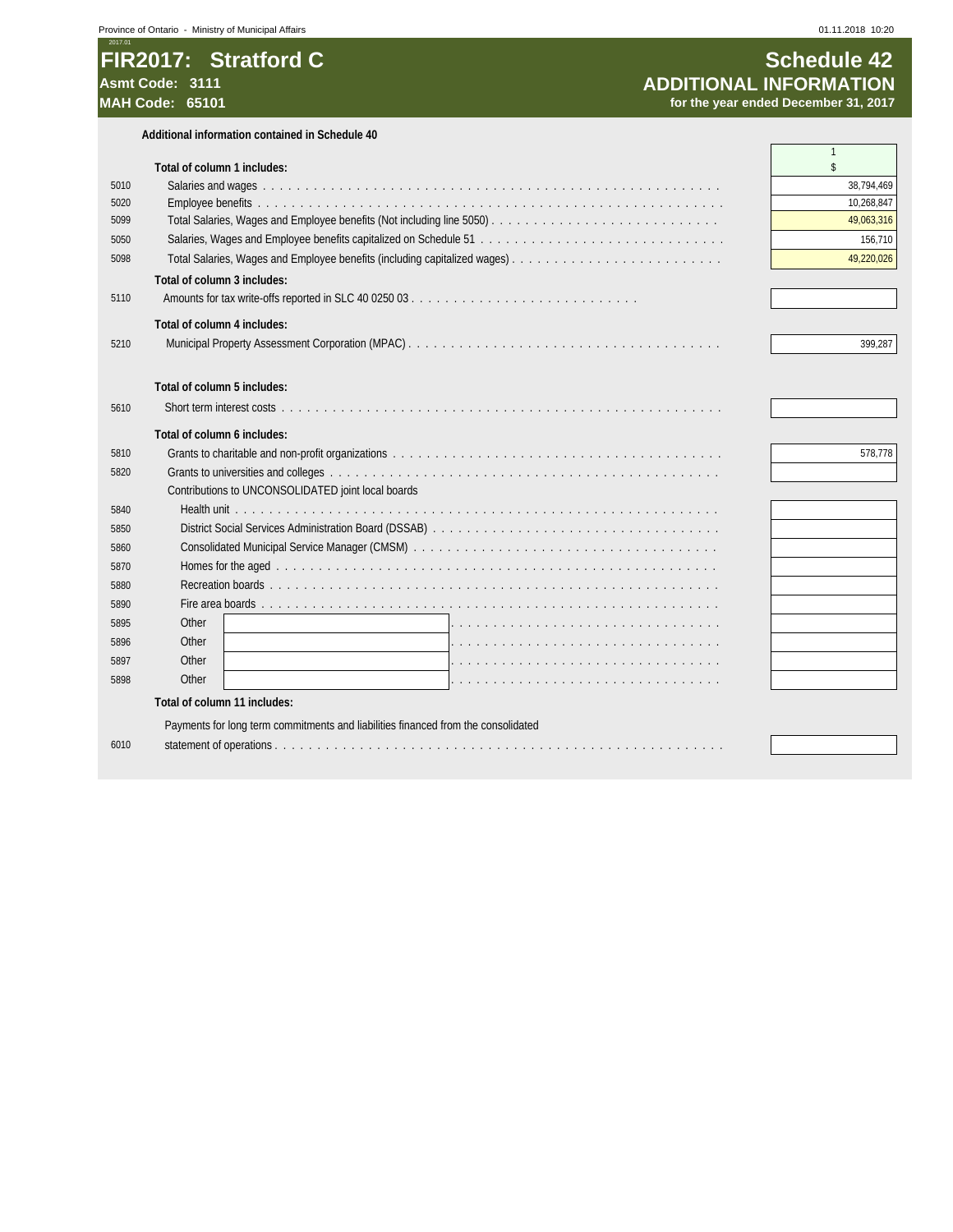### **FIR2017: Stratford CAsmt Code: 3111**

**MAH Code: 65101**

2017.01

### **Schedule 51 SCHEDULE OF TANGIBLE CAPITAL ASSETSfor the year ended December 31, 2017**

|              | ANALYSIS BY FUNCTIONAL CLASSIFICATION           |                                   |                                     |                                     | COS <sub>1</sub>   |                    |                              |                                         | <b>AMORTIZATION</b>    |                          |                                         |                                |
|--------------|-------------------------------------------------|-----------------------------------|-------------------------------------|-------------------------------------|--------------------|--------------------|------------------------------|-----------------------------------------|------------------------|--------------------------|-----------------------------------------|--------------------------------|
|              |                                                 | 2017<br>Opening Net Book<br>Value | 2017 Opening<br><b>Cost Balance</b> | Additions and<br><b>Betterments</b> | Disposals          | <b>Write Downs</b> | 2017 Closing<br>Cost Balance | 2017 Opening<br>Amortization<br>Balance | Annual<br>Amortization | Amortization<br>Disposal | 2017 Closing<br>Amortization<br>Balance | 2017 Closing<br>Net Book Value |
|              |                                                 | $\mathbf{1}$                      | $\mathfrak{D}$                      | $\mathbf{3}$                        | $\overline{A}$     | $\overline{5}$     | 6                            | $\overline{7}$                          | $\mathsf{R}$           | 9                        | 10                                      | 11                             |
|              |                                                 | $\hat{\mathbf{x}}$                | ¢                                   |                                     | $\hat{\mathbf{x}}$ | $\mathbf{\hat{S}}$ |                              | ¢                                       |                        | \$                       | $\hat{\mathbf{x}}$                      |                                |
|              |                                                 | 5.083.362                         | 11.748.853                          | 4.370.416                           |                    |                    | 16.119.269                   | 6.665.491                               | 518.267                |                          | 7.183.758                               | 8,935,511                      |
|              | <b>Protection services</b>                      |                                   |                                     |                                     |                    |                    |                              |                                         |                        |                          |                                         |                                |
| 0410         |                                                 | 1,943,875                         | 5,151,932                           | 1,177,305                           | 544,015            |                    | 5,785,222                    | 3,208,057                               | 255,299                | 477,385                  | 2,985,971                               | 2,799,251                      |
| 0420         |                                                 | 1,028,624                         | 4,665,638                           | 134,260                             |                    |                    | 4,799,898                    | 3,637,014                               | 235,837                |                          | 3,872,851                               | 927,047                        |
| 0421         |                                                 |                                   | $\sqrt{ }$                          |                                     |                    |                    |                              |                                         |                        |                          |                                         | $\overline{0}$                 |
| 0422         |                                                 |                                   | $\sqrt{ }$                          |                                     |                    |                    |                              | $\Omega$                                |                        |                          |                                         | $\mathbf 0$                    |
| 0430         |                                                 |                                   | $\overline{0}$                      |                                     |                    |                    | $\Omega$                     | $\overline{0}$                          |                        |                          |                                         | $\overline{0}$                 |
| 0440         | Protective inspection and control               |                                   | $\overline{0}$                      |                                     |                    |                    |                              | $\Omega$                                |                        |                          |                                         | $\mathbf{0}$                   |
| 0445         | Building permit and inspection services         |                                   | $\sqrt{ }$                          |                                     |                    |                    | $\Omega$                     | $\Omega$                                |                        |                          |                                         | $\overline{0}$                 |
| 0450         |                                                 |                                   | $\sqrt{ }$                          |                                     |                    |                    | $\Omega$                     | $\Omega$                                |                        |                          |                                         | $\overline{0}$                 |
| 0460         | Provincial Offences Act (POA)                   |                                   | $\sqrt{ }$                          |                                     |                    |                    | $\Omega$                     | $\Omega$                                |                        |                          |                                         | $\overline{0}$                 |
| 0498         | Other                                           |                                   | $\sqrt{ }$                          |                                     |                    |                    |                              |                                         |                        |                          |                                         | $\Omega$                       |
| 0499         | Subtotal                                        | 2,972,499                         | 9,817,570                           | 1,311,565                           | 544,015            | $\Omega$           | 10,585,120                   | 6,845,071                               | 491,136                | 477,385                  | 6,858,822                               | 3,726,298                      |
|              | <b>Transportation services</b>                  |                                   |                                     |                                     |                    |                    |                              |                                         |                        |                          |                                         |                                |
| 0611         |                                                 | 57,293,350                        | 94,581,763                          | 3,395,776                           | 122,048            |                    | 97,855,491                   | 37,288,413                              | 1,783,095              | 122,048                  | 38,949,460                              | 58,906,031                     |
| 0612         | Roads - Unpaved                                 |                                   | $\sqrt{ }$                          |                                     |                    |                    |                              |                                         |                        |                          |                                         | $\mathbf{0}$                   |
| 0613         |                                                 | 4,379,713                         | 7,454,334                           |                                     |                    |                    | 7,454,334                    | 3,074,621                               | 91,870                 |                          | 3,166,491                               | 4,287,843                      |
| 0614         | Roads - Traffic Operations & Roadside           | 7,149,297                         | 18,905,674                          |                                     |                    |                    | 18,905,674                   | 11,756,377                              | 369,106                |                          | 12,125,483                              | 6,780,191                      |
| 0621         | Winter Control - Except sidewalks, Parking Lots |                                   |                                     |                                     |                    |                    |                              |                                         |                        |                          |                                         | $\mathbf{0}$                   |
| 0622         | Winter Control - Sidewalks, Parking Lots Only   |                                   | $\sqrt{ }$                          |                                     |                    |                    |                              |                                         |                        |                          |                                         | $\overline{0}$                 |
| 0631         | Transit - Conventional                          | 2,379,075                         | 6,546,697                           | 66,755                              | 1.009.086          |                    | 5,604,366                    | 4,167,622                               | 426,846                | 974.085                  | 3,620,383                               | 1,983,983                      |
| 0632         | Transit - Disabled & special needs              |                                   |                                     |                                     |                    |                    |                              |                                         |                        |                          |                                         | $\overline{0}$                 |
| 0640         |                                                 | 355,435                           | 812,297                             | 37,397                              |                    |                    | 849,694                      | 456,862                                 | 46,159                 |                          | 503,021                                 | 346,673                        |
| 0650         |                                                 | 2,461,841                         | 4,571,422                           | 16,584                              |                    |                    | 4,588,006                    | 2,109,581                               | 100,152                |                          | 2,209,733                               | 2,378,273                      |
| 0660         |                                                 | 2,695,105                         | 8,299,056                           |                                     |                    |                    | 8,299,056                    | 5,603,951                               | 96,184                 |                          | 5,700,135                               | 2,598,921                      |
| 0698         | Other                                           |                                   |                                     |                                     |                    |                    |                              |                                         |                        |                          |                                         | $\mathbf 0$                    |
| 0699         | Subtotal                                        | 76,713,816                        | 141, 171, 243                       | 3,516,512                           | 1,131,134          | $\Omega$           | 143,556,621                  | 64,457,427                              | 2,913,412              | 1,096,133                | 66,274,706                              | 77,281,915                     |
|              | <b>Environmental services</b>                   | 28,983,474                        | 38.886.594                          | 3,268,830                           |                    |                    | 42, 155, 424                 | 9,903,120                               | 464.471                |                          | 10.367.591                              | 31,787,833                     |
| 0811<br>0812 | Wastewater collection/conveyance.               | 2.615.583                         | 12.792.455                          |                                     |                    |                    | 12.792.455                   | 10.176.872                              | 163.474                |                          | 10.340.346                              | 2.452.109                      |
| 0821         | Wastewater treatment & disposal                 | 72.830.424                        | 95,479,124                          | 415,397                             |                    |                    | 95.894.521                   | 22,648,700                              | 876,860                |                          | 23,525,560                              | 72,368,961                     |
| 0822         |                                                 |                                   |                                     |                                     |                    |                    |                              |                                         |                        |                          |                                         | $\mathbf 0$                    |
| 0831         |                                                 |                                   |                                     |                                     |                    |                    |                              |                                         |                        |                          |                                         | $\mathbf 0$                    |
| 0832         |                                                 | 15,296,402                        | 28,262,400                          | 1,406,739                           |                    |                    | 29,669,139                   | 12,965,998                              | 505,800                |                          | 13,471,798                              | 16,197,341                     |
| 0840         |                                                 |                                   |                                     |                                     |                    |                    |                              |                                         |                        |                          |                                         | $\Omega$                       |
| 0850         | Solid waste disposal                            | 2,640,044                         | 3,799,931                           |                                     |                    |                    | 3,799,931                    | 1,159,887                               | 112,487                |                          | 1,272,374                               | 2,527,557                      |
| 0860         |                                                 |                                   | $\Omega$                            |                                     |                    |                    |                              | $\Omega$                                |                        |                          |                                         | $\mathbf{0}$                   |
| 0898         | Other                                           |                                   |                                     |                                     |                    |                    |                              |                                         |                        |                          |                                         | $\overline{0}$                 |
| 0899         | Subtotal                                        | 122,365,927                       | 179,220,504                         | 5,090,966                           | $\Omega$           | $\Omega$           | 184,311,470                  | 56,854,577                              | 2,123,092              | $\overline{0}$           | 58,977,669                              | 125,333,801                    |
|              | <b>Health services</b>                          |                                   |                                     |                                     |                    |                    |                              |                                         |                        |                          |                                         |                                |
| 1010         |                                                 | 570,724                           | 963,703                             | 74,299                              | 80.044             | $-17,320$          | 975,278                      | 392,979                                 | 63,760                 | 80.044                   | 376,695                                 | 598,583                        |
| 1020         |                                                 |                                   | $\sqrt{ }$                          |                                     |                    |                    |                              |                                         |                        |                          |                                         | $\overline{0}$                 |
| 1030         |                                                 |                                   | $\sqrt{ }$                          |                                     |                    |                    | $\Omega$                     | $\Omega$                                |                        |                          |                                         | $\overline{0}$                 |
| 1035         |                                                 |                                   |                                     |                                     |                    |                    |                              |                                         |                        |                          |                                         | $\overline{0}$                 |
| 1040         |                                                 | 1,709,255                         | 2,980,977                           | 49,303                              | 50,000             |                    | 2,980,280                    | 1,271,722                               | 62,665                 | 50,000                   | 1,284,387                               | 1,695,893                      |
| 1098         | Other                                           |                                   |                                     |                                     |                    |                    |                              |                                         |                        |                          |                                         | $\overline{0}$                 |
| 1099         | Subtotal                                        | 2,279,979                         | 3,944,680                           | 123,602                             | 130,044            | $-17,320$          | 3,955,558                    | 1,664,701                               | 126,425                | 130,044                  | 1,661,082                               | 2,294,476                      |
|              | Social and family services                      |                                   |                                     |                                     |                    |                    |                              |                                         |                        |                          |                                         |                                |
| 1210         |                                                 |                                   |                                     |                                     |                    |                    |                              |                                         |                        |                          |                                         | $\overline{0}$                 |
| 1220         |                                                 | 3,322,367                         | 7,170,287                           | 137,884                             | 1,027              | 19,423             | 7,287,721                    | 3,847,920                               | 264,133                |                          | 4,112,053                               | 3,175,668                      |
| 1230         |                                                 | 30,090                            | 32,239                              |                                     |                    |                    | 32.239                       | 2,149                                   | 6,448                  |                          | 8.597                                   | 23,642                         |
| 1298         | Other                                           |                                   |                                     |                                     |                    |                    |                              |                                         |                        |                          |                                         | $\overline{0}$                 |
| 1299         | Subtotal                                        | 3,352,457                         | 7,202,526                           | 137.884                             | 1.027              | 19,423             | 7.319.960                    | 3.850.069                               | 270,581                | $\Omega$                 | 4,120,650                               | 3,199,310                      |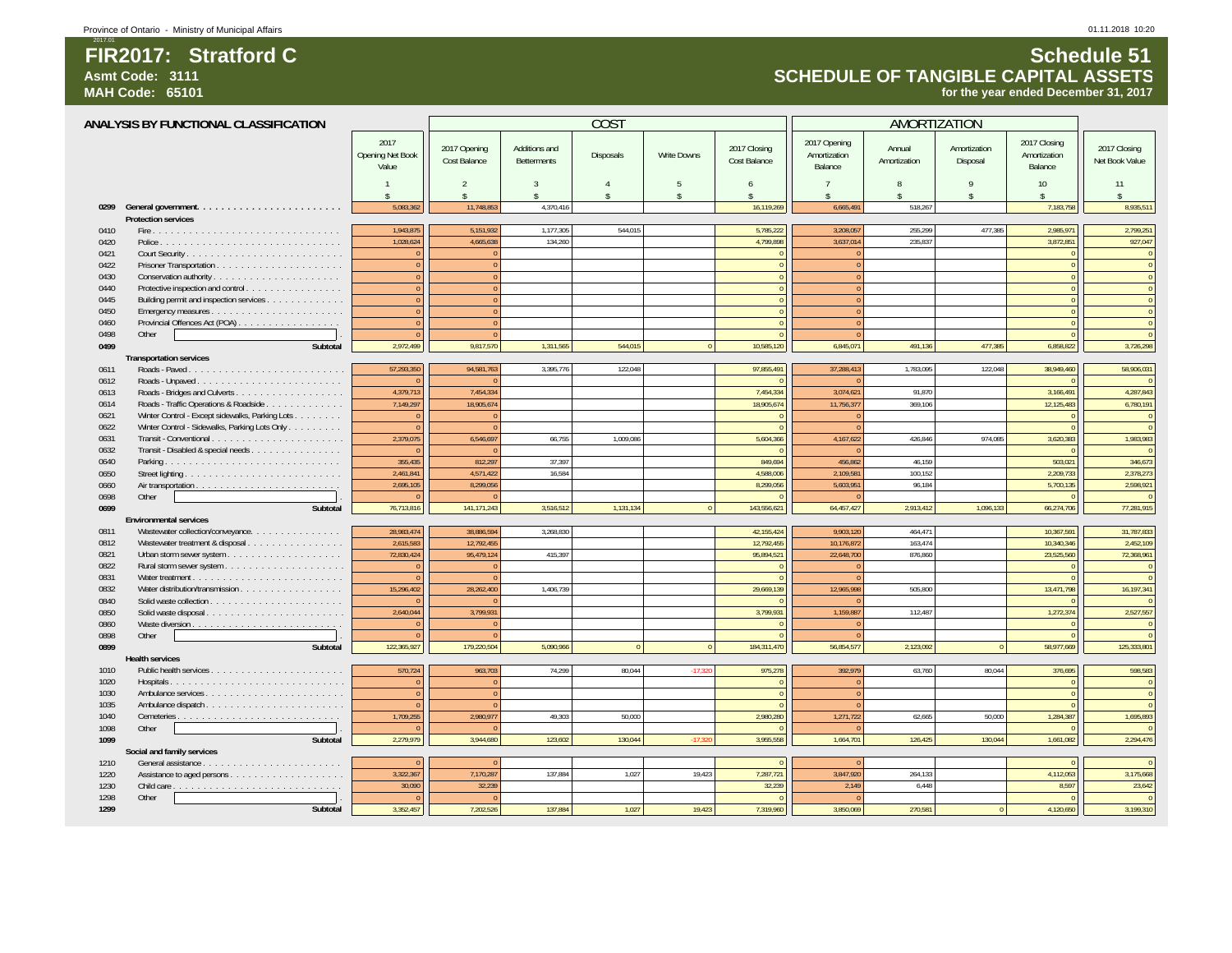**FIR2017: Stratford C**

**Schedule 51**

2017.01

### **SCHEDULE OF TANGIBLE CAPITAL ASSETSfor the year ended December 31, 2017**

|      | ANALYSIS BY FUNCTIONAL CLASSIFICATION   |                                   |                              |                              | COST       |             |                              | AMORTIZATION                            |                        |                          |                                         |                                |
|------|-----------------------------------------|-----------------------------------|------------------------------|------------------------------|------------|-------------|------------------------------|-----------------------------------------|------------------------|--------------------------|-----------------------------------------|--------------------------------|
|      |                                         | 2017<br>Opening Net Book<br>Value | 2017 Opening<br>Cost Balance | Additions and<br>Betterments | Disposals  | Write Downs | 2017 Closing<br>Cost Balance | 2017 Opening<br>Amortization<br>Balance | Annual<br>Amortization | Amortization<br>Disposal | 2017 Closing<br>Amortization<br>Balance | 2017 Closing<br>Net Book Value |
|      |                                         |                                   | $\overline{2}$               | 3                            |            | 5           | 6                            |                                         |                        |                          | 10 <sup>10</sup>                        | 11                             |
|      |                                         |                                   | ¢                            | ¢                            | ¢          | ¢           | ¢                            |                                         |                        |                          |                                         | $\hat{\mathbf{c}}$             |
|      | <b>Social Housing</b>                   |                                   |                              |                              |            |             |                              |                                         |                        |                          |                                         |                                |
| 1410 | Public Housing                          | 5,443,25                          | 11.993.703                   | 1.398.095                    |            |             | 13.391.798                   | 6.550.452                               | 327.967                |                          | 6,878,419                               | 6,513,379                      |
| 1420 |                                         |                                   |                              |                              |            |             |                              |                                         |                        |                          |                                         | $\overline{0}$                 |
| 1430 |                                         |                                   | $\sqrt{2}$                   |                              |            |             | $\Omega$                     | $\Omega$                                |                        |                          |                                         | $\overline{0}$                 |
| 1497 | Other                                   |                                   | $\sqrt{2}$                   |                              |            |             | $\sqrt{ }$                   |                                         |                        |                          |                                         | $\overline{0}$                 |
| 1498 | Other                                   |                                   | $\Omega$                     |                              |            |             |                              |                                         |                        |                          |                                         | $\overline{0}$                 |
| 1499 | Subtotal                                | 5,443,251                         | 11,993,703                   | 1.398.095                    | $\sqrt{2}$ | $\sqrt{2}$  | 13,391,798                   | 6.550.452                               | 327,967                | $\Omega$                 | 6,878,419                               | 6,513,379                      |
|      |                                         |                                   |                              |                              |            |             |                              |                                         |                        |                          |                                         |                                |
|      | Recreation and cultural services        |                                   |                              |                              |            |             |                              |                                         |                        |                          |                                         |                                |
| 1610 |                                         | 6,273,766                         | 9,396,152                    | 470.027                      | 132.849    |             | 9,733,330                    | 3,122,386                               | 178,688                | 132,849                  | 3,168,225                               | 6,565,105                      |
| 1620 |                                         |                                   |                              |                              |            |             |                              |                                         |                        |                          |                                         | $\overline{0}$                 |
| 1631 | Rec. Fac. - Golf Crs, Marina, Ski Hill. |                                   |                              |                              |            |             |                              |                                         |                        |                          |                                         | $\Omega$                       |
| 1634 |                                         | 30.106.989                        | 40.992.635                   | 1,750,692                    | 75.000     |             | 42.668.327                   | 10.885.646                              | 1.065.897              | 75.000                   | 11.876.543                              | 30,791,784                     |
| 1640 |                                         | 1,372,438                         | 5.009.336                    | 407.545                      |            |             | 5,416,881                    | 3,636,898                               | 255.347                |                          | 3.892.245                               | 1,524,636                      |
| 1645 |                                         |                                   |                              |                              |            |             |                              |                                         |                        |                          |                                         | $\overline{0}$                 |
| 1650 |                                         |                                   |                              |                              |            |             |                              |                                         |                        |                          |                                         | $\overline{0}$                 |
| 1698 | Other                                   |                                   |                              |                              |            |             |                              |                                         |                        |                          |                                         | $\Omega$                       |
| 1699 | Subtotal                                | 37,753,193                        | 55,398,123                   | 2,628,264                    | 207,849    |             | 57,818,538                   | 17,644,930                              | 1,499,932              | 207,849                  | 18,937,013                              | 38,881,525                     |
|      |                                         |                                   |                              |                              |            |             |                              |                                         |                        |                          |                                         |                                |
|      | Planning and development                |                                   |                              |                              |            |             |                              |                                         |                        |                          |                                         |                                |
| 1810 |                                         |                                   |                              |                              |            |             |                              |                                         |                        |                          |                                         | $\Omega$                       |
| 1820 |                                         | 1,973,787                         | 2,042,502                    |                              |            |             | 2,042,502                    | 68,715                                  | 2,525                  |                          | 71,240                                  | 1,971,262                      |
| 1830 |                                         |                                   |                              |                              |            |             |                              |                                         |                        |                          |                                         | $\overline{0}$                 |
| 1840 |                                         |                                   | $\sqrt{ }$                   |                              |            |             |                              | $\Omega$                                |                        |                          |                                         | $\overline{0}$                 |
| 1850 | Tile drainage/shoreline assistance      |                                   |                              |                              |            |             |                              |                                         |                        |                          |                                         | $\overline{0}$                 |
| 1898 | Other                                   |                                   |                              |                              |            |             |                              | $\sqrt{2}$                              |                        |                          |                                         | $\overline{0}$                 |
| 1899 | Subtotal                                | 1.973.787                         | 2.042.502                    |                              |            |             | 2.042.502                    | 68.715                                  | 2.525                  | $\Omega$                 | 71.240                                  | 1,971,262                      |
| 1910 | Other                                   |                                   |                              |                              |            |             | $\Omega$                     | $\Omega$                                |                        |                          |                                         | $\Omega$                       |
|      |                                         |                                   |                              |                              |            |             |                              |                                         |                        |                          |                                         |                                |
| 9910 | <b>Total Tangible Capital Assets</b>    | 257,938,271                       | 422,539,704                  | 18,577,304                   | 2,014,069  | 2,103       | 439,100,836                  | 164,601,433                             | 8,273,337              | 1,911,411                | 170,963,359                             | 268, 137, 477                  |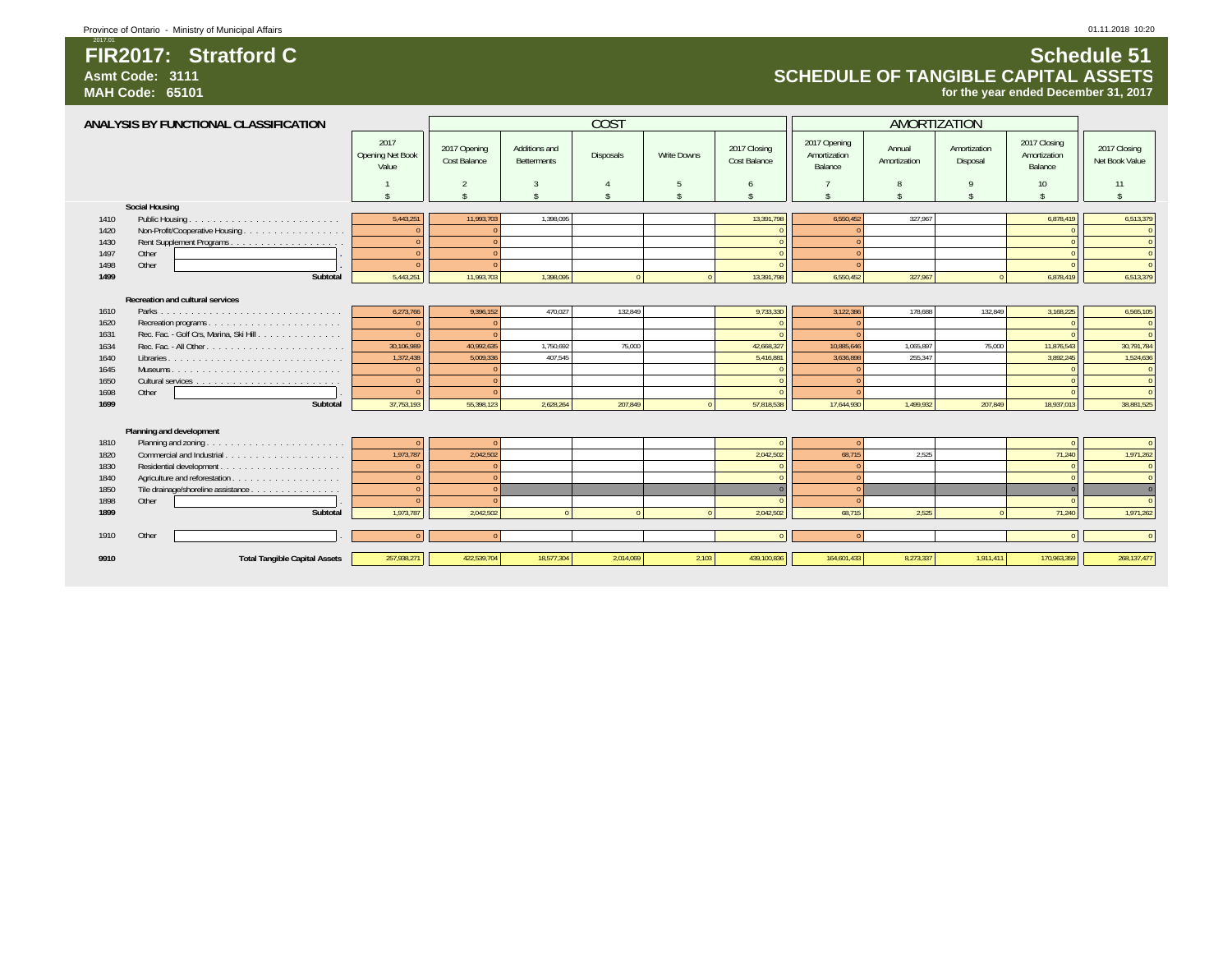### **FIR2017: Stratford C**<br>Asmt Code: 3111 **SCHEDULE OF TANGIBLE CAPITAL ASSETS**<br>MAH Code: 65101 **SCHEDULE OF TANGIBLE CAPITAL ASSETS Asmt Code: 3111 SCHEDULE OF TANGIBLE CAPITAL ASSETS MAH Code: 65101 for the year ended December 31, 2017**

**SEGMENTED BY ASSET CLASS**

|      |                               |                                                                      | 2017 Opening   | 2017 Closing   |
|------|-------------------------------|----------------------------------------------------------------------|----------------|----------------|
|      |                               |                                                                      | Net Book Value | Net Book Value |
|      |                               |                                                                      | (NBV)          | (NBV)          |
|      |                               |                                                                      |                |                |
|      | <b>General Capital Assets</b> |                                                                      |                |                |
| 2005 |                               |                                                                      | 17.074.867     | 17,075,222     |
| 2010 |                               |                                                                      | 1.004.484      | 5.545.041      |
| 2020 |                               |                                                                      | 40.993.625     | 42,421,830     |
| 2030 |                               |                                                                      | 2.819.772      | 2.870.371      |
| 2040 | Vehicles.                     |                                                                      | 2,919,136      | 3,565,443      |
| 2097 | Other                         | Lineal Assets & Walking Bridge                                       | 1.287.439      | 1,292,384      |
| 2098 | Other                         | Furniture & Fix & Computer Euip<br>and the company of the company of | 2,924,214      | 2,418,527      |
| 2099 |                               | <b>Total General Capital Assets</b>                                  | 69.023.537     | 75,188,818     |

|      |                              |                                                            | 2017 Opening   | 2017 Closing   |
|------|------------------------------|------------------------------------------------------------|----------------|----------------|
|      |                              |                                                            | Net Book Value | Net Book Value |
|      |                              |                                                            | (NBV)          | (NBV)          |
|      |                              |                                                            |                | 11             |
|      | <b>Infrastructure Assets</b> |                                                            | \$             | \$             |
| 2205 |                              |                                                            |                |                |
| 2210 |                              |                                                            | 2,462,533      | 2,409,791      |
| 2220 |                              |                                                            | 461,031        | 446,083        |
| 2230 |                              |                                                            | 1,895,826      | 1,657,046      |
| 2240 |                              |                                                            | 380,982        | 321,181        |
| 2250 |                              |                                                            | 183,701,567    | 188,102,984    |
| 2297 | Other                        | Furniture & Fixtures                                       | 12,795         | 11,574         |
| 2298 | Other                        |                                                            |                |                |
| 2299 |                              | <b>Total Infrastructure Assets</b>                         | 188,914,734    | 192,948,659    |
|      |                              |                                                            |                |                |
| 9920 |                              | <b>Total Tangible Capital Assets</b>                       | 257,938,271    | 268, 137, 477  |
|      |                              |                                                            |                |                |
| 2405 |                              | Construction-in-progress                                   | 12,019,285     | 10,711,922     |
|      |                              |                                                            |                |                |
| 9921 |                              | Total Tangible Capital Assets and Construction-in-progress | 269.957.556    | 278,849,399    |
|      |                              |                                                            |                |                |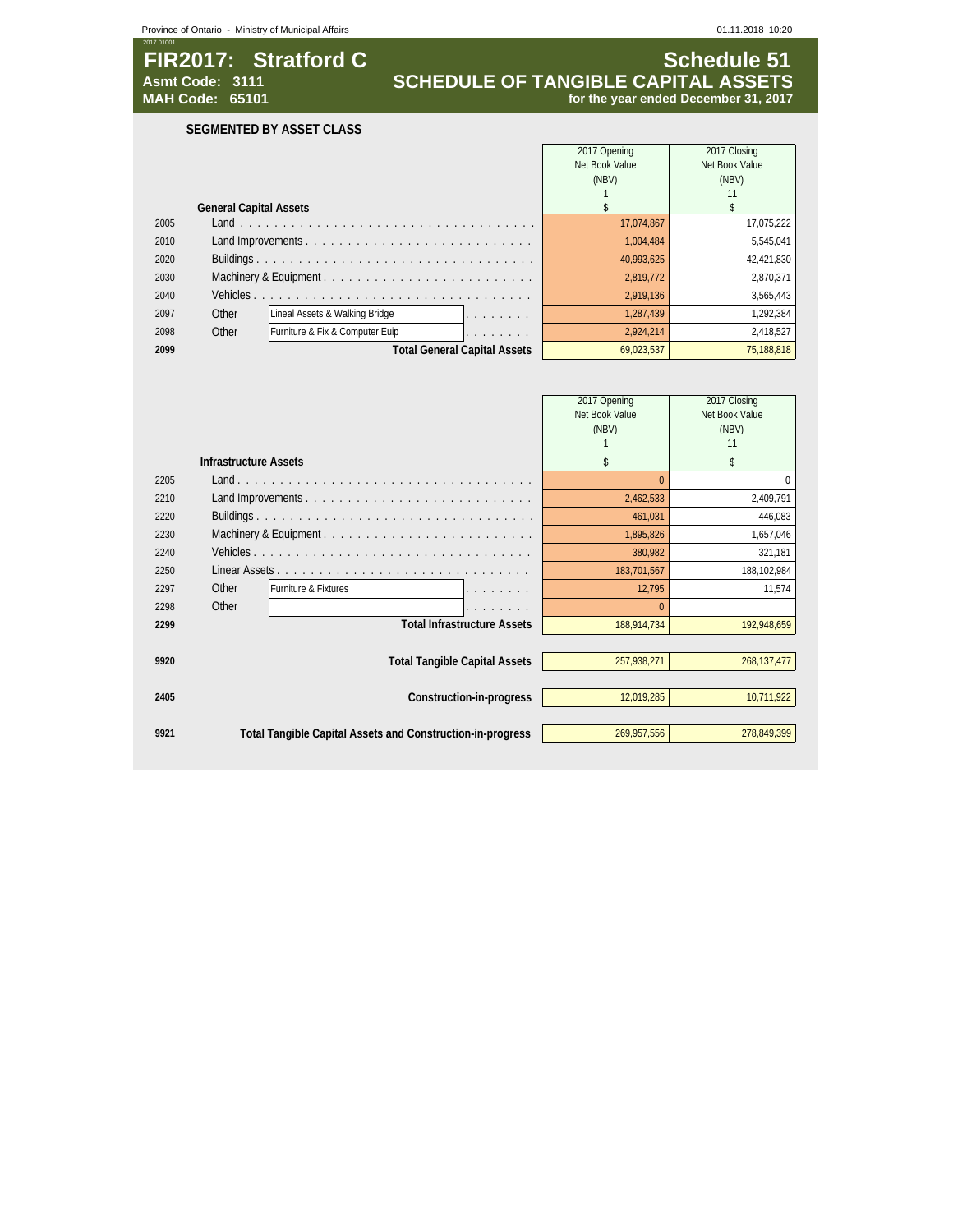### **t** Province of Ontario - Ministry of Municipal Affairs 01.11.2018 10:20

# 2017.01 **FIR2017: Stratford C Schedule 51**

**Asmt Code: 3111 SCHEDULE OF TANGIBLE CAPITAL ASSET: CONSTRUCTION-IN-PROGRESS**

**MAH Code: 65101** *MAH* **Code: 65101** *for the year ended December 31, 2017* 

|              | ANALYSIS BY FUNCTIONAL CLASSIFICATION                                                       |          | COST                             |                              |                         |                                  |  |  |
|--------------|---------------------------------------------------------------------------------------------|----------|----------------------------------|------------------------------|-------------------------|----------------------------------|--|--|
|              |                                                                                             |          | 2017 Opening<br>Balance          | Expenditures in 2017         | Less Assets Capitalized | 2017 Closing Balance             |  |  |
|              |                                                                                             |          | $\mathbf{1}$                     | $\sqrt{2}$                   | 3                       | $\overline{4}$                   |  |  |
| 0299         |                                                                                             |          | $\mathbf{\hat{S}}$<br>865,796    | $\hat{\mathbf{S}}$<br>31,293 | \$<br>557,736           | $\hat{\mathbf{x}}$<br>339.353    |  |  |
| 0410         | <b>Protection services</b>                                                                  |          | $\mathbf 0$                      |                              |                         | $\mathbf 0$                      |  |  |
| 0420         |                                                                                             |          | $\overline{0}$<br>$\overline{0}$ |                              |                         | $\pmb{0}$<br>$\mathbf 0$         |  |  |
| 0421<br>0422 |                                                                                             |          | $\pmb{0}$                        |                              |                         | $\mathbf 0$                      |  |  |
| 0430         |                                                                                             |          | $\mathbf{0}$                     |                              |                         | $\mathbf{0}$                     |  |  |
| 0440         | Protective inspection and control.                                                          |          | $\overline{0}$                   |                              |                         | $\overline{0}$                   |  |  |
| 0445<br>0450 | Building permit and inspection services                                                     |          | $\overline{0}$<br>$\mathbf{0}$   |                              |                         | $\overline{0}$<br>$\mathbf 0$    |  |  |
| 0460         |                                                                                             |          | $\overline{0}$                   |                              |                         | $\pmb{0}$                        |  |  |
| 0498<br>0499 | Other<br>the contract of the contract of the contract of the contract of the contract of    | Subtotal | $\overline{0}$<br>$\overline{0}$ | $\pmb{0}$                    | $\bf{0}$                | $\mathbf 0$<br>$\mathbf{0}$      |  |  |
|              | <b>Transportation services</b>                                                              |          |                                  |                              |                         |                                  |  |  |
| 0611<br>0612 |                                                                                             |          | 24,125<br>$\mathbf{0}$           | 1,797                        | 18,706                  | 7,216<br>$\pmb{0}$               |  |  |
| 0613         |                                                                                             |          | $\pmb{0}$                        |                              |                         | $\mathbf 0$                      |  |  |
| 0614<br>0621 | Roadways - Traffic Operations & Roadside<br>Winter Control - Except sidewalks, Parking Lots |          | $\mathbf{0}$<br>$\pmb{0}$        |                              |                         | $\mathbf{0}$<br>$\pmb{0}$        |  |  |
| 0622         | Winter Control - Sidewalks, Parking Lots Only                                               |          | $\overline{0}$                   |                              |                         | $\overline{0}$                   |  |  |
| 0631<br>0632 | Transit - Conventional                                                                      |          | $\pmb{0}$<br>$\overline{0}$      |                              |                         | $\mathbf 0$<br>$\mathbf{0}$      |  |  |
| 0640         | Parking                                                                                     |          | 4,261                            | $-4.261$                     |                         | $\mathbf{0}$                     |  |  |
| 0650<br>0660 |                                                                                             |          | $\mathbf{0}$<br>$\mathbf{0}$     |                              |                         | $\pmb{0}$<br>$\mathbf 0$         |  |  |
| 0698         | Other                                                                                       |          | $\overline{0}$                   |                              |                         | $\overline{0}$                   |  |  |
| 0699         | <b>Environmental services</b>                                                               | Subtotal | 28,386                           | $-2.464$                     | 18,706                  | 7,216                            |  |  |
| 0811         | Wastewater collection/conveyance.                                                           |          | 6,568                            | $-3,860$                     |                         | 2,708                            |  |  |
| 0812<br>0821 | Wastewater treatment & disposal                                                             |          | $\mathbf{0}$<br>$\mathbf{0}$     |                              |                         | $\mathbf{0}$<br>$\mathbf 0$      |  |  |
| 0822         | Rural storm sewer system                                                                    |          | $\overline{0}$                   |                              |                         | $\overline{0}$                   |  |  |
| 0831<br>0832 |                                                                                             |          | $\mathbf{0}$<br>654,173          | 65                           | 654,173                 | $\mathbf{0}$<br>65               |  |  |
| 0840         |                                                                                             |          | $\mathbf{0}$                     |                              |                         | $\pmb{0}$                        |  |  |
| 0850<br>0860 |                                                                                             |          | $\overline{0}$<br>1,526          | $-1,526$                     |                         | $\pmb{0}$<br>$\mathbf 0$         |  |  |
| 0898         | Other                                                                                       |          | $\mathbf{0}$                     |                              |                         | $\mathbf{0}$                     |  |  |
| 0899         | <b>Health services</b>                                                                      | Subtotal | 662,267                          | $-5.321$                     | 654,173                 | 2,773                            |  |  |
| 1010         |                                                                                             |          | $\mathbf{0}$                     |                              |                         | $\mathbf{0}$                     |  |  |
| 1020<br>1030 |                                                                                             |          | $\pmb{0}$<br>$\mathbf{0}$        |                              |                         | $\mathbf{0}$<br>$\mathbf{0}$     |  |  |
| 1035         | Ambulance dispatch                                                                          |          | $\pmb{0}$                        |                              |                         | $\pmb{0}$                        |  |  |
| 1040<br>1098 | Other                                                                                       |          | $\overline{0}$<br>$\overline{0}$ |                              |                         | $\mathbf{0}$<br>$\mathbf{0}$     |  |  |
| 1099         |                                                                                             | Subtotal | $\mathbf{0}$                     | $\overline{0}$               | $\mathbf{0}$            | $\overline{0}$                   |  |  |
| 1210         | Social and family services                                                                  |          | $\mathbf{0}$                     |                              |                         | $\overline{0}$                   |  |  |
| 1220<br>1230 |                                                                                             |          | $\overline{0}$<br>12,765         |                              | 12,765                  | $\mathbf 0$<br>$\mathbf{0}$      |  |  |
| 1298         | Other                                                                                       |          | $\mathbf{0}$                     |                              |                         | $\mathbf 0$                      |  |  |
| 1299         |                                                                                             | Subtotal | 12,765                           | $\overline{0}$               | 12,765                  | $\mathbf 0$                      |  |  |
|              | Social Housing                                                                              |          |                                  |                              |                         |                                  |  |  |
| 1410<br>1420 | Non-Profit/Cooperative Housing                                                              |          | 239.635                          |                              | 239,635                 | $\mathbf{0}$<br>$\overline{0}$   |  |  |
| 1430         | Rent Supplement Programs.                                                                   |          | $\pmb{0}$                        |                              |                         | $\mathbf{0}$                     |  |  |
| 1497<br>1498 | Other<br>Other                                                                              |          | $\pmb{0}$<br>$\pmb{0}$           |                              |                         | $\overline{0}$<br>$\mathbf{0}$   |  |  |
| 1499         |                                                                                             | Subtotal | 239.635                          | $\overline{0}$               | 239,635                 | $\overline{0}$                   |  |  |
|              | Recreation and cultural services                                                            |          |                                  |                              |                         |                                  |  |  |
| 1610<br>1620 |                                                                                             |          | $\mathbf{0}$<br>$\pmb{0}$        |                              |                         | $\mathbf{0}$<br>$\pmb{0}$        |  |  |
| 1631         | Recreation programs<br>Rec. Fac. - Golf Crs, Marina, Ski Hill                               |          | $\mathbf{0}$                     |                              |                         | $\pmb{0}$                        |  |  |
| 1634<br>1640 |                                                                                             |          | 574,711<br>15,807                | $-12,908$                    | 561,803<br>15,807       | $\mathbf{0}$<br>$\mathbf{0}$     |  |  |
| 1645         |                                                                                             |          | $\pmb{0}$                        |                              |                         | $\pmb{0}$                        |  |  |
| 1650<br>1698 | Other                                                                                       |          | $\overline{0}$<br>$\pmb{0}$      |                              |                         | $\overline{0}$<br>$\overline{0}$ |  |  |
| 1699         |                                                                                             | Subtotal | 590.518                          | $-12.908$                    | 577,610                 | $\overline{0}$                   |  |  |
|              |                                                                                             |          |                                  |                              |                         |                                  |  |  |
| 1810         | Planning and development                                                                    |          | $\mathbf{0}$                     |                              |                         | $\mathbf{0}$                     |  |  |
| 1820         |                                                                                             |          | 9,619,918                        | 742,662                      |                         | 10,362,580                       |  |  |
| 1830<br>1840 |                                                                                             |          | $\mathbf{0}$<br>$\pmb{0}$        |                              |                         | $\overline{0}$<br>$\mathbf{0}$   |  |  |
| 1850         | Tile drainage/shoreline assistance                                                          |          | $\overline{0}$                   |                              |                         | $\overline{0}$                   |  |  |
| 1898<br>1899 | Other                                                                                       | Subtotal | $\mathbf 0$<br>9.619.918         | 742,662                      | $\mathbf{0}$            | $\mathbf{0}$<br>10,362,580       |  |  |
| 1910         | Other                                                                                       |          | $\overline{0}$                   |                              |                         | $\mathbf{0}$                     |  |  |
|              |                                                                                             |          |                                  |                              |                         |                                  |  |  |
| 9910         | <b>Total Construction-In-Progress</b>                                                       |          | 12,019,285                       | 753,262                      | 2,060,625               | 10,711,922                       |  |  |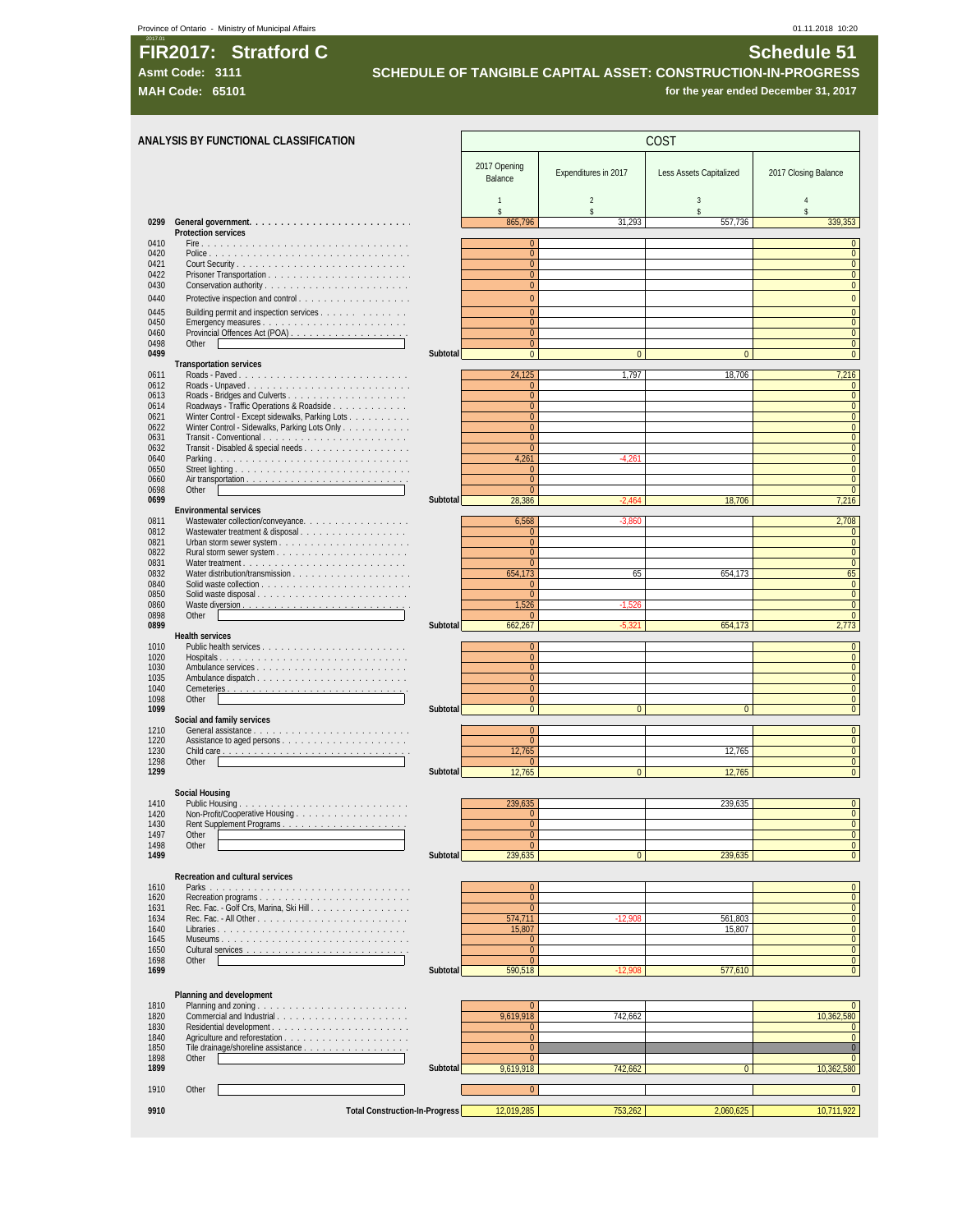|         | Province of Ontario - Ministry of Municipal Affairs                                                                                                                                                           | 01.11.2018 10:20                                           |
|---------|---------------------------------------------------------------------------------------------------------------------------------------------------------------------------------------------------------------|------------------------------------------------------------|
| 2017.01 | FIR2017: Stratford C<br><b>CONSOLIDATED STATEMENT OF CHANGE IN NET FINANCIAL ASSETS</b><br>Asmt Code: 3111<br>(NET DEBT) AND TANGIBLE CAPITAL ASSET ACQUISITION FINANCING/DONATION!<br><b>MAH Code: 65101</b> | <b>Schedule 53</b><br>for the year ended December 31, 2017 |
|         | CONSOLIDATED STATEMENT OF CHANGE IN NET FINANCIAL ASSETS (NET DEBT)                                                                                                                                           |                                                            |
| 1010    |                                                                                                                                                                                                               | 14.293.958                                                 |
| 1020    |                                                                                                                                                                                                               | $-18.577.299$                                              |
| 1030    |                                                                                                                                                                                                               | 8.273.337                                                  |
| 1031    |                                                                                                                                                                                                               |                                                            |
| 1032    |                                                                                                                                                                                                               | 307.363                                                    |

 (Gain)/Loss on sale of tangible capital assets . . . . . . . . . . . . . . . . . . . . . . . . . . . . . . . . . . . . . . . . . . . . . . . . . . . . -8,481 Proceeds on sale of tangible capital assets . . . . . . . . . . . . . . . . . . . . . . . . . . . . . . . . . . . . . . . . . . . . . . . . . . . . . 111,139

| 1060 |                                                                                                              | 2.103         |
|------|--------------------------------------------------------------------------------------------------------------|---------------|
| 1070 | Other                                                                                                        |               |
| 1071 | Other                                                                                                        |               |
| 1099 | Subtotal                                                                                                     | 8.891.838     |
|      |                                                                                                              |               |
| 1210 |                                                                                                              | 34,425        |
| 1220 |                                                                                                              | 621,126       |
| 1230 | Other<br>Other non financial assets<br>a de la caractería de la caractería de la caractería de la caractería | 8.713         |
| 1299 | Subtotal                                                                                                     | 664.264       |
|      |                                                                                                              |               |
| 1410 |                                                                                                              | 6,066,384     |
| 1420 |                                                                                                              | $-31.542.644$ |
| 9910 |                                                                                                              | $-25.476.260$ |

### **SOURCES OF FINANCING FOR TCA ACQUISITIONS / DONATIONS**

|      | Long Term Liabilities Incurred          | \$           |
|------|-----------------------------------------|--------------|
| 0205 |                                         |              |
| 0210 |                                         |              |
| 0215 |                                         |              |
| 0220 |                                         |              |
| 0235 |                                         |              |
| 0240 |                                         |              |
| 0245 |                                         |              |
| 0250 |                                         |              |
| 0255 |                                         |              |
| 0260 |                                         |              |
| 0265 |                                         |              |
| 0297 | Other                                   |              |
| 0298 | Other                                   |              |
| 0299 | Subtotal                                | $\Omega$     |
|      | <b>Financing from Dedicated Revenue</b> |              |
| 0405 |                                         |              |
| 0406 |                                         | 5,858,635    |
| 0410 |                                         |              |
| 0415 |                                         | 1,530,741    |
| 0416 |                                         | 237,475      |
| 0419 |                                         |              |
| 0420 | Other                                   |              |
| 0446 |                                         |              |
| 0447 |                                         |              |
| 0448 |                                         |              |
| 0495 | Other                                   |              |
| 0496 | Other                                   |              |
| 0497 | Other                                   |              |
|      |                                         |              |
| 0498 | Other                                   |              |
| 0501 | Subtotal                                | 7,626,851    |
|      | <b>Government Transfers</b>             |              |
| 0425 |                                         | 1,244,393    |
| 0430 |                                         | 2,871,204    |
| 0435 |                                         | $\Omega$     |
| 0440 |                                         | 268,430      |
| 0445 |                                         | 173,243      |
| 0502 | Subtotal                                | 4,557,270    |
| 0499 | Subtotal                                | 12,184,121   |
| 0610 |                                         | $\Omega$     |
| 9920 | <b>Total Capital Financing</b>          | 12,184,121   |
| 0810 |                                         | $-5,085,815$ |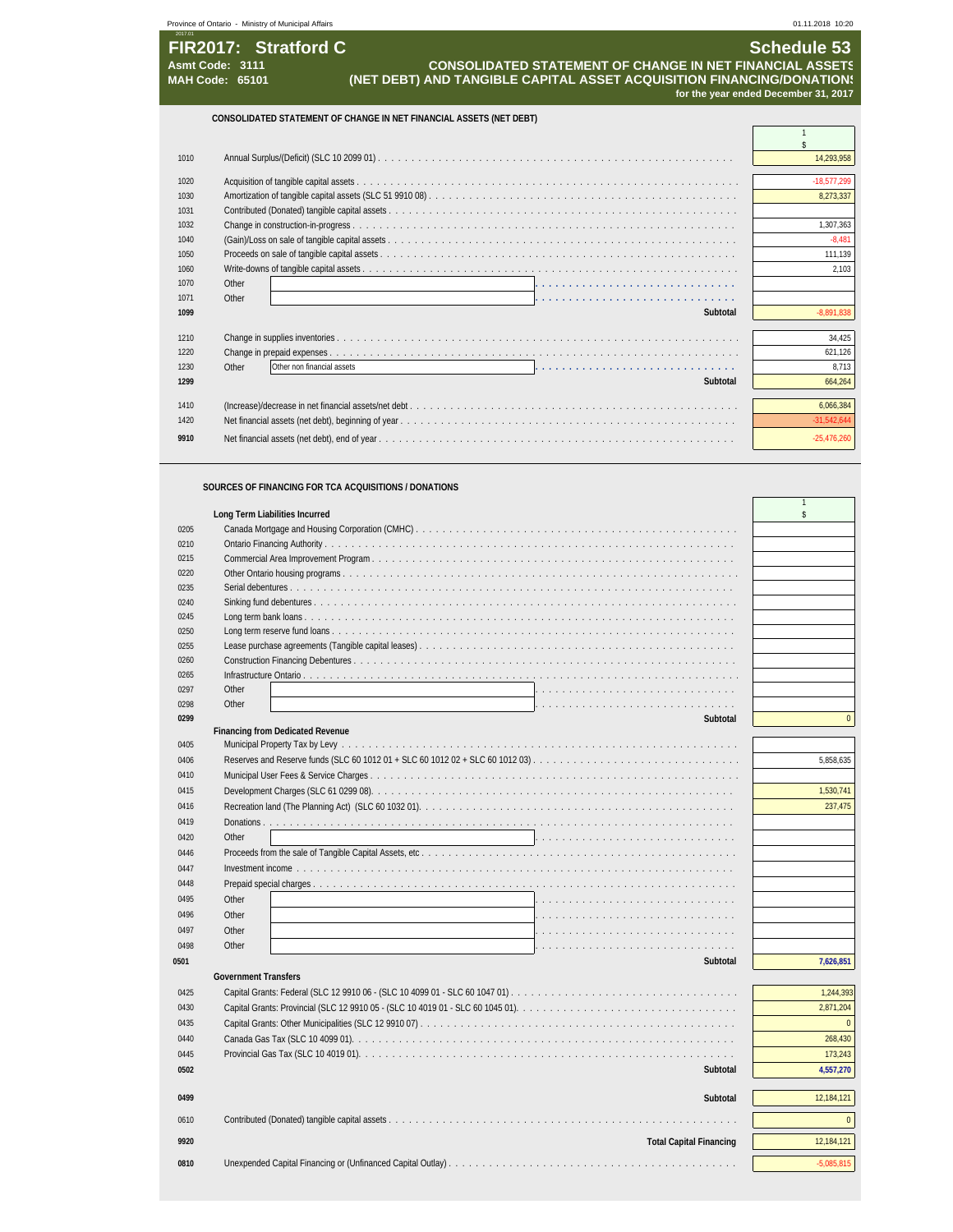## **FIR2017: Stratford C** Schedule 54<br>CONSOLIDATED STATEMENT OF CASH FLOW - INDIRECT METHOD Asmt Code: 3111 Asmt Code: 3111 **CONSOLIDATED STATEMENT OF CASH FLOW - INDIRECT METHOD**<br>MAH Code: 65101 **MAH Code: 65101**

for the year ended December 31, 2017

### **\* Municipalities must choose either the direct or indirect method. If direct method is chosen, please use Schedule 54A. CONSOLIDATED STATEMENT OF CASH FLOW - INDIRECT METHOD**

|      |                                                                                                                        | Actual                |
|------|------------------------------------------------------------------------------------------------------------------------|-----------------------|
|      | <b>Operating Transactions</b>                                                                                          |                       |
| 2010 |                                                                                                                        | 14,293,958            |
| 2020 |                                                                                                                        | 6,035,532             |
| 2021 |                                                                                                                        |                       |
| 2022 |                                                                                                                        | 1,940,084             |
| 2030 |                                                                                                                        |                       |
| 2040 |                                                                                                                        |                       |
| 2096 | Other                                                                                                                  |                       |
| 2097 | Other                                                                                                                  |                       |
| 2098 | Other                                                                                                                  |                       |
| 2099 | Cash provided by operating transactions                                                                                | 22,269,574            |
|      | <b>Capital Transactions</b>                                                                                            |                       |
| 0610 |                                                                                                                        | 111,139               |
| 0620 |                                                                                                                        | $-17,269,941$         |
| 0630 |                                                                                                                        |                       |
| 0698 | Other                                                                                                                  |                       |
| 0699 | Cash applied to capital transactions                                                                                   | $-17,158,802$         |
|      | <b>Investing Transactions</b>                                                                                          |                       |
| 0810 |                                                                                                                        |                       |
| 0820 |                                                                                                                        | $-151,908$            |
| 0898 | Other<br>Dividends                                                                                                     | 991,140               |
| 0899 | Cash provided by / (applied to) investing transactions                                                                 | 839,232               |
|      | <b>Financing Transactions</b>                                                                                          |                       |
| 1010 |                                                                                                                        |                       |
| 1020 |                                                                                                                        | $-6,017,000$          |
| 1030 |                                                                                                                        |                       |
| 1031 |                                                                                                                        | 180.185               |
| 1096 | Other                                                                                                                  |                       |
| 1097 | Other                                                                                                                  |                       |
| 1098 | Other<br>a constitution de la constitution de la constitution de la constitution de la constitution de la constitution |                       |
| 1099 | Cash applied to financing transactions                                                                                 | $-5,836,815$          |
| 1210 |                                                                                                                        |                       |
| 1220 |                                                                                                                        | 113,189<br>12,387,595 |
| 9920 |                                                                                                                        | 12,500,784            |
|      |                                                                                                                        |                       |

|      |                                           | 2017<br>Actual |
|------|-------------------------------------------|----------------|
|      | Cash and cash equivalents represented by: |                |
| 1401 |                                           |                |
| 1402 |                                           |                |
| 1403 |                                           |                |
| 1404 | Other                                     |                |
| 9940 |                                           |                |
|      |                                           |                |

| 1501 | 00.784 |
|------|--------|
| 1502 |        |
| 1503 |        |
| 9950 | 00.784 |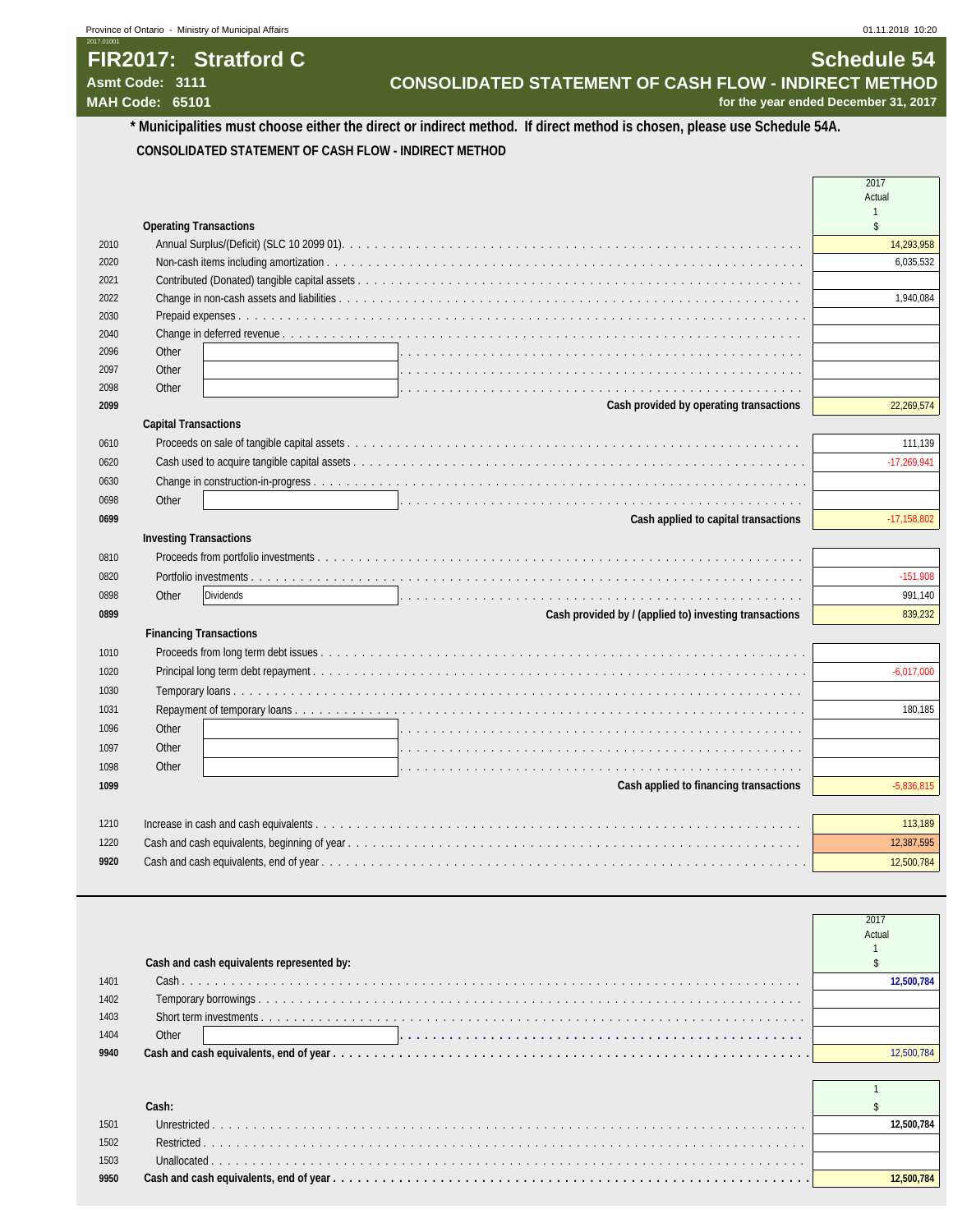### **FIR2017: Stratford C** Schedule 60

2017.01

Asmt Code: 3111<br> **CONTINUITY OF RESERVES AND RESERVE FUNDS**<br>
MAH Code: 65101

|      | <b>MAH Code: 65101</b>                                                             |                                 |                          | for the year ended December 31, 2017 |
|------|------------------------------------------------------------------------------------|---------------------------------|--------------------------|--------------------------------------|
|      |                                                                                    | Obligatory Res. Funds, Deferred |                          |                                      |
|      |                                                                                    | Rev.                            | Discretionary Res. Funds | <b>Reserves</b>                      |
|      |                                                                                    |                                 | $\overline{2}$           | 3                                    |
|      |                                                                                    | ¢                               | \$                       | $\mathsf{\$}$                        |
| 0299 |                                                                                    | 13,976,521                      | 972,731                  | 26,913,724                           |
| 0310 |                                                                                    |                                 | 2,491,270                | 11,002,829                           |
| 0315 |                                                                                    |                                 | 818,902                  | 8,874,726                            |
| 0320 |                                                                                    |                                 | 1,672,368                | 2,128,103                            |
|      | Development Charges Act                                                            |                                 |                          |                                      |
| 0610 |                                                                                    | 1,862,258                       |                          |                                      |
| 0620 |                                                                                    |                                 |                          |                                      |
| 0630 |                                                                                    | $\overline{0}$                  |                          |                                      |
| 0699 | Subtotal Development Charges Act                                                   | 1,862,258                       |                          |                                      |
| 0810 |                                                                                    |                                 |                          |                                      |
| 0820 |                                                                                    | 40,570                          |                          |                                      |
| 0830 |                                                                                    |                                 |                          |                                      |
| 0841 |                                                                                    | 162,402                         | 377                      | 8,397                                |
| 0860 |                                                                                    | 431,159                         |                          |                                      |
| 0861 |                                                                                    |                                 |                          |                                      |
| 0862 |                                                                                    | 1,911,314                       |                          |                                      |
| 0864 |                                                                                    |                                 |                          |                                      |
| 0870 |                                                                                    |                                 |                          |                                      |
| 0895 | Other                                                                              |                                 |                          |                                      |
| 0896 | Other                                                                              |                                 |                          |                                      |
| 0897 | Other                                                                              |                                 |                          |                                      |
| 0898 | Other<br>de la caractería de la caractería de la caractería                        |                                 |                          |                                      |
| 9940 | <b>TOTAL Revenues &amp; Surplus</b>                                                | 4,407,703                       | 2,491,647                | 11,011,226                           |
|      |                                                                                    |                                 |                          |                                      |
|      | Less: Utilization of reserve funds and reserves (transfers)                        |                                 |                          |                                      |
| 1012 |                                                                                    |                                 | 148,201                  | 5,710,434                            |
| 1015 |                                                                                    |                                 | 852,848                  | 3,681,255                            |
| 1025 | Development Charges earned to tangible capital asset acquisition (SLC 61 0299 08). | 1,530,741                       |                          |                                      |
| 1026 |                                                                                    | 212,565                         |                          |                                      |
| 1032 | Recreational land (the Planning Act) earned to tangible capital asset acquisition  | 237.475                         |                          |                                      |
| 1035 |                                                                                    |                                 |                          |                                      |
| 1042 | Deferred revenue earned (Provincial Gas Tax) for Transit (Operations)              | 335.377                         |                          |                                      |

0910 Less: Utilization (deferred revenue recognized). . . . . . . . . . . . . . . . . . . . . . . . . . 2,757,831 1,001,049 9,391,689 **Balance, end of year** . . . . . . . . . . . . . . . . . . . . . . . . . . . . . . . . . . . . . . . . . . . . . . 15,626,393 2,463,329 28,533,261

 Deferred revenue earned (Provincial Gas Tax) for Transit (Capital) . . . . . . . . . . . . . . . . . . . . 173,243 Deferred revenue earned (Canada Gas Tax) . . . . . . . . . . . . . . . . . . . . . . . . . . . . . . . 268,430 Development Charges Act - Credits Provided (SLC 61 0299 10) . . . . . . . . . . . . . . . . . . . . . 0

Inter - Reserve Fund / Reserves Transfer . . . . . . . . . . . . . . . . . . . . . . . . . . . . . . . . .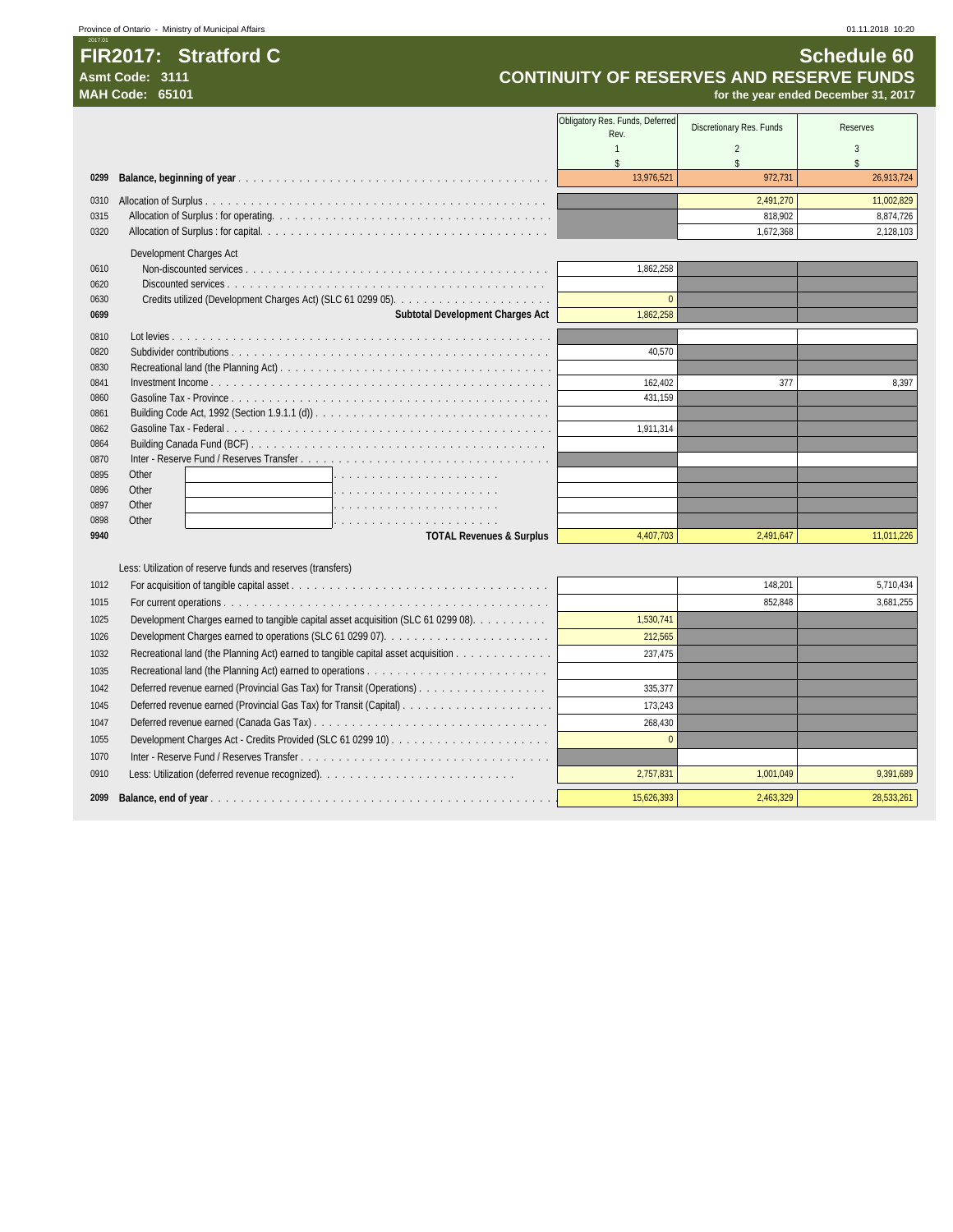### 2017.01 **FIR2017: Stratford C** Schedule 60

# Asmt Code: 3111 **Asmt Code: 3111 CONTINUITY OF RESERVES AND RESERVE FUNDS**<br>MAH Code: 65101 *CONTINUITY OF RESERVES AND RESERVE FUNDS*

for the year ended December 31, 2017

|      |                                              | Obligatory Res. Funds, Deferred |                          |                 |
|------|----------------------------------------------|---------------------------------|--------------------------|-----------------|
|      |                                              | Rev.                            | Discretionary Res. Funds | <b>Reserves</b> |
|      | Totals in line 2099 are analysed as follows: | $\overline{1}$                  | $\overline{c}$           | 3               |
|      |                                              | $\mathbb{S}$                    | \$                       | \$              |
| 5010 |                                              |                                 |                          | 5,396,654       |
| 5020 |                                              |                                 |                          | 238,596         |
|      | Asset Replacement funds for: Sewer & Water   |                                 |                          |                 |
| 5030 |                                              |                                 |                          |                 |
| 5040 |                                              |                                 |                          |                 |
| 5050 |                                              |                                 |                          | 4,348,635       |
| 5060 |                                              |                                 |                          | 6,004,112       |
| 5070 |                                              |                                 |                          | 241,154         |
| 5080 |                                              |                                 |                          |                 |
| 5090 |                                              |                                 |                          |                 |
| 5091 |                                              |                                 |                          |                 |
| 5630 |                                              |                                 |                          |                 |
| 5660 |                                              |                                 |                          |                 |
| 5670 |                                              |                                 |                          |                 |
| 5680 |                                              |                                 |                          |                 |
|      | Per Service Purpose:                         |                                 |                          |                 |
| 5205 |                                              |                                 | 250,430                  | 2,645,130       |
| 5210 |                                              |                                 | 96,416                   | 1,421,267       |
|      | Transportation services:                     |                                 |                          |                 |
| 5215 |                                              |                                 | 414,985                  | 1,638,221       |
| 5216 |                                              |                                 |                          |                 |
| 5220 |                                              |                                 |                          |                 |
| 5221 |                                              |                                 | 1,745,197                |                 |
| 5222 |                                              |                                 |                          |                 |
| 5223 |                                              |                                 |                          | 288,189         |
|      | Environmental services:                      |                                 |                          |                 |
| 5225 |                                              |                                 |                          | $-2,820,761$    |
| 5230 |                                              |                                 |                          | 1,799,211       |
| 5235 |                                              |                                 |                          | 3,389,262       |
| 5240 |                                              |                                 |                          |                 |
| 5245 |                                              |                                 |                          | 2,392,961       |
| 5246 |                                              |                                 |                          |                 |
| 5250 |                                              |                                 |                          | 15,374          |
| 5255 |                                              |                                 |                          | 606,304         |
| 5260 |                                              |                                 |                          |                 |
|      | Recreation and cultural services:            |                                 |                          |                 |
| 5265 |                                              |                                 | 37,234                   | 485,764         |
| 5266 |                                              |                                 | 244                      |                 |
| 5271 |                                              |                                 | 87,975                   |                 |
| 5274 |                                              |                                 |                          | 268,448         |
| 5275 |                                              |                                 | 2,886                    | 174,740         |
| 5276 |                                              |                                 | 56,269                   |                 |
| 5277 |                                              |                                 |                          |                 |
| 5280 |                                              |                                 | $-228,307$               |                 |
| 5290 | Other                                        |                                 |                          |                 |
|      |                                              |                                 |                          |                 |
|      | <b>Obligatory Deferred Revenue:</b>          |                                 |                          |                 |
| 5610 |                                              | 8,971,013                       |                          |                 |
| 5620 |                                              |                                 |                          |                 |
| 5640 |                                              | 107,925                         |                          |                 |
| 5650 |                                              | 344,481                         |                          |                 |
| 5661 |                                              |                                 |                          |                 |
| 5690 |                                              | 467,582                         |                          |                 |
|      |                                              |                                 |                          |                 |

| 5620 |              |            |           |            |
|------|--------------|------------|-----------|------------|
| 5640 |              | 107.925    |           |            |
| 5650 |              | 344.481    |           |            |
| 5661 |              |            |           |            |
| 5690 |              | 467.582    |           |            |
| 5691 |              | 5.735.392  |           |            |
| 5692 |              |            |           |            |
| 5693 |              |            |           |            |
| 5695 | Other        |            |           |            |
| 5696 | Other        |            |           |            |
| 5697 | Other        |            |           |            |
| 5698 | Other        |            |           |            |
| 5699 | Other        |            |           |            |
| 9930 | <b>TOTAL</b> | 15.626.393 | 2.463.329 | 28.533.261 |
|      |              |            |           |            |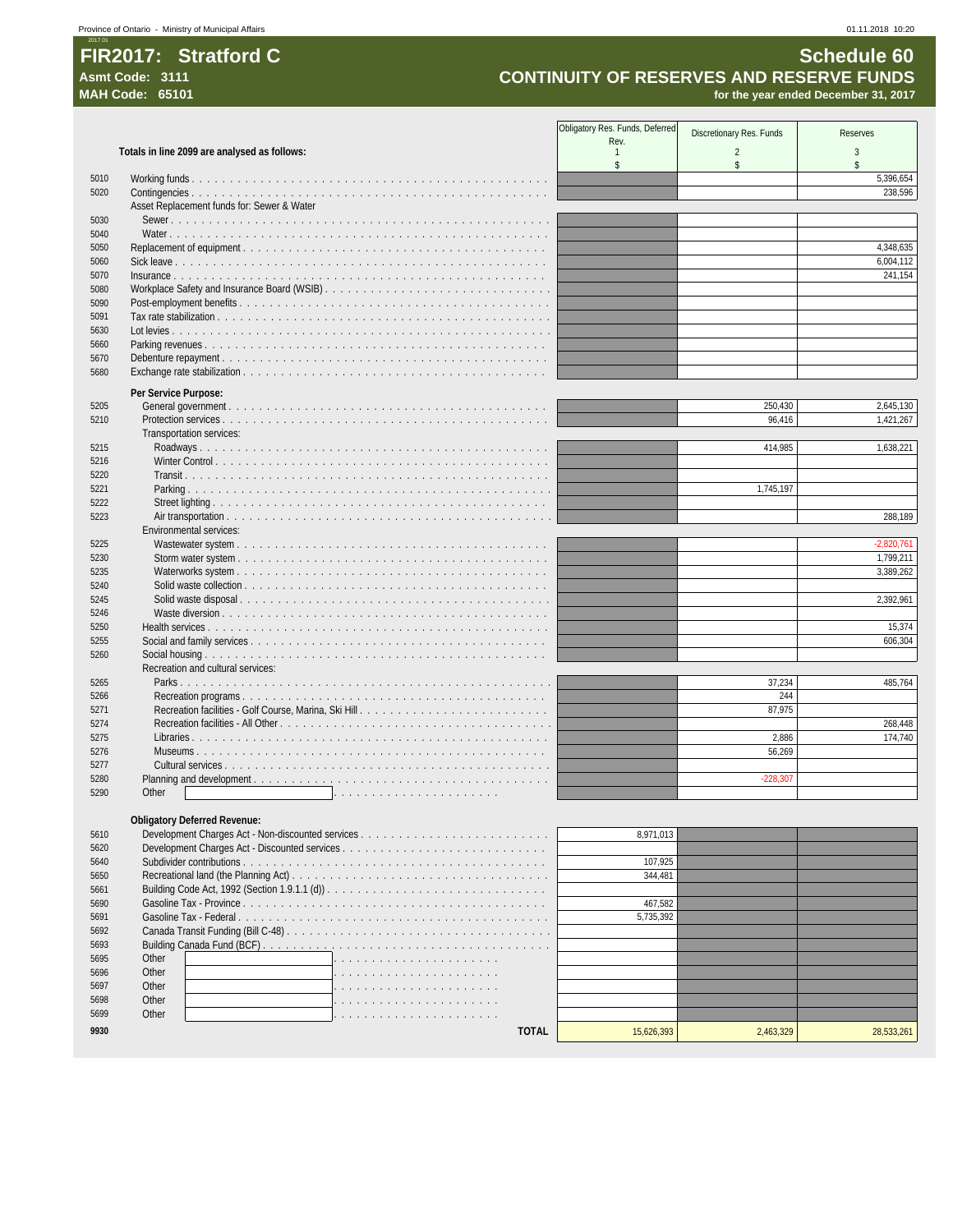**Asmt Code: 3111**

**MAH Code: 65101**

### **Schedule 61** DEVELOPMENT CHARGES RESERVE FUNDS<br>19 of the year ended December 31, 2017

|      |                            |                      |                                         |                                   | Development Charges Proceeds |                |                                                    |                                                  | Development Charges Disbursements |                     |           |                     |
|------|----------------------------|----------------------|-----------------------------------------|-----------------------------------|------------------------------|----------------|----------------------------------------------------|--------------------------------------------------|-----------------------------------|---------------------|-----------|---------------------|
|      |                            | Balance<br>January 1 | Development<br><b>Charges Collected</b> | Interest and<br>Investment Income | <b>Credits Utilized</b>      | Total          | To: Consolidated<br><b>Statement of Operations</b> | To: Tangible Capital<br><b>Asset Acquisition</b> | Other Disbursements               | Credits<br>Provided | Total     | Balance December 31 |
|      |                            |                      | $\mathfrak{D}$                          | 3                                 | 5                            | $\sqrt{2}$     |                                                    | 8                                                | $\mathsf{Q}$                      | 10                  | 11        | 12                  |
|      | <b>Development Charges</b> |                      | \$                                      | \$                                | $\mathbf{\hat{s}}$           |                |                                                    | \$                                               | $\hat{\mathbf{x}}$                | $\mathcal{S}$       | \$        | \$                  |
| 0205 |                            | 434,021              | 10,730                                  | 4,864                             |                              | 15,594         | 61,353                                             |                                                  |                                   |                     | 61,353    | 388,262             |
| 0210 |                            | 1,023,595            | 35.279                                  | 11.523                            |                              | 46.802         |                                                    |                                                  |                                   |                     |           | 1,070,397           |
| 0215 |                            | 627,147              | 31,042                                  | 7,107                             |                              | 38.149         |                                                    |                                                  |                                   |                     |           | 665,296             |
| 0220 |                            | 1,250,528            | 541.606                                 | 16,618                            |                              | 558,224        |                                                    | 200.000                                          |                                   |                     | 200,000   | 1,608,752           |
| 0225 |                            | 381,566              | 33,394                                  | 4,396                             |                              | 37,790         |                                                    |                                                  |                                   |                     |           | 419,356             |
| 0230 | Wastewater                 | 1,495,076            | 517.791                                 | 19,220                            |                              | 537,011        | 29.866                                             | 1,239,131                                        |                                   |                     | 1,268,997 | 763,090             |
| 0235 |                            | $-405,033$           | 9.135                                   | $-4.433$                          |                              | 4.702          |                                                    |                                                  |                                   |                     |           | $-400,331$          |
| 0240 |                            | 249,514              | 61.081                                  | 3,078                             |                              | 64,159         |                                                    |                                                  |                                   |                     |           | 313,673             |
| 0245 | Emergency Medical Services | $\sqrt{ }$           |                                         |                                   |                              | $\Omega$       |                                                    |                                                  |                                   |                     |           | $\mathbf{0}$        |
| 0250 | Homes for the Aged         | $\sqrt{ }$           |                                         |                                   |                              | $\overline{0}$ |                                                    |                                                  |                                   |                     | $\Omega$  | $\mathbf{0}$        |
| 0255 | Daycare                    | $\sqrt{ }$           |                                         |                                   |                              | $\Omega$       |                                                    |                                                  |                                   |                     |           | $\mathbf{0}$        |
| 0260 |                            |                      |                                         |                                   |                              | $\Omega$       |                                                    |                                                  |                                   |                     |           | $\mathbf{0}$        |
| 0265 | Parkland Development.      | 1,092,145            | 172,624                                 | 12,993                            |                              | 185,617        |                                                    | 91,610                                           |                                   |                     | 91,610    | 1,186,152           |
| 0270 |                            |                      |                                         |                                   |                              | $\Omega$       |                                                    |                                                  |                                   |                     | $\Omega$  | $\Omega$            |
| 0275 |                            | 863,791              | 54.977                                  | 9.858                             |                              | 64,835         |                                                    |                                                  |                                   |                     |           | 928,626             |
| 0280 | Recreation                 | 1,690,403            | 382,771                                 | 20,705                            |                              | 403,476        | 121,346                                            |                                                  |                                   |                     | 121,346   | 1,972,533           |
| 0285 |                            | $\sqrt{ }$           |                                         |                                   |                              | $\Omega$       |                                                    |                                                  |                                   |                     | $\Omega$  | $\Omega$            |
| 0286 |                            | 42,845               | 11.828                                  | 534                               |                              | 12,362         |                                                    |                                                  |                                   |                     |           | 55,207              |
| 0287 |                            | $\Omega$             |                                         |                                   |                              | $\Omega$       |                                                    |                                                  |                                   |                     | $\Omega$  | $\mathbf{0}$        |
| 0288 |                            | $\sqrt{ }$           |                                         |                                   |                              | $\Omega$       |                                                    |                                                  |                                   |                     | $\Omega$  | $\Omega$            |
| 0290 | Other                      |                      |                                         |                                   |                              | $\overline{0}$ |                                                    |                                                  |                                   |                     | $\Omega$  | $\overline{0}$      |
| 0295 | Other                      |                      |                                         |                                   |                              | $\Omega$       |                                                    |                                                  |                                   |                     | $\Omega$  | $\overline{0}$      |
| 0296 | Other $\ldots$             |                      |                                         |                                   |                              | $\Omega$       |                                                    |                                                  |                                   |                     | $\Omega$  | $\mathbf{0}$        |
| 0297 | Other                      |                      |                                         |                                   |                              | $\Omega$       |                                                    |                                                  |                                   |                     | $\Omega$  | $\mathbf{0}$        |
| 0299 | <b>TOTAL</b>               | 8,745,598            | 1,862,258                               | 106,463                           |                              | 1,968,721      | 212,565                                            | 1,530,741                                        |                                   |                     | 1,743,306 | 8,971,013           |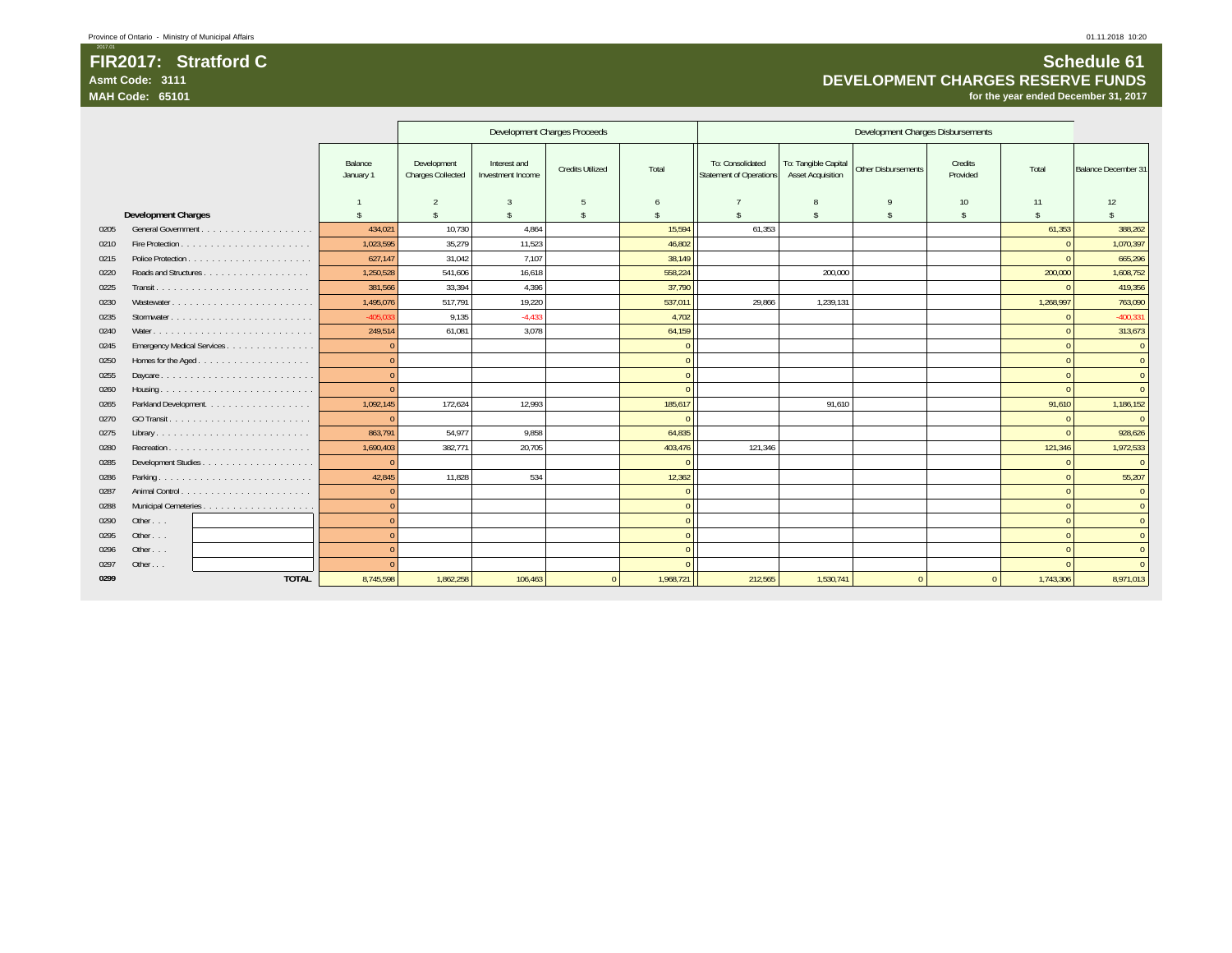#### **FIR2017: Stratford CAsmt Code: 3111MAH Code: 65101**

### **Schedule 62**

#### **DEVELOPMENT CHARGES RATES**

**for the year ended December 31, 2017**

*Sq. Foot / Sq. Metre / Per Hectare / Per Other (Please specify)* Sq. Foot **RESIDENTIAL CHARGES (\$) NON - RESIDENTIAL CHARGES (\$) Apartments NON Res. Industrial Commercial Institutional Service** Single Detached 1Semi-Detached  $\overline{2}$ Other Multiples 3< = 1 Bedroom 2 Bedroom 4> = 5**Secondary Units 17**Other 6Other 7Other 8Other 9Per Sq. Foot 10Per Sq. Foot 11Per Sq. Foot 12Per Sq. Foot 13Other 14Other 15Other 16**1 Municipal Wide Charges** *If Other, Please Specify > If Other, Please Specify >* 110 Administration Studies **75.00** 75.00 75.00 53.00 30.00 47.00 0.06 210 Fire 2010 2020 2031 2048.00 248.00 248.00 182.00 102.00 159.00 159.00 2048.00 2048.00 159.00 2048.00 2048. 0.16 290 Indoor Recreation Services 2,834.00 2,834.00 2,834.00 2,059.00 1,159.00 1,805.00 0.12 3<mark>10 Library 19</mark> . (1992) 19 . (1992) 1992) 1992 1993 100 . (1992) 167.00 . (1992) 167.00 . (1992) 1993 1994 1996 1 350 Municipal Parking 82.00 82.00 60.00 34.00 54.00 0.06 370 Other Transportation Service 413.00 413.00 413.00 300.00 168.00 262.00 416.00 262.00 390 Outdoor Recreation Services 1,278.00 1,278.00 1,278.00 928.00 524.00 814.00 0.05 450 Police 218.00 218.00 157.00 89.00 139.000.15 5<mark>30 Roads 3,5624.00 3,524.00 3,524.00 3,524.00 1,441.00 2,246.00 1,440.00 2,246.00 0.73</mark> <mark>650</mark> Transit 233.00 233.00 233.00 170.00 96.00 148.00 148.00 PM 0.18 670 Water 448.00 448.00 326.00 185.00 286.000.06 690 Wastewater 3,798.00 3,798.00 2,757.00 1,553.00 2,420.00 0.58 9910 **TOTAL MUNICIPAL WIDE CHARGES** 13,558.00 13,558.00 9,845.00 5,548.00 8,639.00 0.00 0.00 0.00 0.00 0.00 0.00 0.00 2.46 0.00 0.00 0.00 0.00 1250 Are the rates being reported based on a new development charge by-law that was approved by council within the reporting year? If yes(Y), please attach an electronic version of the new by-law.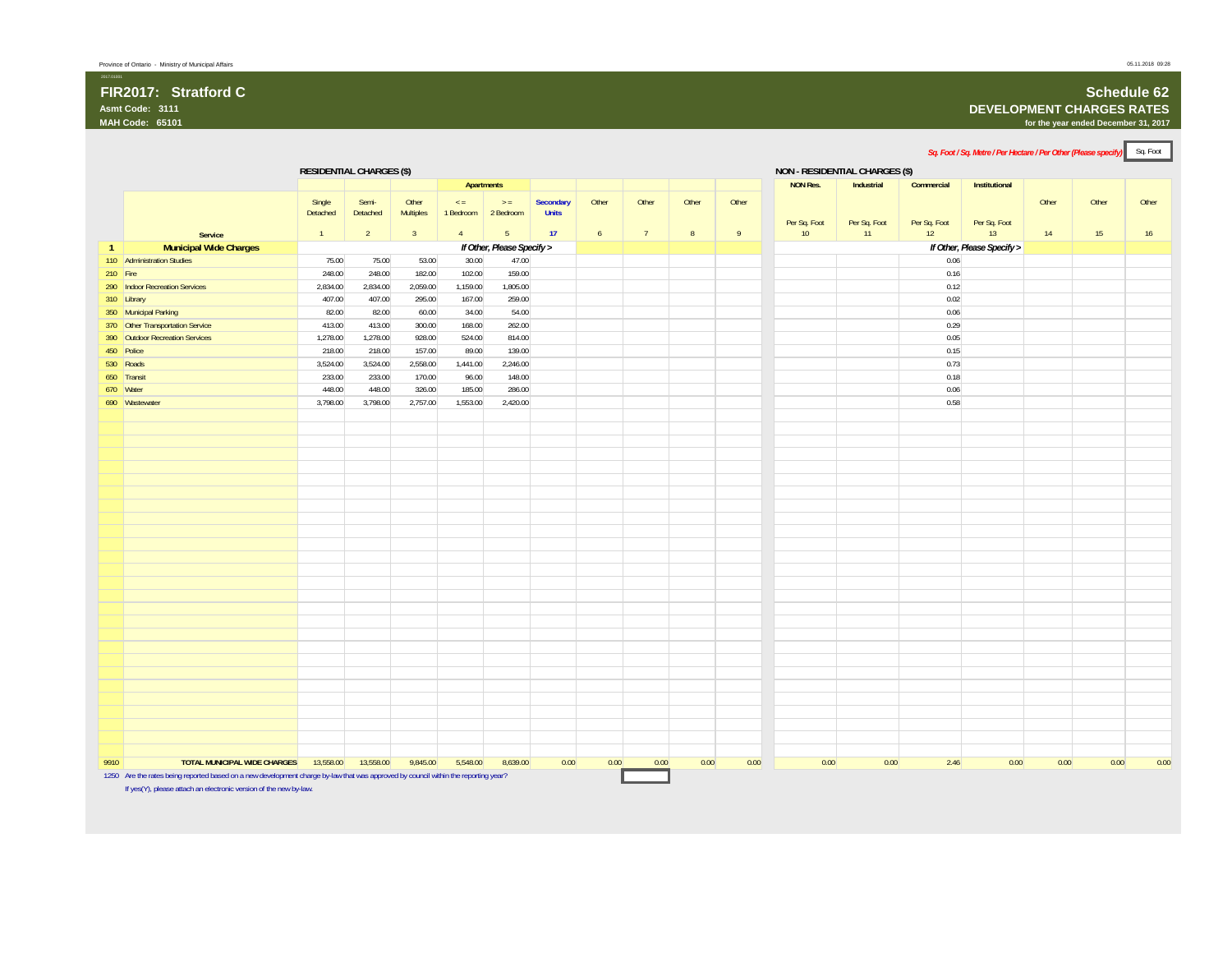|              | Province of Ontario - Ministry of Municipal Affairs |                                                       | 05.11.2018 09:28                     |
|--------------|-----------------------------------------------------|-------------------------------------------------------|--------------------------------------|
| 2017.01      |                                                     |                                                       |                                      |
|              | FIR2017: Stratford C                                |                                                       | <b>Schedule 70</b>                   |
|              | Asmt Code: 3111                                     | <b>CONSOLIDATED STATEMENT OF FINANCIAL POSITION</b>   |                                      |
|              | <b>MAH Code: 65101</b>                              |                                                       | for the year ended December 31, 2017 |
|              |                                                     |                                                       |                                      |
|              | <b>Financial Assets</b>                             |                                                       | $\mathbf{1}$<br>\$                   |
| 0299         |                                                     |                                                       | 12.500.784                           |
|              | <b>Accounts receivable</b>                          |                                                       |                                      |
| 0410         | Canada                                              |                                                       | 1,366,866                            |
| 0420         |                                                     | Ontario                                               |                                      |
| 0430         |                                                     |                                                       |                                      |
| 0440         | Other municipalities                                |                                                       |                                      |
| 0450         |                                                     |                                                       |                                      |
| 0490         |                                                     |                                                       | 8,337,719                            |
| 0499         |                                                     | Subtotal                                              | 9,704,585                            |
| 0610         | Taxes receivable                                    |                                                       | 1.107.726                            |
| 0620         |                                                     |                                                       | 505.234                              |
| 0630         |                                                     |                                                       | 652.239                              |
| 0640         |                                                     | <b>Penalties and interest</b> .                       | 255,658                              |
| 0690         |                                                     |                                                       |                                      |
| 0699         |                                                     | Subtotal                                              | 2,520,857                            |
|              | Investments *                                       |                                                       |                                      |
| 0805         | Canada                                              |                                                       | 533,439                              |
| 0810         |                                                     |                                                       | 1,291,464                            |
| 0815<br>0820 | Municipal $\ldots$ , $\ldots$                       |                                                       | 41.665.015                           |
| 0828         | Other                                               | Financial institutions & Other Corporations<br>.<br>. | 15,059,390                           |
| 0829         |                                                     | Subtotal                                              | 58,549,308                           |
|              |                                                     |                                                       |                                      |
| 0861         | Debt Recoverable from Others                        |                                                       | $\mathbf{0}$                         |
| 0862         |                                                     |                                                       | $\overline{0}$                       |
| 0863         |                                                     |                                                       | $\mathbf{0}$                         |
| 0864         |                                                     |                                                       | $\overline{0}$                       |
| 0865         |                                                     |                                                       |                                      |
| 0868         | Other                                               | Local organizations                                   | 1.413.552                            |
| 0845         |                                                     | Subtotal                                              | 1,413,552                            |
|              | Other financial assets                              |                                                       |                                      |
| 0830         |                                                     |                                                       |                                      |
| 0831         |                                                     |                                                       | 1,199,613                            |
| 0835         |                                                     | Notes receivable                                      |                                      |
| 0840         |                                                     |                                                       |                                      |
| 0850<br>0890 | Other                                               |                                                       |                                      |
| 0898         |                                                     | .<br>Subtotal                                         | 1,199,613                            |
|              |                                                     |                                                       |                                      |
| 9930         |                                                     | <b>TOTAL Financial Assets</b>                         | 85,888,699                           |
|              |                                                     |                                                       |                                      |
|              |                                                     |                                                       |                                      |
| 8010         |                                                     |                                                       | 58.464.592                           |
|              |                                                     |                                                       |                                      |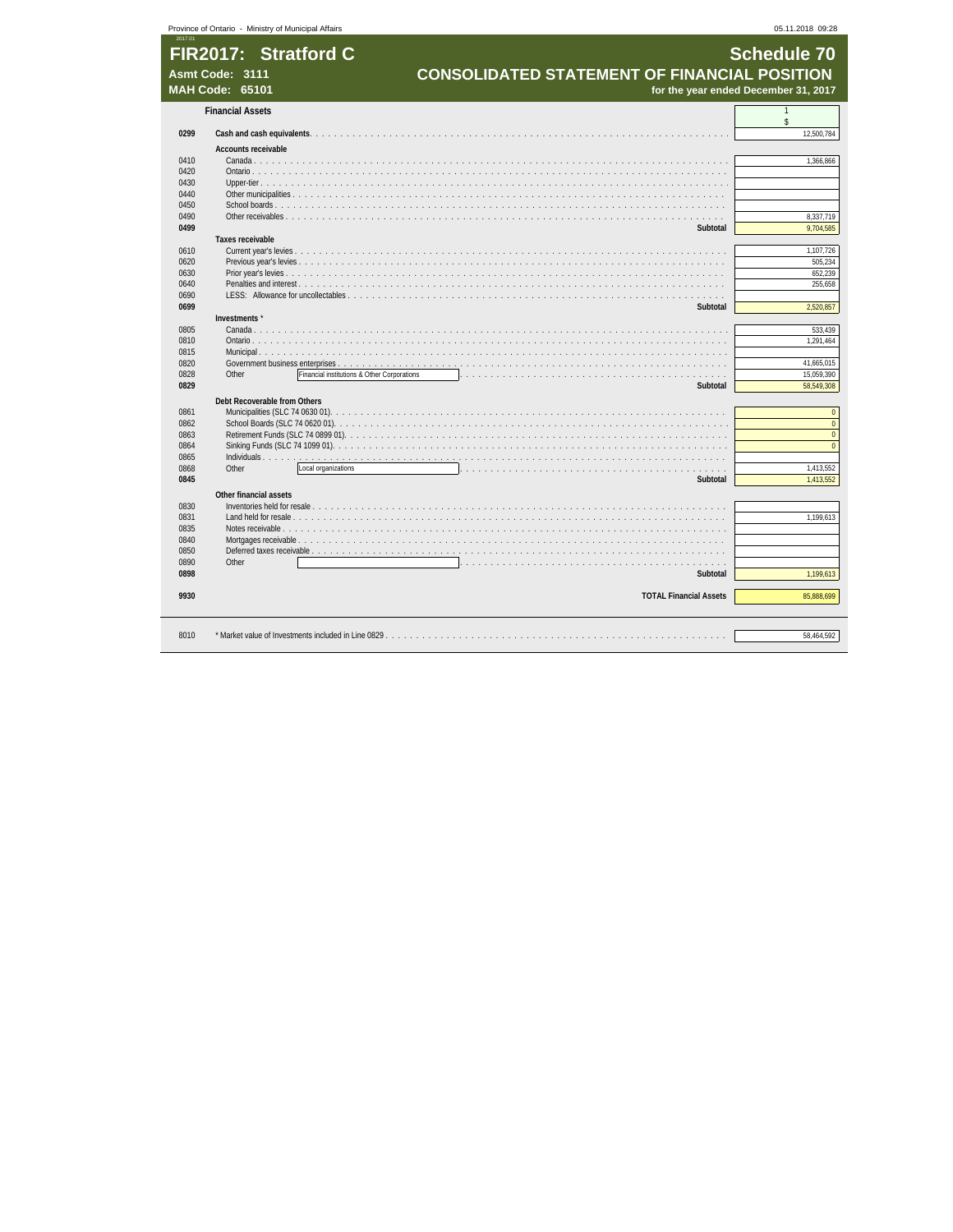| 2017.01      | Province of Ontario - Ministry of Municipal Affairs |                                                                                 | 05.11.2018 09:28                     |
|--------------|-----------------------------------------------------|---------------------------------------------------------------------------------|--------------------------------------|
|              | FIR2017: Stratford C                                |                                                                                 | <b>Schedule 70</b>                   |
|              | Asmt Code: 3111<br><b>MAH Code: 65101</b>           | <b>CONSOLIDATED STATEMENT OF FINANCIAL POSITION</b>                             | for the year ended December 31, 2017 |
|              |                                                     |                                                                                 |                                      |
|              | Liabilities                                         |                                                                                 | $\mathbf{1}$                         |
| 2010         | <b>Temporary loans</b>                              |                                                                                 | \$                                   |
|              | Tangible Capital Assets:                            |                                                                                 |                                      |
| 2020<br>2030 |                                                     |                                                                                 |                                      |
| 2040         |                                                     |                                                                                 |                                      |
| 2099         | <b>Accounts Payable</b>                             | Subtotal                                                                        | $\mathbf{0}$                         |
| 2210         |                                                     |                                                                                 | 203,890                              |
| 2220<br>2230 |                                                     |                                                                                 |                                      |
| 2240         |                                                     |                                                                                 | 358,221                              |
| 2250<br>2260 |                                                     |                                                                                 | 160,035                              |
| 2270<br>2290 |                                                     |                                                                                 | 4,167,415<br>6,414,224               |
| 2299         |                                                     | Subtotal                                                                        | 11,303,785                           |
|              |                                                     |                                                                                 |                                      |
| 2301         |                                                     |                                                                                 |                                      |
|              | Deferred revenue                                    |                                                                                 |                                      |
| 2410<br>2490 |                                                     |                                                                                 | 15,626,393<br>521,733                |
| 2499         |                                                     | Subtotal                                                                        | 16,148,126                           |
|              |                                                     |                                                                                 |                                      |
| 2610         | Long term liabilities                               |                                                                                 | 68,616,306                           |
| 2620         |                                                     |                                                                                 |                                      |
| 2630<br>2640 | Other                                               |                                                                                 |                                      |
| 2650         | Other                                               |                                                                                 |                                      |
| 2660<br>2699 |                                                     | Subtotal                                                                        | 68,616,306                           |
|              |                                                     | Solid Waste Management Facility Liabilities                                     |                                      |
| 2799         |                                                     |                                                                                 | 1,604,829                            |
| 2810         | Post employment benefits                            |                                                                                 | 9,596,345                            |
| 2820         |                                                     |                                                                                 |                                      |
| 2830<br>2840 |                                                     |                                                                                 | 4,095,568                            |
| 2898         | Other                                               |                                                                                 |                                      |
| 2899         | Liability for contaminated sites                    | Subtotal post employment benefits                                               | 13,691,913                           |
| 2910         |                                                     |                                                                                 |                                      |
| 9940         |                                                     | <b>TOTAL Liabilities</b>                                                        | 111,364,959                          |
| 9945         |                                                     | Net Financial Assets / Net Debt (Total Financial Assets LESS Total Liabilities) | $-25,476,260$                        |
|              | <b>Non-Financial Assets</b>                         |                                                                                 |                                      |
| 6210         |                                                     |                                                                                 | $\hat{\mathbf{S}}$                   |
| 6250         | Inventories of Supplies.                            |                                                                                 | 278,849,399<br>420,385               |
| 6260<br>6299 | Prepaid Expenses                                    | .<br>.                                                                          | 696,185                              |
|              |                                                     | <b>Total Non-Financial Assets</b>                                               | 279,965,969                          |
| 9970         |                                                     | <b>Total Accumulated Surplus/(Deficit)</b>                                      | 254,489,709                          |
|              |                                                     |                                                                                 |                                      |
|              |                                                     | Analysis of the Accumulated Surplus/(Deficit)                                   | $\mathbf{1}$                         |
| 6410         |                                                     |                                                                                 | $\hat{\mathbf{S}}$<br>278,849,399    |
| 6420         |                                                     | Reserves and Reserve Funds (SLC 60 2099 02 + SLC 60 2099 03).                   | 30,996,590                           |
| 6430<br>6431 |                                                     | Unexpended capital financing                                                    | $-6,347,824$                         |
|              | Local boards                                        |                                                                                 |                                      |
| 5030<br>5035 | Water operations                                    | Transit operations                                                              |                                      |
| 5040         | Wastewater operations.                              |                                                                                 |                                      |
| 5041<br>5045 |                                                     | Solid waste operations                                                          |                                      |
| 5050         | Cemeteries                                          |                                                                                 |                                      |
| 5055<br>5060 |                                                     | Recreation, community centres and arenas<br><b>Business Improvement Area</b>    |                                      |
| 5076         | Other<br>Other                                      |                                                                                 |                                      |
| 5077<br>5078 | Other                                               |                                                                                 |                                      |
| 5079<br>5098 | Other                                               | .<br><b>Total Local Boards</b>                                                  | $\bf{0}$                             |
|              |                                                     |                                                                                 |                                      |
| 5080         |                                                     |                                                                                 | 41,665,014                           |
| 6601         | Unfunded Employee Benefits                          |                                                                                 | $-13,691,913$                        |
| 6602         | Unfunded Landfill closure costs                     |                                                                                 | $-1,604,829$                         |
| 6603<br>6610 | Other                                               | Unfunded Remediation costs of contaminated sites<br>Long term debt              | 68,616,306                           |
| 6620         | Other                                               | Investment in GBE                                                               | $-7,800,000$                         |
| 6630<br>6640 | Other<br>Other                                      | LTD interest accrual<br>Land held for resale                                    | $-160,035$<br>1,199,613              |
| 6699         |                                                     | <b>Total Other</b>                                                              | 90,673,470                           |
| 9971         |                                                     | <b>Total Accumulated Surplus/(Deficit)</b>                                      | 254,489,709                          |

| 9971 |  |  |
|------|--|--|
|      |  |  |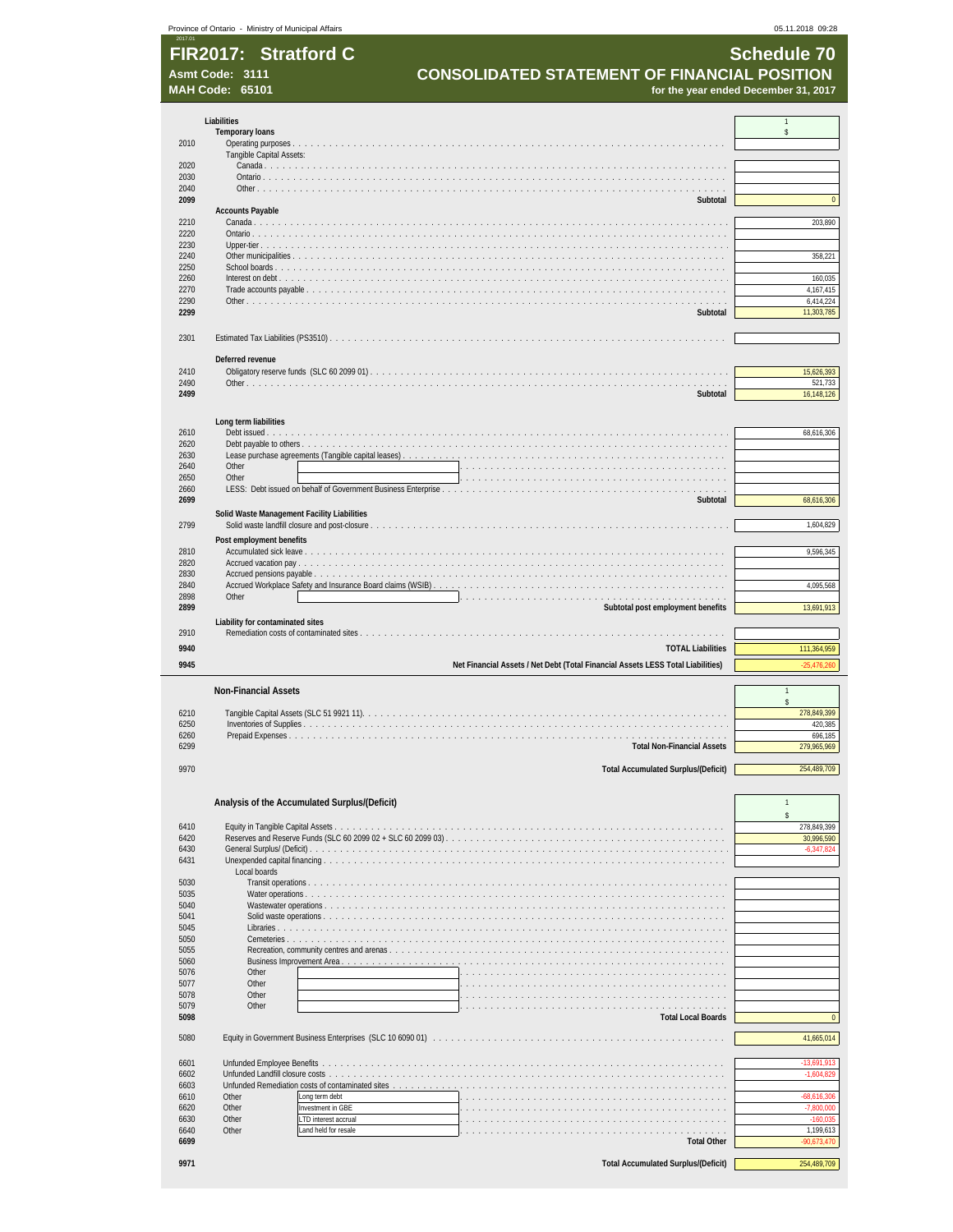**Continuity of Taxes Receivable** 9

| 0210 |                               | 2.775.582  |
|------|-------------------------------|------------|
| 0215 |                               |            |
| 0220 |                               | 69,349,294 |
| 0225 |                               | 404,342    |
| 0240 |                               | 68,510,368 |
| 0250 |                               | 1,498,007  |
| 0260 |                               | $-14$      |
| 0280 | PLUS:                         |            |
| 0290 |                               | 2.520.857  |
|      | <b>Cash Collections</b>       | Q          |
|      |                               |            |
| 0610 |                               | 66.599.170 |
| 0620 |                               | 1,531,985  |
| 0630 |                               | 379,213    |
| 0640 |                               |            |
| 0690 | Other                         |            |
| 0699 | <b>TOTAL Cash Collections</b> | 68.510.368 |

 $\mathbb{R}^2$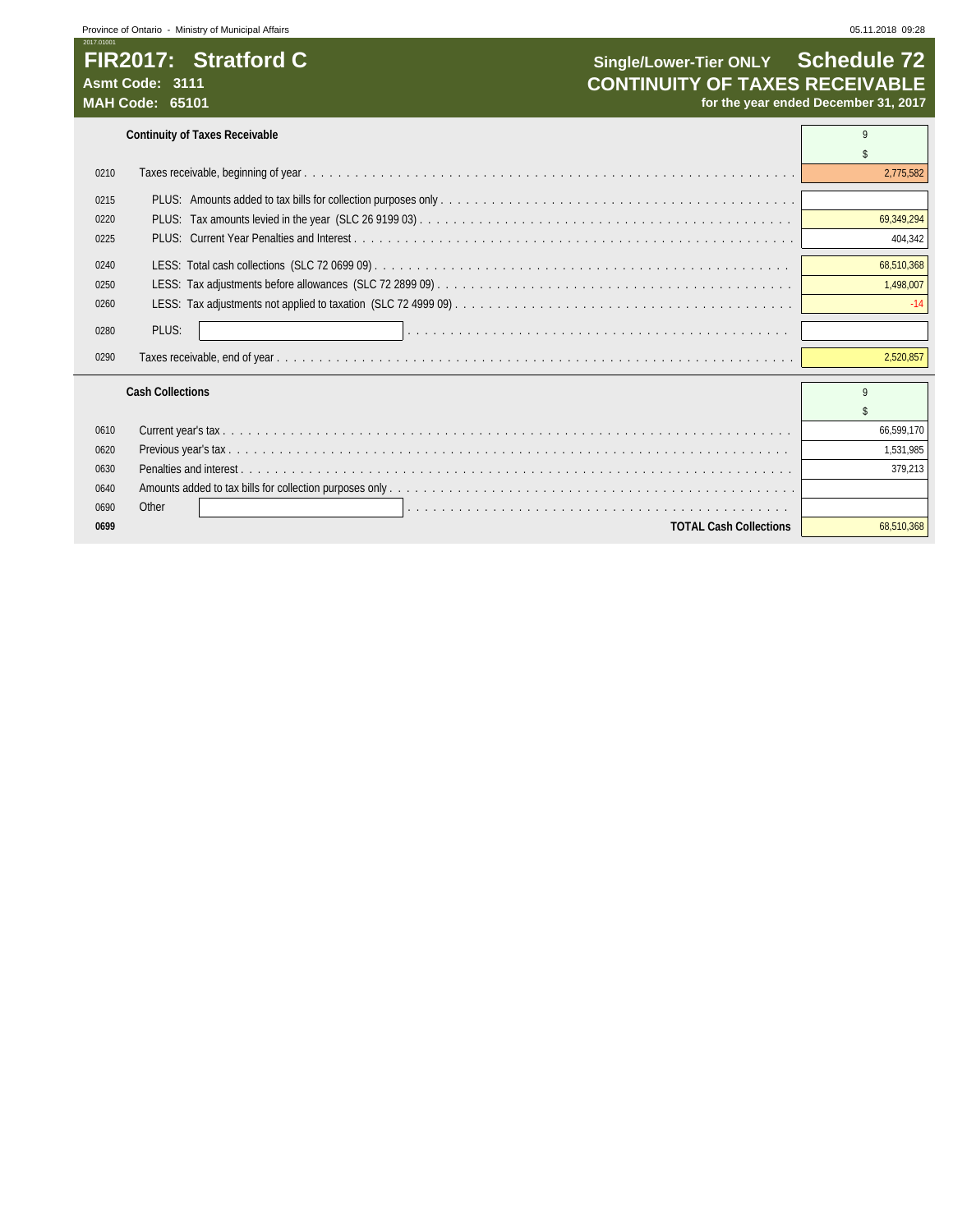### **FIR2017: Stratford CAsmt Code: 3111MAH Code: 65101**

 $\overline{0}$ 

## **Single/Lower-Tier ONLY Schedule 72 CONTINUITY OF TAXES RECEIVABLE**

**for the year ended December 31, 2017**

|      |                                                                |                    |                 | <b>SCHOOL BOARDS</b> |                   |               |                        |                              |               |                                |
|------|----------------------------------------------------------------|--------------------|-----------------|----------------------|-------------------|---------------|------------------------|------------------------------|---------------|--------------------------------|
|      |                                                                | English - Public   | French - Public | English - Separate   | French - Separate | Other         | <b>TOTAL Education</b> | Lower-Tier (Single-          | Upper-Tier    | <b>TOTAL Tax</b>               |
|      | Tax Adjustments Applied to Taxation                            |                    |                 | 3                    |                   | 5             | 6                      | Tier)                        | 8             | Adjustment                     |
|      |                                                                | $\mathbf{\hat{S}}$ | -\$             | $\mathbf{\hat{S}}$   |                   | $\mathsf{\$}$ |                        |                              | $\mathcal{L}$ |                                |
| 1099 | Municipal Act (353, 354, 357, 358, RfR)                        | 305,656            | 413             | 82,606               | 593               |               | 389,268                | 677,852                      |               | 1,067,120                      |
| 1299 | Discounts for Advance Payments (Mun. Act 345(10)).             |                    |                 |                      |                   |               |                        |                              |               | $\mathbf{0}$                   |
| 1499 |                                                                |                    |                 |                      |                   |               |                        |                              |               | $\mathbf{0}$                   |
| 1699 | Tax Cancellation - Low income seniors and Disabled persons (Mu |                    |                 |                      |                   |               |                        |                              |               | $\mathbf{0}$                   |
| 1810 | Rebates to Commercial properties (Mun. Act 362)                |                    |                 |                      |                   |               |                        |                              |               | $\mathbf{0}$                   |
| 1820 | Rebates to Industrial properties (Mun. Act 362)                |                    |                 |                      |                   |               |                        |                              |               | $\overline{0}$                 |
| 1899 | Subtotal                                                       | $\mathbf{0}$       | $\Omega$        | $\mathbf{0}$         | $\Omega$          | $\Omega$      |                        | $\Omega$                     | $\Omega$      | $\overline{0}$                 |
| 2099 | Rebates for Charities (Mun. Act 361)                           | 38,179             | 75              | 10,395               | 118               |               | 48,767                 | 96,230                       |               | 144,997                        |
| 2299 | Vacant Unit Rebates (Mun. Act 364)                             | 88,882             | 172             | 24,663               | 279               | $-16,422$     | 97,574                 | 188,316                      |               | 285,890                        |
| 2399 | Reduction for Heritage Property (Mun. Act 365.2)               |                    |                 |                      |                   |               |                        |                              |               | $\mathbf{0}$                   |
| 2890 | Other                                                          |                    |                 |                      |                   |               |                        |                              |               | $\mathbf{0}$                   |
| 2891 | Other                                                          |                    |                 |                      |                   |               |                        |                              |               | $\mathbf{0}$                   |
| 2892 | Other                                                          |                    |                 |                      |                   |               |                        |                              |               | $\mathbf{0}$                   |
| 2893 | Other                                                          |                    |                 |                      |                   |               |                        |                              |               | $\overline{0}$                 |
| 2899 | Tax adjustments before allowances                              | 432,717            | 660             | 117,664              | 990               | $-16,422$     | 535,609                | 962,398                      | $\mathbf{0}$  | 1,498,007                      |
|      |                                                                |                    |                 | <b>SCHOOL BOARDS</b> |                   |               |                        |                              |               |                                |
|      |                                                                | English - Public   | French - Public | English - Separate   | French - Separate | Other         | <b>TOTAL Education</b> | Lower-Tier (Single-<br>Tier) | Upper-Tier    | <b>TOTAL Tax</b><br>Adjustment |
|      | Tax Adjustments Not Applied to Taxation                        |                    | $\overline{2}$  | 3                    |                   | 5             | 6                      |                              | 8             | $\mathsf{q}$                   |

### **Additional Information**

| 6010 |                              |            |        |           |        |        |           |  |  |
|------|------------------------------|------------|--------|-----------|--------|--------|-----------|--|--|
| 7010 | Entitlement of School Boards | 10.362.703 | 15.461 | 2.313.137 | 23,296 | 16,422 | 2,731,020 |  |  |

4010 Tax sale, Tax registration accounts . . . . . . . . . . . . . . . . 0 Act of the Music Control of the Music Control of the Music Control of the Music Control of the Music Control of the Music Control of the Music Control of the Music Control of the Music Control of the Music Control of the M 4420 Net Impact of 5% Capping Limit Program . . . . . . . . . . . . . 0 0 4890 Other 0 0

4891 Other rounding adjustment -14 -14 -14 **4999 Tax Adjustments Not Applied to Taxation** -14 0 0 0 0 0 0 0 1 14 0 0 14 0 14

\$\$\$\$\$ \$ \$ \$ \$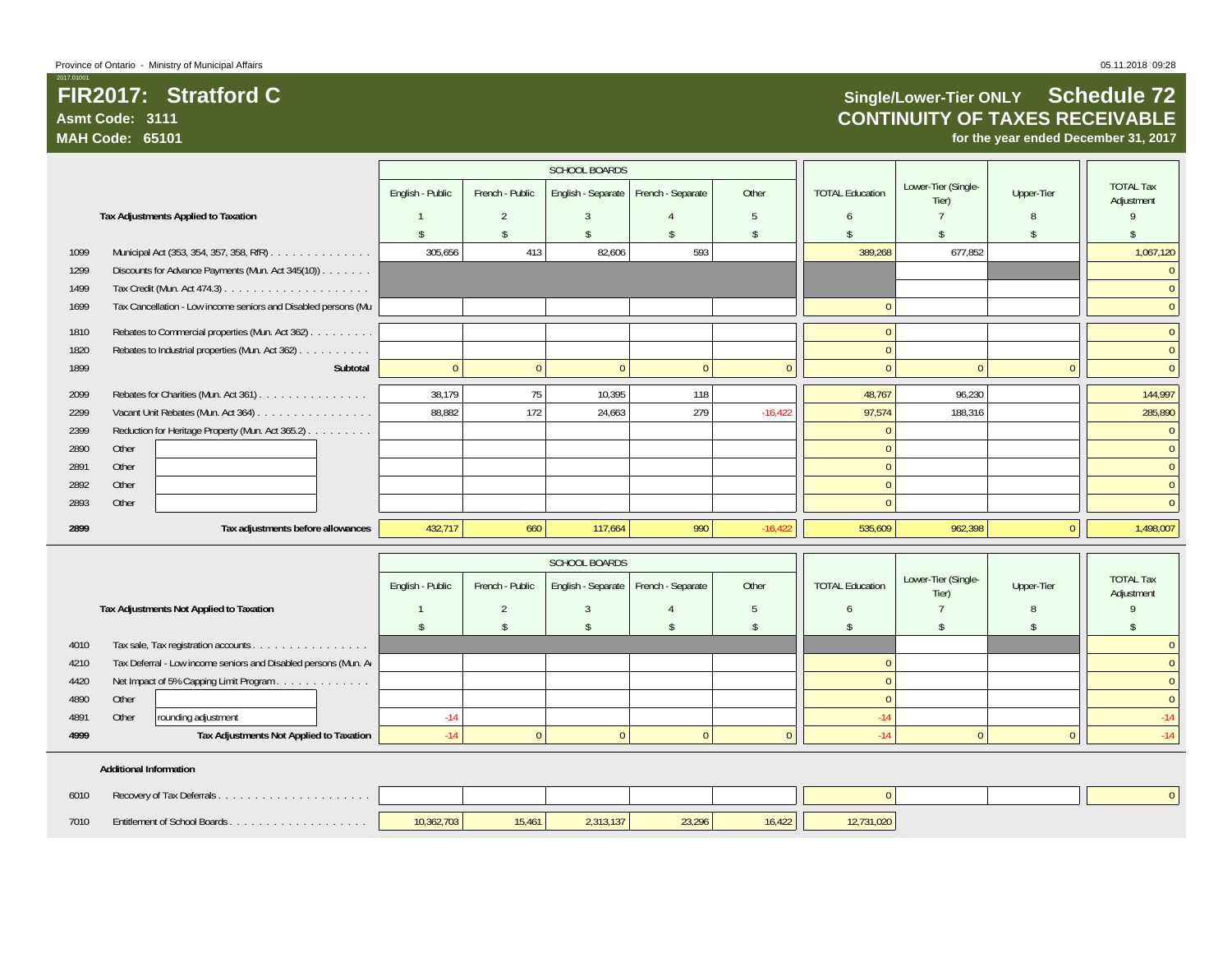|                                      |                        | Province of Ontario - Ministry of Municipal Affairs                                                   | 05.11.2018 09:28                     |
|--------------------------------------|------------------------|-------------------------------------------------------------------------------------------------------|--------------------------------------|
|                                      |                        | FIR2017: Stratford C                                                                                  | <b>Schedule 74</b>                   |
|                                      | Asmt Code: 3111        | <b>LONG TERM LIABILITIES AND COMMITMENTS</b>                                                          |                                      |
|                                      | <b>MAH Code: 65101</b> |                                                                                                       | for the year ended December 31, 2017 |
|                                      |                        |                                                                                                       |                                      |
|                                      |                        | 1. Debt burden of the municipality                                                                    | $\mathbf{1}$                         |
|                                      |                        | All outstanding debt issued by the municipality, predecessor municipalities and consolidated entities | \$                                   |
| 0210                                 |                        |                                                                                                       | 50,676,380                           |
| 0220<br>0230                         |                        |                                                                                                       | 17,939,926                           |
| 0297                                 | Other                  |                                                                                                       |                                      |
| 0298                                 | Other                  |                                                                                                       |                                      |
| 0299                                 |                        | Subtotal                                                                                              | 68,616,306                           |
| 0499                                 |                        |                                                                                                       |                                      |
|                                      |                        | LESS: All debt assumed by others                                                                      |                                      |
| 0610                                 |                        |                                                                                                       |                                      |
| 0620<br>0630                         |                        |                                                                                                       |                                      |
| 0640                                 |                        |                                                                                                       |                                      |
| 0697                                 | Other                  |                                                                                                       |                                      |
| 0698                                 | Other                  |                                                                                                       |                                      |
| 0699                                 |                        | Subtotal<br>LESS: Debt retirement funds                                                               | $\mathbf 0$                          |
| 0810                                 |                        | Sewer.                                                                                                |                                      |
| 0820                                 | Water                  | .                                                                                                     |                                      |
| 0896                                 | Other                  |                                                                                                       |                                      |
| 0897<br>0898                         | Other<br>Other         |                                                                                                       |                                      |
| 0899                                 |                        | Subtotal                                                                                              | $\mathbf 0$                          |
|                                      |                        | LESS: Own sinking funds (Actual balances)                                                             |                                      |
| 1010                                 |                        |                                                                                                       |                                      |
| 1020<br>1096                         | Other                  |                                                                                                       |                                      |
| 1097                                 | Other                  |                                                                                                       |                                      |
| 1098                                 | Other                  |                                                                                                       |                                      |
| 1099                                 |                        | Subtotal                                                                                              | $\mathbf{0}$                         |
| 9910                                 |                        | TOTAL Net Long Term Liabilities of the Municipality                                                   | 68,616,306                           |
| 1220                                 |                        |                                                                                                       | 50,676,380                           |
| 1230<br>1240<br>1250<br>1280<br>1297 | Other                  | .                                                                                                     | 17,939,926                           |
| 1298                                 | Other                  |                                                                                                       |                                      |
| 9920                                 |                        | TOTAL Net Long Term Liabilities of the Municipality                                                   | 68,616,306                           |
|                                      |                        | 3. Debt burden of the municipality: Analysed by function                                              |                                      |
|                                      |                        |                                                                                                       |                                      |
| 1405<br>1410                         |                        |                                                                                                       | 9,751,683<br>393,281                 |
|                                      |                        | Transportation services:                                                                              |                                      |
| 1415<br>1416                         |                        |                                                                                                       | 2,974,774                            |
| 1420                                 |                        |                                                                                                       |                                      |
| 1421                                 |                        |                                                                                                       |                                      |
| 1422<br>1423                         |                        |                                                                                                       |                                      |
|                                      |                        | Air Transportation<br>Environmental services:                                                         |                                      |
| 1425                                 |                        |                                                                                                       | 24,749,064                           |
| 1430                                 |                        |                                                                                                       | 9,119,358                            |
| 1435<br>1440                         |                        |                                                                                                       | 13,342                               |
| 1445                                 |                        |                                                                                                       |                                      |
| 1446                                 |                        |                                                                                                       |                                      |
| 1450<br>1455                         |                        |                                                                                                       | 213,389<br>23,349                    |
| 1460                                 |                        | Recreation and cultural services:                                                                     | 13,342                               |
| 1465                                 |                        |                                                                                                       |                                      |
| 1466                                 |                        |                                                                                                       |                                      |
| 1471                                 |                        |                                                                                                       |                                      |
| 1474<br>1475                         |                        |                                                                                                       | 14,217,627                           |
| 1476                                 |                        |                                                                                                       |                                      |
| 1477                                 |                        |                                                                                                       |                                      |
| 1480<br>1490                         |                        |                                                                                                       | 7,147,097                            |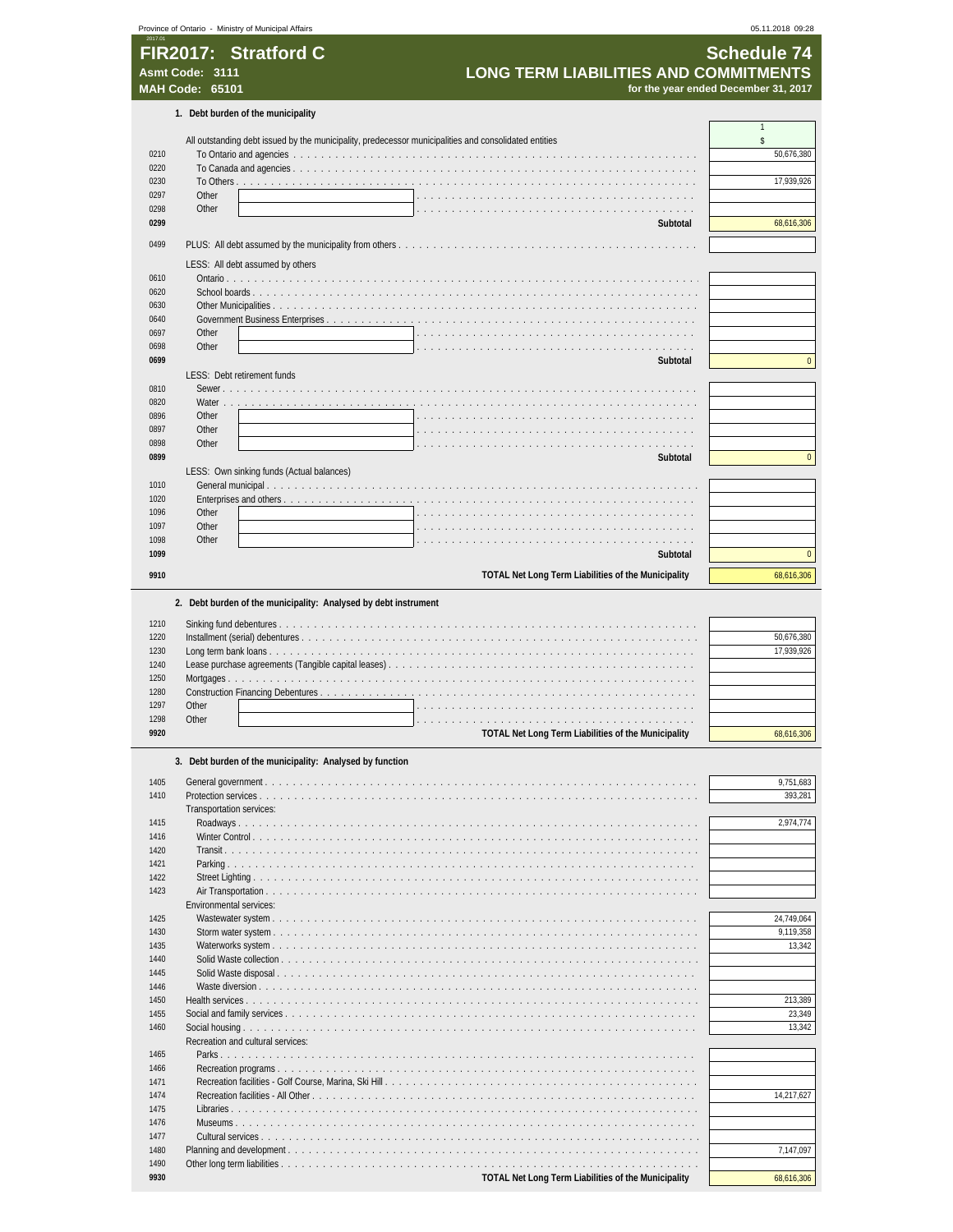**7**Province of Ontario - Ministry of Municipal Affairs 05.11.2018 09:28

### **FIR2017: Stratford C** Schedule 74 Asmt Code: 3111<br>MAH Code: 65101 **COMMITMENTS**<br>MAH Code: 65101 *Asmt Code: 65101* **LONG TERM LIABILITIES AND COMMITMENTS MAH Code: 65101 for the year ended December 31, 2017**

Contingent Liabilities Is Value in Column 2 Ilue in Column 2 (Inc. 2014)<br>Estimated? Estimated? Column Payable Over **8. Contingent liabilities 8. Contingent liabilities 1 1 1 1 2 3 3** YorN | YorN | \$ | Years 2610 Pending or threatened litigation . . . . . . . . . . . . . . . . . . . . . . . . . . . . . . . . . . . . . . . . 2620 Retroactive wage settlements . . . . . . . . . . . . . . . . . . . . . . . . . . . . . . . . . . . . . . . . . 2630 Guarantees of long term indebtedness in the name of the municipality but assumed by others . . . . . . . . 2640 Outstanding loans guaranteed . . . . . . . . . . . . . . . . . . . . . . . . . . . . . . . . . . . . . . . . . 2698 Other . . . . . . . . . . . . . . . . . . . . . . . . . . . . . . . . **2699 TOTAL** 0

|      |                                                                 | Principal | Interest  | Total |
|------|-----------------------------------------------------------------|-----------|-----------|-------|
|      | 10. Debt Charges for the current year                           |           |           |       |
|      | Recovered from the Consolidated Statement of Operations         |           |           |       |
| 3012 |                                                                 | 3.714.613 | 1.484.048 |       |
| 3014 |                                                                 |           |           |       |
| 3015 |                                                                 |           |           |       |
| 3020 |                                                                 | 2.302.387 | 833.994   |       |
|      | Recovered from unconsolidated entities:                         |           |           |       |
| 3030 |                                                                 |           |           |       |
| 3040 |                                                                 |           |           |       |
| 3050 |                                                                 |           |           |       |
| 3097 | Other                                                           |           |           |       |
| 3098 | Other                                                           |           |           |       |
| 3099 | <b>TOTAL</b>                                                    | 6.017.000 | 2.318.042 |       |
| 3110 | Line 3099 includes:                                             |           |           |       |
|      |                                                                 |           |           |       |
| 3120 |                                                                 |           |           |       |
|      |                                                                 |           |           |       |
| 3140 | Analysis of Lease Purchase Agreements (Tangible Capital Leases) |           |           |       |
|      |                                                                 |           |           |       |
|      |                                                                 | Principal | Interest  |       |
|      | 11. Long term debt refinanced                                   |           |           |       |
|      |                                                                 |           |           |       |
| 3410 |                                                                 |           |           |       |
| 3420 |                                                                 |           |           |       |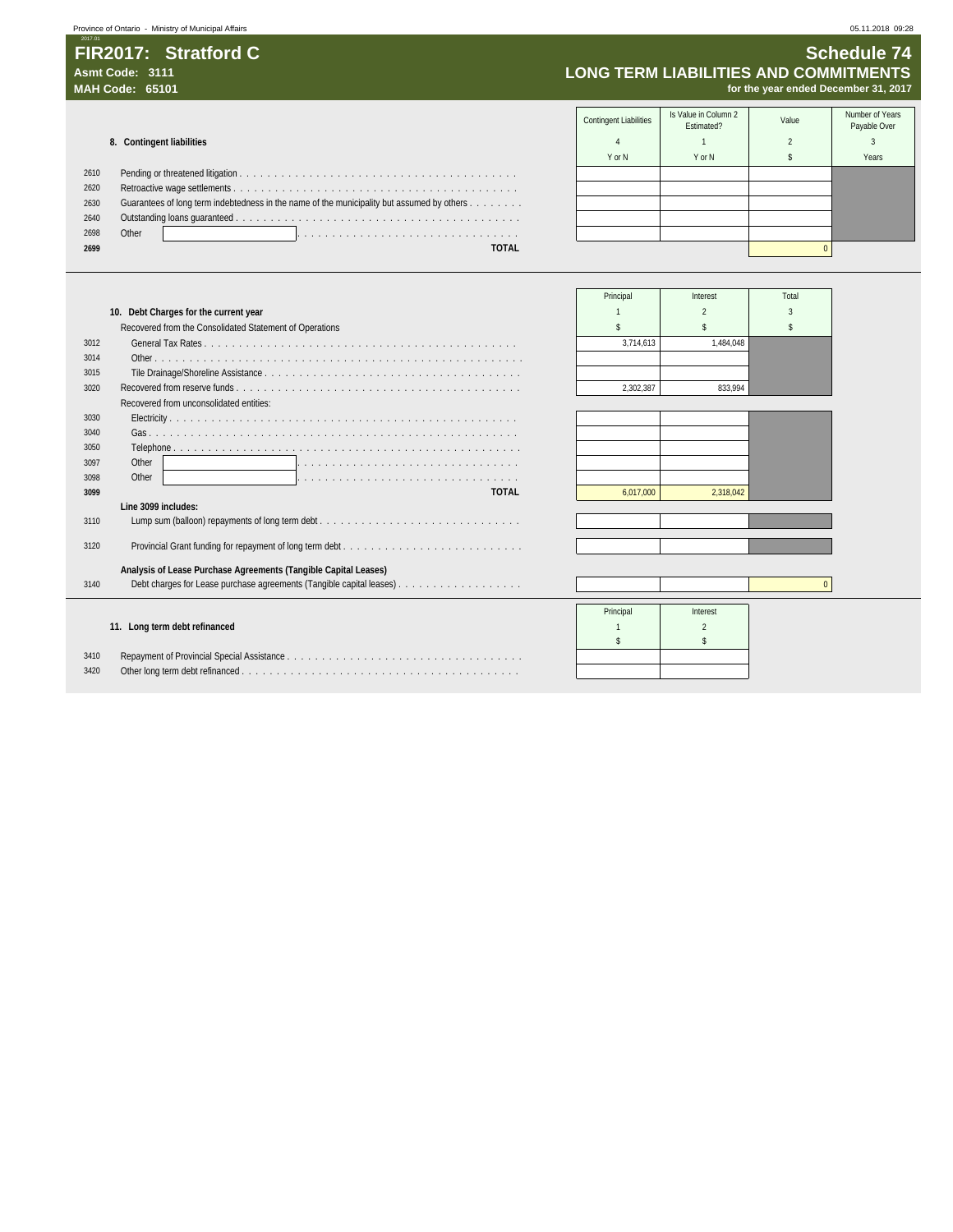### **FIR2017:** Stratford C Schedule 74 **Asmt Code: 3111 LONG TERM LIABILITIES AND COMMITMENTS MAH Code: 65101 for the year ended December 31, 2017**

**12. Future principal and Interest payments on EXISTING debt**

|      |                                   | <b>RECOVERABLE FROM:</b> |                                                                                         |           |                |              |          |          |              |
|------|-----------------------------------|--------------------------|-----------------------------------------------------------------------------------------|-----------|----------------|--------------|----------|----------|--------------|
|      |                                   |                          | <b>Consolidated Statement of Operations</b><br>Reserve Funds<br>Unconsolidated Entities |           | All Others     |              |          |          |              |
|      |                                   | Principal                | Interest                                                                                | Principal | Interest       | Principal    | Interest |          | Interest     |
|      |                                   |                          |                                                                                         | 3         |                |              | h        |          |              |
|      |                                   |                          |                                                                                         |           |                |              |          |          |              |
| 3210 | Year 2018.                        | 5,922,932                | 2,318,035                                                                               |           |                |              |          |          |              |
| 3220 | Year 2019.                        | 5,936,343                | 2,171,618                                                                               |           |                |              |          |          |              |
| 3230 | Year 2020                         | 5,805,648                | 1,987,554                                                                               |           |                |              |          |          |              |
| 3240 | Year 2021.                        | 5,762,266                | 1,807,177                                                                               |           |                |              |          |          |              |
| 3250 | Year 2022.                        | 5,457,850                | 1,626,135                                                                               |           |                |              |          |          |              |
| 3260 | Years 2023 to 2027                | 21,749,124               | 5,468,649                                                                               |           |                |              |          |          |              |
| 3270 | Years 2028 onwards                | 17,982,143               | 3,069,314                                                                               |           |                |              |          |          |              |
| 3280 | Int. to be earned on sink. funds. |                          |                                                                                         |           |                |              |          |          |              |
| 3299 | <b>TOTAL</b>                      | 68,616,306               | 18,448,482                                                                              |           | $\overline{0}$ | $\mathbf{0}$ | $\Omega$ | $\Omega$ | $\mathbf{0}$ |

### **13. Other notes**

3601

Please list all Other Notes and forward supporting schedules as required by email to: **FIR.mah@ontario.ca** 

\* Use ALT + ENTER Keys to "Return" to the next line.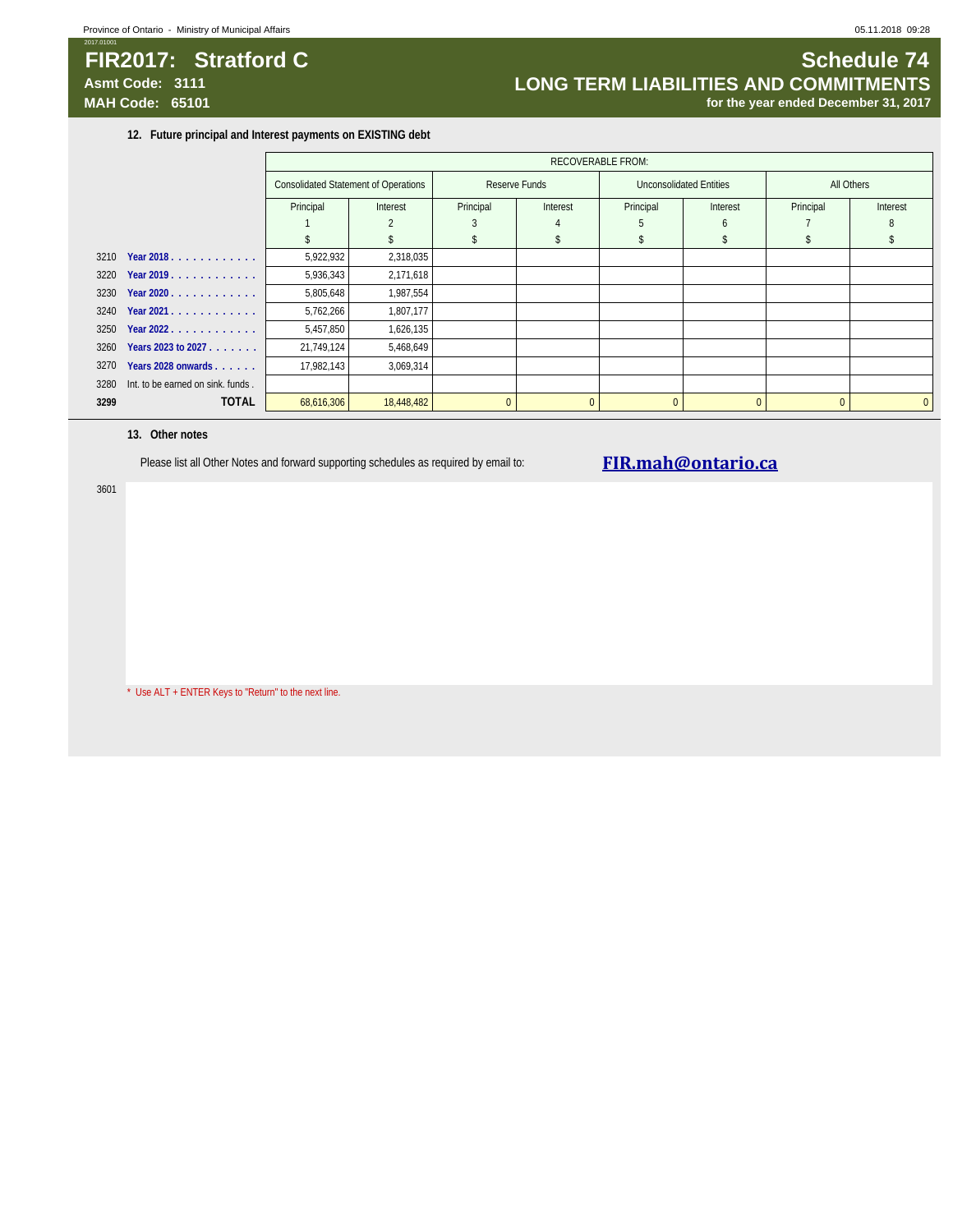### **FIR2017: Stratford C**

**Asmt Code: 3111**

2017.01001

**MAH Code: 65101**

### **Schedule 76 GOVERNMENT BUSINESS ENTERPRISES**

**for the year ended December 31, 2017**

#### **GOVERNMENT BUSINESS ENTERPRISES**

|             |                                                                    | Please Specify GBE |                                |              |              |              |            |  |
|-------------|--------------------------------------------------------------------|--------------------|--------------------------------|--------------|--------------|--------------|------------|--|
|             | STATEMENT OF FINANCIAL POSITION                                    | Festival Hydro Inc | Festival Hydro Services<br>Inc |              |              |              | Total      |  |
|             |                                                                    |                    | $\overline{2}$                 | 3            |              | 5            | 20         |  |
|             | Assets                                                             |                    |                                |              |              | \$           | \$         |  |
| 0210        |                                                                    | 14,212,588         | 77,557                         |              |              |              | 14,290,145 |  |
| 0220        |                                                                    | 52,353,164         | 2,330,626                      |              |              |              | 54,683,790 |  |
| 0297        |                                                                    | 2,184,875          | 79,561                         |              |              |              | 2,264,436  |  |
| 0298        | Deferred Tax assets & regulatory b<br>Other<br>and a series of the | 1,339,213          |                                |              |              |              | 1,339,213  |  |
| 0299        | <b>Total Assets</b>                                                | 70,089,840         | 2,487,744                      | $\Omega$     | $\mathbf{0}$ | $\mathbf{0}$ | 72,577,584 |  |
| Liabilities |                                                                    |                    |                                |              |              |              |            |  |
| 0410        |                                                                    | 12,869,266         | 115,321                        |              |              |              | 12,984,587 |  |
| 0420        |                                                                    | 15,600,000         | 372.000                        |              |              |              | 15,972,000 |  |
| 0497        |                                                                    | 14,795,547         | 1,390,274                      |              |              |              | 16,185,821 |  |
| 0498        | Post employment Liability & regula<br>Other                        | 1,742,161          |                                |              |              |              | 1,742,161  |  |
| 0499        | <b>Total Liabilities</b>                                           | 45,006,974         | 1,877,595                      |              | $\mathbf{0}$ | $\mathbf{0}$ | 46,884,569 |  |
|             |                                                                    |                    |                                |              |              |              |            |  |
| 9910        | <b>Net Equity</b>                                                  | 25,082,866         | 610,149                        | $\mathbf{0}$ | $\mathbf{0}$ | $\mathbf{0}$ | 25,693,015 |  |
| 0610        | Municipality's Share                                               | 25,082,866         | 610,149                        |              |              |              | 25,693,015 |  |
|             | <b>STATEMENT OF OPERATIONS</b>                                     |                    |                                |              |              |              |            |  |
| 0810        |                                                                    | 81,655,347         | 1,389,223                      |              |              |              | 83,044,570 |  |
| 0820        |                                                                    | 79,549,119         | 1,264,021                      |              |              |              | 80,813,140 |  |
| 9920        | Net Income (Loss)                                                  | 2,106,228          | 125,202                        | $\Omega$     | $\Omega$     | $\mathbf{0}$ | 2,231,430  |  |
|             |                                                                    |                    |                                |              |              |              |            |  |
| 1010        | Municipality's Share                                               | 2,106,228          | 125,202                        |              |              |              | 2,231,430  |  |
| 1020        | Dividends paid                                                     | 991,140            | $\Omega$                       |              |              |              | 991,140    |  |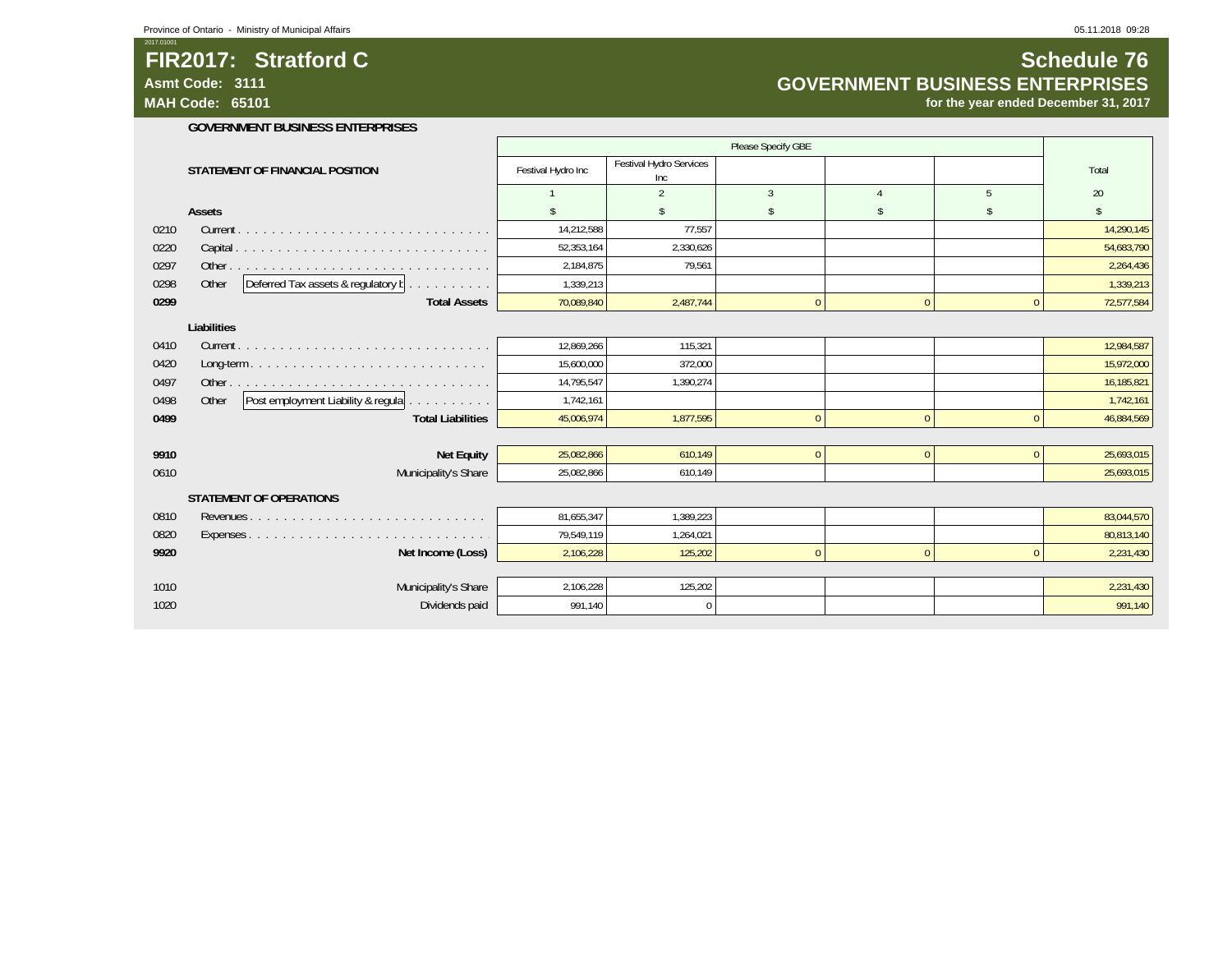## 2017.01001 **FIR2017: Stratford C Schedule 79** Asmt Code: 3111<br> **Asmt Code: 3111 COMMUNITY IMPROVEMENT PLANS**<br>
for the year ended December 31, 2017

for the year ended December 31, 2017

|      | Community Improvement Plans (Section 28 of the Planning Act)          | Total Value of all approved<br>Grants, Loans & Tax Assistance | Number of Approved<br>Grants/Loans/Tax<br><b>Assistance Applications</b> |
|------|-----------------------------------------------------------------------|---------------------------------------------------------------|--------------------------------------------------------------------------|
|      | Grants                                                                |                                                               | $\mathfrak{D}$                                                           |
| 2010 |                                                                       |                                                               |                                                                          |
| 2020 |                                                                       |                                                               |                                                                          |
|      |                                                                       |                                                               |                                                                          |
|      | Loans                                                                 |                                                               |                                                                          |
| 2210 |                                                                       |                                                               |                                                                          |
| 2220 |                                                                       |                                                               |                                                                          |
|      |                                                                       |                                                               |                                                                          |
|      | Tax Assistance (per Municipal Act 365.1 ss21)                         |                                                               |                                                                          |
| 2410 |                                                                       |                                                               |                                                                          |
| 2420 |                                                                       |                                                               |                                                                          |
|      |                                                                       |                                                               |                                                                          |
|      | Long Term Commitments for Grants, Loans or Tax Assistance beyond 2017 |                                                               |                                                                          |
| 2610 |                                                                       |                                                               |                                                                          |
| 2620 |                                                                       |                                                               |                                                                          |
| 2630 |                                                                       |                                                               |                                                                          |
| 2640 |                                                                       |                                                               |                                                                          |
| 2650 |                                                                       |                                                               |                                                                          |

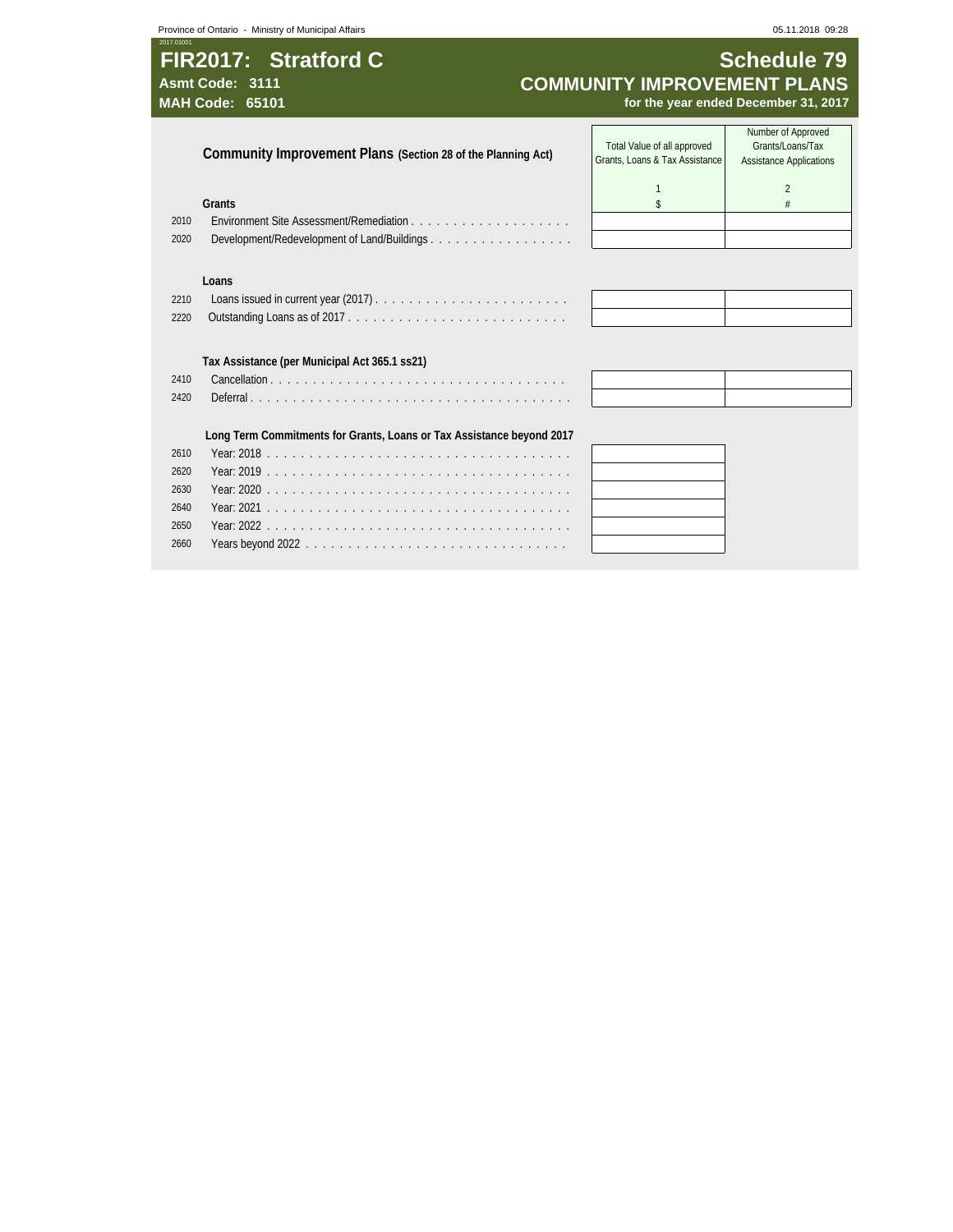## Schedule 80 STATISTICAL INFORMATION<br>for the year ended December 31, 2017

|              |                                               | Full-Time Funded<br>Positions | Part-Time Funded<br>Positions | Seasonal Employees |
|--------------|-----------------------------------------------|-------------------------------|-------------------------------|--------------------|
|              | 1. Municipal workforce profile                | $\mathbf{1}$                  | $\overline{2}$                | $\overline{3}$     |
|              | <b>Employees of the Municipality</b>          | $\#$                          | $\#$                          | $\#$               |
| 0205         | Administration                                | 41.00                         | 3.00                          | 2.00               |
| 0210         |                                               | 53.00                         | 0.00                          | 0.00               |
| 0211         | Uniform                                       | 46.00                         |                               |                    |
| 0212         | Civilian                                      | 7.00                          |                               |                    |
| 0215         | Police                                        | 79.00                         | 8.00                          | 3.00               |
| 0216         | Uniform                                       | 66.00                         |                               | 3.00               |
| 0217         | Civilian $\ldots$ , $\ldots$                  | 13.00                         | 8.00                          |                    |
| 0260         | Court Security                                | 0.00                          | 0.00                          | 0.00               |
| 0261         | Uniform                                       |                               |                               |                    |
| 0262         | Civilian                                      |                               |                               |                    |
| 0263         |                                               | 0.00                          | 0.00                          | 0.00               |
| 0264         | Prisoner Transportation<br>Uniform            |                               |                               |                    |
| 0265         | Civilian                                      |                               |                               |                    |
|              |                                               |                               |                               |                    |
| 0220         | Transit $\ldots$                              | 23.00                         | 23.00                         |                    |
| 0225         | Public Works                                  | 46.00                         |                               | 2.00               |
| 0227         | Ambulance                                     | 0.00                          | 0.00                          | 0.00               |
| 0228         | Uniform                                       |                               |                               |                    |
| 0229         | Civilian                                      |                               |                               |                    |
| 0230         | Health Services                               | 4.00                          |                               | 4.00               |
| 0235         | Homes for the Aged                            |                               |                               |                    |
| 0240         | Other Social Services                         | 60.00                         | 17.00                         |                    |
| 0245         | Parks and Recreation                          | 29.00                         | 38.00                         | 88.00              |
| 0250<br>0255 | Libraries<br>Planning                         | 16.00<br>3.00                 | 24.00                         |                    |
| 0290         | .                                             | 23.00                         | 3.00                          |                    |
| 0298         | Subtotal                                      | 377.00                        | 116.00                        | 99.00              |
|              |                                               |                               |                               |                    |
|              |                                               |                               |                               |                    |
| 0300         |                                               | 89%                           | 97%                           | 0%                 |
|              | <b>Employees of Joint Local Boards</b>        |                               |                               |                    |
| 0305         | Administration                                |                               |                               |                    |
| 0310         | Fire                                          | 0.00                          | 0.00                          | 0.00               |
| 0311         | Uniform                                       |                               |                               |                    |
| 0312         | Civilian                                      |                               |                               |                    |
| 0315         | $Police.$                                     | 0.00                          | 0.00                          | 0.00               |
| 0316         | Uniform                                       |                               |                               |                    |
| 0317         |                                               |                               |                               |                    |
|              |                                               |                               |                               |                    |
| 0360<br>0361 | Court Security<br>Uniform                     | 0.00                          | 0.00                          | 0.00               |
| 0362         | Civilian                                      |                               |                               |                    |
| 0363         | Prisoner Transportation                       | 0.00                          | 0.00                          | 0.00               |
| 0364         | Uniform                                       |                               |                               |                    |
| 0365         | Civilian $\ldots$ $\ldots$ $\ldots$           |                               |                               |                    |
|              |                                               |                               |                               |                    |
| 0320         | Transit.                                      |                               |                               |                    |
| 0325         | Public Works                                  |                               |                               |                    |
| 0327         | Ambulance                                     | 0.00                          | 0.00                          | 0.00               |
| 0328         | Uniform                                       |                               |                               |                    |
| 0329         | Civilian                                      |                               |                               |                    |
| 0330         | Health Services.                              | 33.00                         | 23.00                         | 1.00               |
| 0335         | Homes for the Aged                            | 41.00                         | 72.00                         |                    |
| 0340<br>0345 | Other Social Services<br>Parks and Recreation |                               |                               |                    |
| 0350         | Libraries                                     |                               |                               |                    |
| 0355         | Planning                                      |                               |                               |                    |
| 0390         |                                               |                               |                               |                    |
| 0398         | Subtotal                                      | 74.00                         | 95.00                         | 1.00               |
| 0399         | <b>TOTAL</b>                                  | 451.00                        | 211.00                        | 100.00             |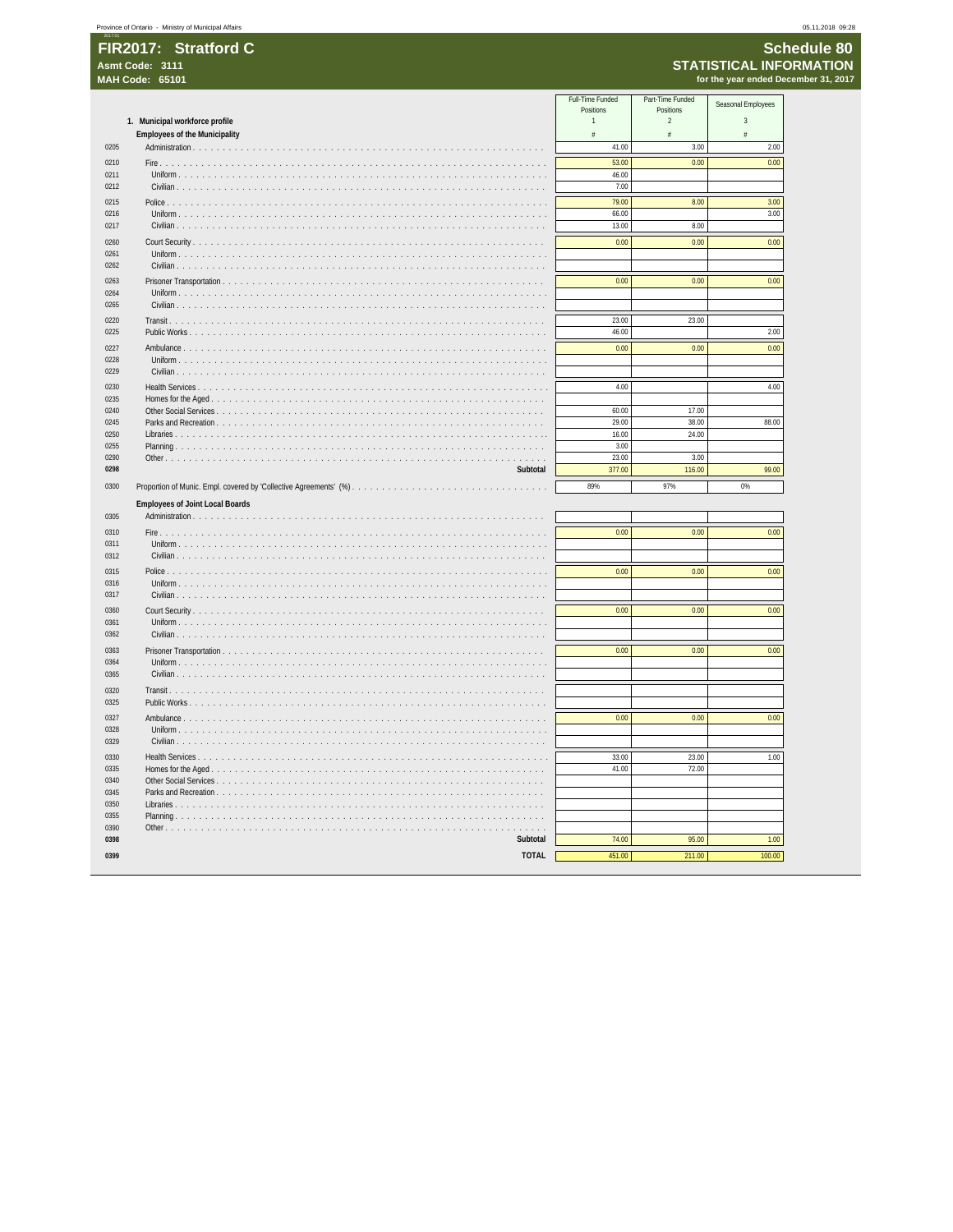| Province of Ontario - Ministry of Municipal Affairs                                                                                   |                                                                  |                                                                                                                      |                                                                        | 05.11.2018 09:28   |
|---------------------------------------------------------------------------------------------------------------------------------------|------------------------------------------------------------------|----------------------------------------------------------------------------------------------------------------------|------------------------------------------------------------------------|--------------------|
| 2017.01<br>FIR2017: Stratford C<br>Asmt Code: 3111<br><b>MAH Code: 65101</b>                                                          |                                                                  |                                                                                                                      | <b>STATISTICAL INFORMATION</b><br>for the year ended December 31, 2017 | <b>Schedule 80</b> |
| 2. Selected investments of own sinking funds as at Dec. 31<br>0610                                                                    | Own Municipality<br>\$                                           | Other Munic., School<br><b>Boards</b><br>$\overline{2}$<br>s.                                                        | Provincial<br>3<br>s                                                   | Federal<br>s       |
| 3. Municipal procurement this year<br>1010<br>1020                                                                                    | Number of Contracts<br>$\#$<br>9<br>$\mathsf{Q}$                 | Value of Contracts<br>$\overline{2}$<br>$\hat{\mathbf{S}}$<br>10,302,724<br>10,302,724                               |                                                                        |                    |
| 4. Building permit information<br>1210<br>1220<br>1230                                                                                | Number of Building<br>Permits<br>230<br>20<br>275                | <b>Total Value of Building</b><br>Permits<br>$\overline{2}$<br>$\mathsf{s}$<br>36,312,323<br>7,652,840<br>43,232,484 |                                                                        |                    |
| 1299<br>Subtotal<br>5. Insured value of physical assets<br>1410<br>1420<br>1430<br>1497<br>Other<br>1498<br>Other<br>1499<br>Subtotal | 525<br>\$<br>146,110,279<br>23,890,636<br>895,152<br>170.896.067 | 87,197,647                                                                                                           |                                                                        |                    |
| 6. Total Dollar Losses due to Structural Fires<br>1510                                                                                | $\mathbf{1}$<br>\$<br>1,362,966                                  |                                                                                                                      |                                                                        |                    |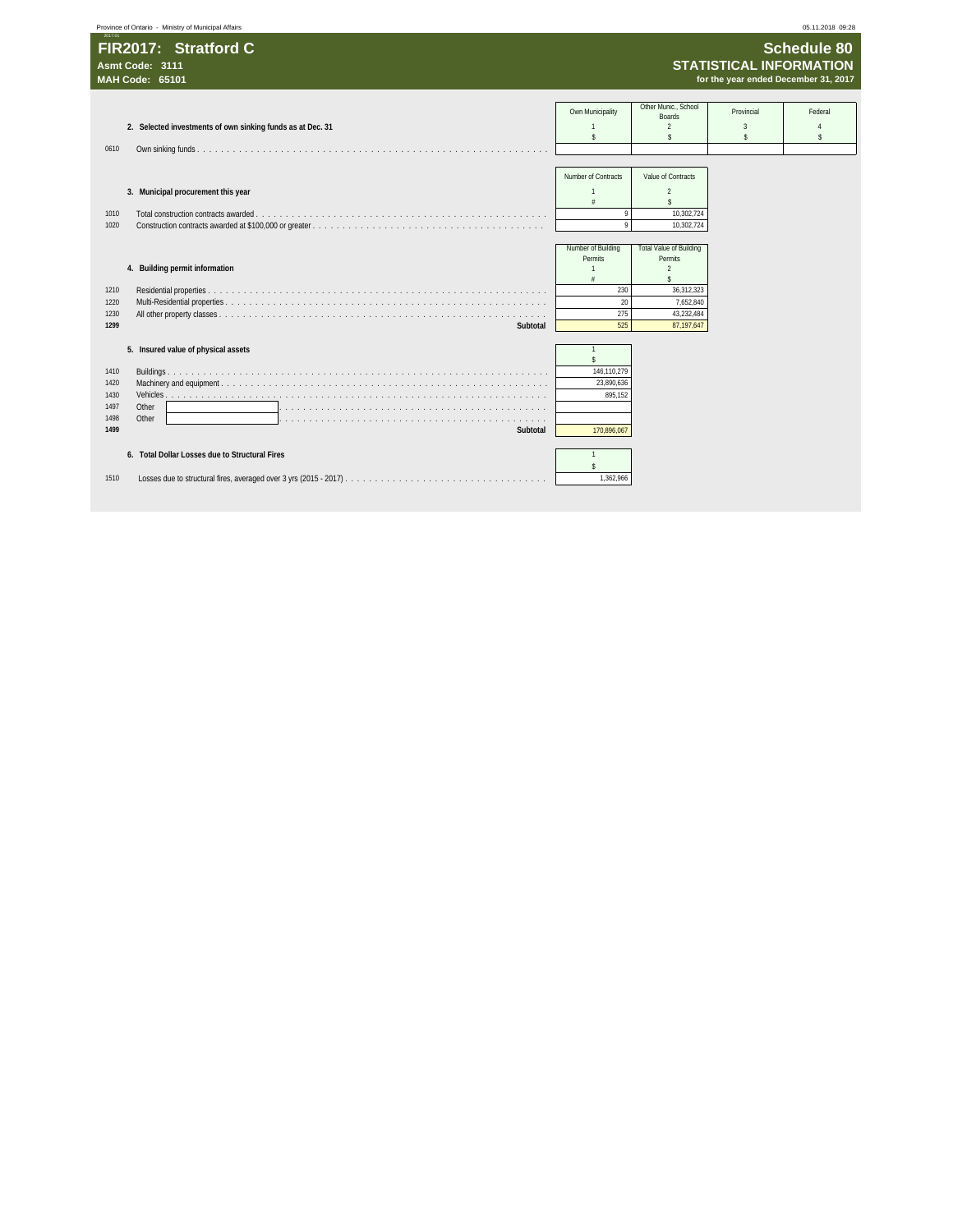**Sc**Province of Ontario - Ministry of Municipal Affairs 05.11.2018 09:28

| 2017.01                |  |
|------------------------|--|
| FIR2017: Stratford C   |  |
| Asmt Code: 3111        |  |
| <b>MAH Code: 65101</b> |  |

 **Schedule 80 STATISTICAL INFORMATION for the year ended December 31, 2017**

|              |                                                                                                                                        | Column                   | Column                         | Column                                   | Description                               |
|--------------|----------------------------------------------------------------------------------------------------------------------------------------|--------------------------|--------------------------------|------------------------------------------|-------------------------------------------|
|              | 9. Building Permit Information (Performance Measures)                                                                                  |                          | $\overline{2}$                 | $\mathcal{R}$                            |                                           |
|              |                                                                                                                                        | $\frac{1}{4}$            | $\hat{x}$                      | $\tilde{x}$                              | LIST                                      |
| 1300         |                                                                                                                                        |                          |                                |                                          | <b>FACBOC Construction Value Standard</b> |
| 1302         |                                                                                                                                        |                          |                                |                                          |                                           |
|              |                                                                                                                                        |                          |                                |                                          |                                           |
|              |                                                                                                                                        | $\mathbf{1}$             |                                |                                          |                                           |
|              | <b>Total Value of Construction Activity</b>                                                                                            | Ŝ                        |                                |                                          |                                           |
| 1304         |                                                                                                                                        | 87,197,647               |                                |                                          |                                           |
|              |                                                                                                                                        |                          |                                |                                          |                                           |
|              | Review of Complete Building Permit Applications: Median number of working days to review a complete building                           | Median Number            |                                |                                          |                                           |
|              |                                                                                                                                        | of Working Days<br>1     |                                |                                          |                                           |
|              | permit application and issue a permit or not issue a permit, and provide all reasons for refusal (by Category):                        | $\ddot{x}$               |                                |                                          |                                           |
| 1306         |                                                                                                                                        | 9                        |                                |                                          |                                           |
|              | Reference : provincial standard is 10 working days                                                                                     |                          |                                |                                          |                                           |
|              |                                                                                                                                        |                          |                                |                                          |                                           |
| 1308         |                                                                                                                                        | 7                        |                                |                                          |                                           |
|              | Reference: provincial standard is 15 working days                                                                                      |                          |                                |                                          |                                           |
|              |                                                                                                                                        |                          |                                |                                          |                                           |
| 1310         | Reference: provincial standard is 20 working days                                                                                      | 25                       |                                |                                          |                                           |
|              |                                                                                                                                        |                          |                                |                                          |                                           |
| 1312         | Category 4 : Complex Buildings (post disaster buildings, including hospitals, power/water,                                             |                          |                                |                                          |                                           |
|              |                                                                                                                                        |                          |                                |                                          |                                           |
|              | Note: If no complete applications were submitted and accepted for a Category on lines 1306 to 1312, please leave the                   |                          |                                |                                          |                                           |
|              | cell blank and do not enter zero.                                                                                                      |                          |                                |                                          |                                           |
|              |                                                                                                                                        | Number of Complete       | Number of Incomplete           | <b>Total Number of Complete</b>          |                                           |
|              |                                                                                                                                        | Applications             | Applications                   | and Incomplete                           |                                           |
|              |                                                                                                                                        |                          |                                | Applications                             |                                           |
|              |                                                                                                                                        | $\mathbf{1}$             | $\overline{2}$                 | $\overline{3}$                           |                                           |
|              | Number Of Building Permit Applications                                                                                                 | ¥                        | $\#$                           | $\#$                                     |                                           |
| 1314         |                                                                                                                                        |                          |                                | $\Omega$                                 |                                           |
| 1316         |                                                                                                                                        |                          |                                | $\mathbf{0}$                             |                                           |
|              |                                                                                                                                        |                          |                                |                                          |                                           |
| 1318         |                                                                                                                                        |                          |                                | $\Omega$                                 |                                           |
|              | Category 4 : Complex Buildings (post disaster buildings, including hospitals, power/water,                                             |                          |                                |                                          |                                           |
| 1320         |                                                                                                                                        |                          |                                | $\mathbf{0}$                             |                                           |
|              |                                                                                                                                        |                          |                                |                                          |                                           |
| 1322         | Subtotal                                                                                                                               | $\mathbf{0}$             | $\theta$                       | $\mathbf{0}$                             |                                           |
|              | Note: Zero should be entered on lines 1314 to 1320 in column 1 if no complete applications were submitted and accepted for a category. |                          |                                |                                          |                                           |
|              | Zero should be entered in column 2 if no incomplete applications were submitted and accepted for a category.                           |                          |                                |                                          |                                           |
|              |                                                                                                                                        |                          |                                |                                          |                                           |
|              |                                                                                                                                        | Residential Units within |                                |                                          |                                           |
|              |                                                                                                                                        | Settlement Areas         | <b>Total Residential Units</b> | <b>Total Secondary Units</b>             |                                           |
|              |                                                                                                                                        |                          |                                |                                          |                                           |
|              | 10. Planning and Development                                                                                                           | 1                        | $\mathcal{P}$                  | $\overline{\mathbf{3}}$<br>$\frac{1}{2}$ |                                           |
|              | Land Use Planning (using building permit information)                                                                                  | $\#$                     | $\#$                           |                                          |                                           |
| 1350<br>1352 |                                                                                                                                        | 102<br>$\overline{4}$    | 102<br>$\overline{4}$          |                                          |                                           |
| 1354         |                                                                                                                                        | 12                       | 12                             |                                          |                                           |
| 1356         |                                                                                                                                        | 59                       | 59                             |                                          |                                           |
| 1358         | Subtotal                                                                                                                               | 177                      | 177                            | $\mathbf{0}$                             |                                           |
|              |                                                                                                                                        |                          |                                |                                          |                                           |

|      |                                                  | Hectares |  |
|------|--------------------------------------------------|----------|--|
|      |                                                  |          |  |
|      | <b>Land Designated for Agricultural Purposes</b> |          |  |
| 1370 |                                                  | 241      |  |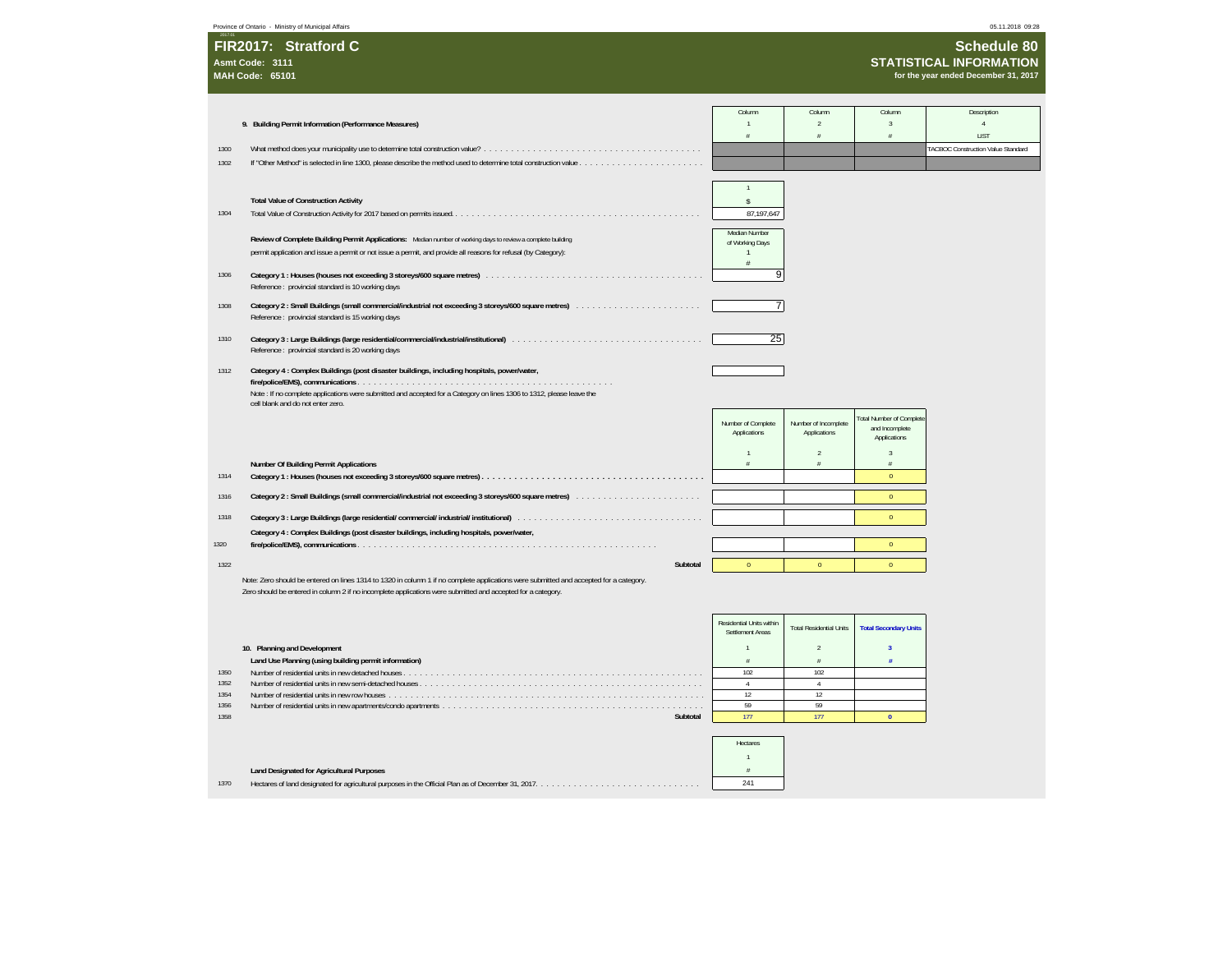|                              | Province of Ontario - Ministry of Municipal Affairs               |                                                                |                                                                                                                                                       |                                       |                        | 05.11.2018 09:28                                                                             |
|------------------------------|-------------------------------------------------------------------|----------------------------------------------------------------|-------------------------------------------------------------------------------------------------------------------------------------------------------|---------------------------------------|------------------------|----------------------------------------------------------------------------------------------|
|                              | FIR2017: Stratford C<br>Asmt Code: 3111<br><b>MAH Code: 65101</b> |                                                                |                                                                                                                                                       |                                       |                        | <b>Schedule 80</b><br><b>STATISTICAL INFORMATION</b><br>for the year ended December 31, 2017 |
|                              | 11. Transportation Services                                       |                                                                | $\overline{1}$                                                                                                                                        |                                       |                        |                                                                                              |
|                              |                                                                   |                                                                |                                                                                                                                                       |                                       |                        |                                                                                              |
| 1710                         |                                                                   |                                                                | 297                                                                                                                                                   |                                       |                        |                                                                                              |
| 1720                         |                                                                   |                                                                | 285                                                                                                                                                   |                                       |                        |                                                                                              |
|                              |                                                                   |                                                                | Column                                                                                                                                                | Column                                | Column                 | Description                                                                                  |
|                              |                                                                   |                                                                | 1<br>#                                                                                                                                                | $\sqrt{2}$<br>$\#$                    | $\mathbf{3}$<br>$\#$   | $\overline{4}$<br>LIST                                                                       |
| 1722<br>1725                 |                                                                   |                                                                |                                                                                                                                                       |                                       |                        | Y<br><b>RIMS 2017</b>                                                                        |
|                              |                                                                   |                                                                |                                                                                                                                                       |                                       |                        |                                                                                              |
| 1730                         |                                                                   |                                                                | $\bf{0}$                                                                                                                                              |                                       |                        |                                                                                              |
| 1740                         |                                                                   |                                                                | 397                                                                                                                                                   |                                       |                        |                                                                                              |
| 1750<br>1755                 |                                                                   |                                                                | 600,728<br>31,465                                                                                                                                     |                                       |                        |                                                                                              |
| 1760                         |                                                                   |                                                                | 5,080                                                                                                                                                 |                                       |                        |                                                                                              |
|                              |                                                                   |                                                                |                                                                                                                                                       |                                       |                        |                                                                                              |
|                              |                                                                   |                                                                | Number of structures<br>where the condition<br>of primary<br>components is rated<br>as good to very<br>good, requiring only<br>repair<br>$\mathbf{1}$ | <b>Total Number</b><br>$\overline{c}$ |                        |                                                                                              |
|                              | Rating Of Bridges And Culverts                                    |                                                                | #                                                                                                                                                     | $\#$                                  |                        |                                                                                              |
| 1765<br>1766                 |                                                                   |                                                                | 16<br>14                                                                                                                                              | 20<br>16                              |                        |                                                                                              |
| 1767                         |                                                                   | Subtotal                                                       | 30 <sup>°</sup>                                                                                                                                       | 36                                    |                        |                                                                                              |
|                              |                                                                   |                                                                | Column                                                                                                                                                | Column                                | Column                 | Description                                                                                  |
|                              |                                                                   |                                                                | 1<br>$\#$                                                                                                                                             | $\overline{2}$<br>$\#$                | $\overline{3}$<br>$\#$ | $\overline{4}$<br>LIST                                                                       |
| 1768                         |                                                                   |                                                                |                                                                                                                                                       |                                       |                        | Y<br><b>OSIM 2017</b>                                                                        |
| 1769                         |                                                                   |                                                                |                                                                                                                                                       |                                       |                        |                                                                                              |
|                              | 12. Environmental Services                                        |                                                                | $\mathbf{1}$<br>$\#$                                                                                                                                  |                                       |                        |                                                                                              |
| 1810<br>1815<br>1820<br>1825 |                                                                   |                                                                | $\,0\,$<br>164<br>7,259.334<br>0.000                                                                                                                  |                                       |                        |                                                                                              |
| 1835<br>1840                 |                                                                   |                                                                | 200<br>$\bf{0}$                                                                                                                                       |                                       |                        |                                                                                              |
| 1845                         |                                                                   |                                                                | 3,417.144                                                                                                                                             |                                       |                        |                                                                                              |
| 1850<br>1855                 |                                                                   |                                                                | 18<br>184                                                                                                                                             |                                       |                        |                                                                                              |
|                              |                                                                   |                                                                |                                                                                                                                                       |                                       |                        |                                                                                              |
| 1860<br>1865                 |                                                                   |                                                                | 3,383<br>21,698                                                                                                                                       |                                       |                        |                                                                                              |
| 1870                         |                                                                   |                                                                | 57,424                                                                                                                                                |                                       |                        |                                                                                              |
|                              | 13. Recreation Services                                           |                                                                | $\mathbf{1}$                                                                                                                                          |                                       |                        |                                                                                              |
| 1910                         |                                                                   |                                                                | $\#$<br>20                                                                                                                                            |                                       |                        |                                                                                              |
| 1920                         |                                                                   |                                                                | 40,387                                                                                                                                                |                                       |                        |                                                                                              |
| 1930                         |                                                                   |                                                                | 5,880<br>$\mathbf{1}$                                                                                                                                 |                                       |                        |                                                                                              |
| 2310                         |                                                                   | 14. Other Revenue (Used for the calculation of Operating Cost) | \$                                                                                                                                                    |                                       |                        |                                                                                              |
| 2320<br>2330                 |                                                                   |                                                                |                                                                                                                                                       |                                       |                        |                                                                                              |
| 2340                         |                                                                   |                                                                |                                                                                                                                                       |                                       |                        |                                                                                              |
| 2370                         |                                                                   |                                                                | 230,600,725                                                                                                                                           |                                       |                        |                                                                                              |
|                              |                                                                   |                                                                |                                                                                                                                                       |                                       |                        |                                                                                              |